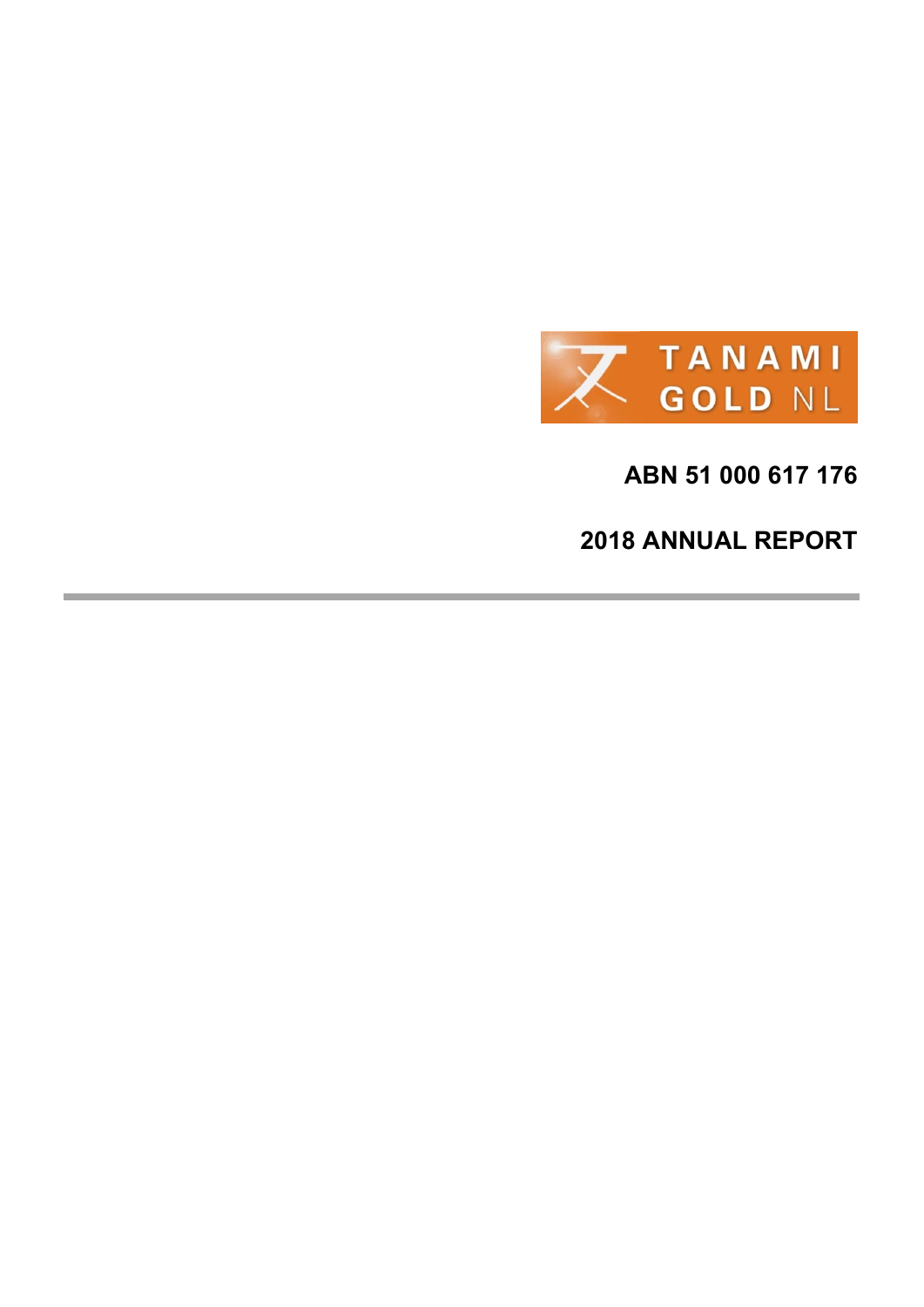| CONSOLIDATED STATEMENT OF PROFIT OR LOSS AND OTHER COMPREHENSIVE |  |
|------------------------------------------------------------------|--|
|                                                                  |  |
|                                                                  |  |
|                                                                  |  |
|                                                                  |  |
|                                                                  |  |
|                                                                  |  |
|                                                                  |  |
|                                                                  |  |
|                                                                  |  |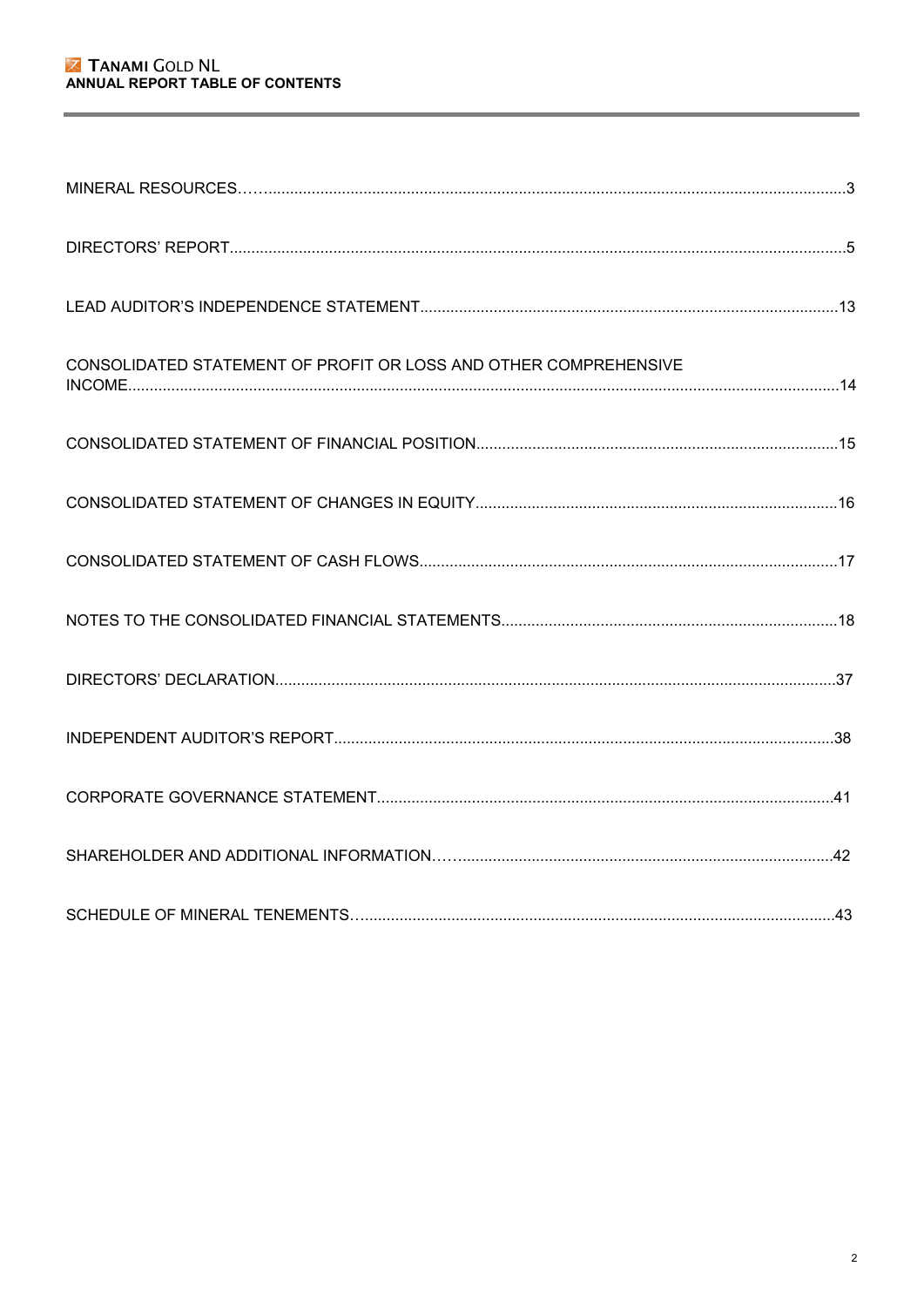# **Table 1: Tanami Gold NL Mineral Resources as at 30 June 2018 (75% Tanami9)**

|                                      | <b>Resource Category</b> |        |               |                          |                          |                          |               |                          |                          |               |        |               |
|--------------------------------------|--------------------------|--------|---------------|--------------------------|--------------------------|--------------------------|---------------|--------------------------|--------------------------|---------------|--------|---------------|
| Project                              | <b>Measured</b>          |        | Indicated     |                          | <b>Inferred</b>          |                          | <b>Total</b>  |                          |                          |               |        |               |
|                                      | <b>Tonnes</b>            | Grade  | <b>Ounces</b> | <b>Tonnes</b>            | <b>Grade</b>             | <b>Ounces</b>            | <b>Tonnes</b> | Grade                    | <b>Ounces</b>            | <b>Tonnes</b> | Grade  | <b>Ounces</b> |
|                                      |                          | g/t Au |               |                          | g/t Au                   |                          |               | g/t Au                   |                          |               | g/t Au |               |
| CTP <sup>9</sup>                     | 6,255,000                | 2.9    | 579,000       | 11,075,000               | 2.8                      | 1,001,000                | 12,106,000    | 2.9                      | 1,133,000                | 29,436,000    | 2.9    | 2,713,000     |
| <b>CTP</b><br>Stockpile <sup>9</sup> | 1,400,000                | 0.7    | 31,000        | $\overline{\phantom{a}}$ | $\overline{\phantom{a}}$ | $\overline{\phantom{a}}$ |               | $\overline{\phantom{0}}$ | $\overline{\phantom{a}}$ | 1,400,000     | 0.7    | 31,000        |
| <b>Total</b>                         | 7,655,000                | 2.5    | 610,000       | 11,075,000               | 2.8                      | 1,001,000                | 12,106,000    | 2.9                      | 1,133,000                | 30,836,000    | 2.8    | 2,744,000     |

#### **Notes to accompany Table 1**

1. CTP is Central Tanami Project.<br>2 Resource estimations complete

- Resource estimations completed using MineMap, Vulcan, Surpac, Datamne and Micromine software packages comprising a combination of ellipsoidal inverse distance and ordinary kriging grade interpolation methods.
- 3. Variable gold assay top cuts were applied based on geostatistical parameters and historical production reconciliation.
- 4. Resources reported above relevant cut-offs based on economic extractions, varying between 0.7g/t Au and 5.0g/t Au block model grade.
- 5. Stockpile figures from previously reported Otter Gold Mines NL 2001 Mineral Resource estimate less recorded treatment by Newmont Asia Pacific.
- 6. Tonnes and ounces rounded to the nearest thousand and grade rounded to 0.1g/t Au. Rounding may affect tallies.
- 7. The information in this report pertaining to Mineral Resources was compiled by Mr Bill Makar (MAusIMM), former Consultant Geologist Tanami Gold NL, Mr Michael Thomson (MAusIMM), former Principal Geologist for Tanami Gold NL, Mr Steven Nicholls (MAIG), former Senior Geologist for Tanami Gold NL, Mrs Claire Hillyard (MAusIMM), former Resource Geologist for Tanami Gold NL, Mr Mark Drabble (MAusIMM) – Principal Consultant Geologist, Optiro Pty Ltd and Mr Peter Ball (MAusIMM), Director of Datageo Geological Consultants, and Mr Brook Ekers, a Competent Person who is a Member of the Australian Institute of Geoscientists and a full-time employee of Northern Star Resources Limited. Mr Makar, Mr Thomson, Mr Nicholls, Mrs Hillyard, Mr Drabble, Mr Ball and Mr Ekers have sufficient experience which is relevant to the style of mineralisation and type of deposit under consideration to qualify as Competent Persons as defined in the 2012 edition of the Australasian Code for Reporting of Exploration Results, Mineral Resources and Ore Reserves (JORC Code). Mr Makar, Mr Thomson, Mr Nicholls, Mrs Hillyard, Mr Drabble, Mr Ball and Mr Ekers consent to the inclusion in this report of the matters based on their information in the form and context in which it appears.
- 8. The dates referred to in this table titles (30th June 2018) represent the date of the most resent update of a Resource (ML22934 Groundrush) within this table, all other Mineral Resources except for ML22934 Groundrush remain unchanged.
- 9. On 4th of August 2015, an unincorporated joint venture ("JV") was formed between the Company and Northern Star Resources Limited who purchased an initial 25% interest in the Company's CTP. On 14 September 2018, the Company had exercised the first put option available to it under the JV to sell a further 15% in the CTP. As at 14 September 2018, the Company retains a 60% interest in the CTP Resources stated in this table.

# **Table 2: Central Tanami Project Mineral Resources as at 30 June 2018 (75% Tanami)**

|                                     | <b>Resource Category</b> |       |               |                          |                |                 |                |                |                |               |       |               |
|-------------------------------------|--------------------------|-------|---------------|--------------------------|----------------|-----------------|----------------|----------------|----------------|---------------|-------|---------------|
| <b>Mineral</b><br>Lease             | <b>Measured</b>          |       |               | <b>Indicated</b>         |                | <b>Inferred</b> |                |                | <b>Total</b>   |               |       |               |
|                                     | <b>Tonnes</b>            | Grade | <b>Ounces</b> | <b>Tonnes</b>            | Grade          | <b>Ounces</b>   | <b>Tonnes</b>  | Grade          | <b>Ounces</b>  | <b>Tonnes</b> | Grade | <b>Ounces</b> |
| <b>MLS1538</b>                      | 1,051,000                | 2.2   | 73,000        | 3,046,000                | 2.2            | 217,000         | 849,000        | 2.7            | 74,000         | 4,946,000     | 2.3   | 365,000       |
| <b>MLS1678</b>                      | 2,709,000                | 3.4   | 293,000       | 2,613,000                | 2.9            | 244,000         | 2,050,000      | 2.9            | 191,000        | 7,372,000     | 3.1   | 728,000       |
| <b>MLS1688</b>                      | 854,000                  | 2.2   | 60,000        | 314,000                  | 1.6            | 16,000          | 1,094,000      | 1.6            | 58,000         | 2,262,000     | 1.8   | 133,000       |
| <b>MLS180<sup>8</sup></b>           | 545,000                  | 3.3   | 57.000        | 872,000                  | 2.7            | 76,000          | 269,000        | $\overline{2}$ | 18,000         | 1,685,000     | 2.8   | 151,000       |
| MLSA172 <sup>8</sup>                | 1,096,000                | 2.7   | 96,000        | 176,000                  | 1.8            | 10,000          | 142,000        | 2.7            | 12,000         | 1,415,000     | 2.6   | 119,000       |
| ML22934-<br>Groundrush <sup>9</sup> |                          | ٠     | ٠             | 4,054,000                | 3.4            | 438.000         | 6,602,000      | 3.3            | 691,000        | 10.656.000    | 3.3   | 1,129,000     |
| ML22934-<br>Ripcord <sup>8</sup>    |                          | ۰     | ٠             | $\overline{\phantom{a}}$ | $\blacksquare$ |                 | 1,100,000      | 2.5            | 89,000         | 1,100,000     | 2.5   | 89,000        |
| <b>Sub Total</b>                    | 6,255,000                | 2.9   | 579,000       | 11,075,000               | 2.8            | 1,001,000       | 12,106,000     | 2.9            | 1,133,000      | 29,436,000    | 2.9   | 2,713,000     |
| <b>Stockpiles<sup>9</sup></b>       | 1.400.000                | 0.7   | 31,000        | $\blacksquare$           | $\blacksquare$ | $\blacksquare$  | $\blacksquare$ | $\blacksquare$ | $\blacksquare$ | 1,400,000     | 0.7   | 31,000        |
| <b>Total</b>                        | 7,655,000                | 2.5   | 610,000       | 11,075,000               | 2.8            | 1,001,000       | 12,106,000     | 2.9            | 1,133,000      | 30,836,000    | 2.8   | 2,744,000     |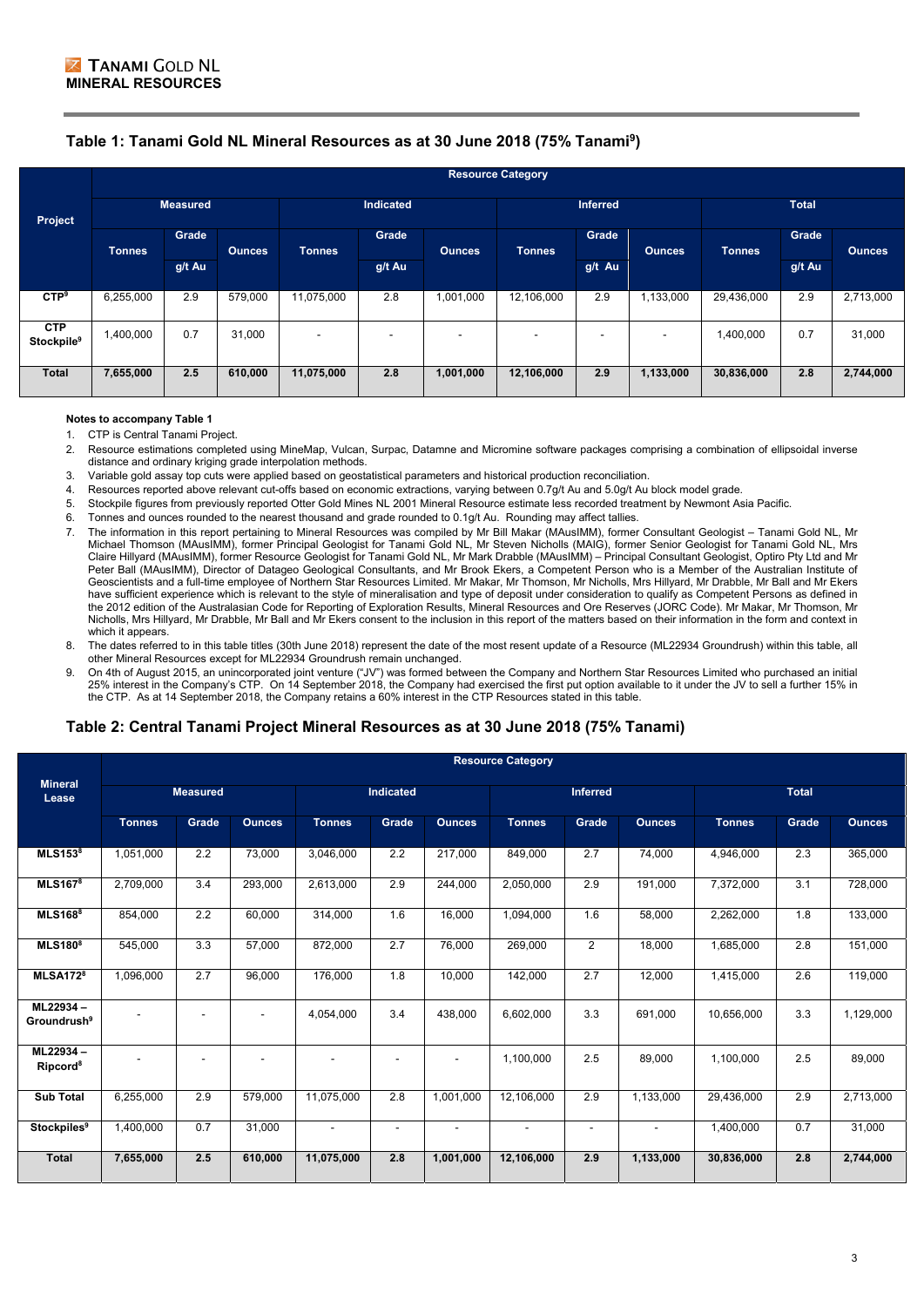#### **Notes to accompany Table 2**

- 10. Resource estimations completed using MineMap, Vulcan and Micromine software packages comprising a combination of ellipsoidal inverse distance and ordinary kriging grade interpolation methods.
- 11. Grade estimation was constrained to material within >0.7g/t mineralisation outlines.
- 12. Variable gold assay top cuts were applied based on geostatistical parameters and historical production reconciliation.
- 13. Resources reported above 0.7g/t block model grade.
- 14. Resources reported above 1.0g/t block model grade.
- 15. Stockpile figures from previously reported Otter Gold Mines NL 2001 Mineral Resource estimate less recorded treatment by Newmont Asia Pacific.
- 16. Tonnes and ounces rounded to the nearest thousand and grade rounded to 0.1g/t. Rounding may affect tallies<br>17. The information in this report pertaining to Mineral Resources for the Central Tanami Project (excluding ML
- 17. The information in this report pertaining to Mineral Resources for the Central Tanami Project (excluding ML22934 Groundrush) was compiled by Mr Bill Makar (MAusIMM), former Consultant Geologist – Tanami Gold NL, Mr Michael Thomson (MAusIMM), former Principal Geologist for Tanami Gold NL, Mr Steven Nicholls (MAIG), former Senior Geologist for Tanami Gold NL, Mrs Claire Hillyard (MAusIMM), former Resource Geologist for Tanami Gold NL and Mr Peter Ball (MAusIMM), Director of Datageo Geological Consultants. Mr Makar, Mr Thomson, Mr Nicholls, Mrs Hillyard and Mr Ball have sufficient experience which is relevant to the style of mineralisation and type of deposit under consideration to qualify as Competent Persons as defined in the December 2004 edition of the Australasian Code for Reporting of Exploration Results, Mineral Resources and Ore Reserves (JORC Code). Mr Makar, Mr Nicholls, Mrs Hillyard and Mr Ball consent to the inclusion in this report of the matters based on their information in the form and context in which it appears.
- 18. ML22934 Resource consists of two Resources Groundrush Deposit (10.7million tonnes at 3.3g/t for 1,129,000 ounces of gold) and the Ripcord Deposit (1.1 Million tonnes at 2.5g/t for 89,000oz). The information in this report pertaining to Mineral Resources for ML22934 Groundrush was compiled by Mr Brook Ekers, a Competent Person who is a Member of the Australian Institute of Geoscientists and a full-time employee of Northern Star Resources Limited. Mr Ekers has sufficient experience which is relevant to the style of mineralisation and type of deposit under consideration to qualify as Competent Persons as defined in the 2012 edition of the Australasian Code for Reporting of Exploration Results, Mineral Resources and Ore Reserves (JORC Code). Mr Ekers consents to the inclusion in the public report of the matters based on this information in the form and context in which it appears.
- 19. The dates referred to in this table titles (30 June 2018) represent the date of the most recent update of a Resource (ML22934 Groundrush) within this table, all other Mineral Resources except for ML22934 Groundrush remain unchanged.

#### **Estimation Governance Statement**

The Company ensures that all Mineral Resource calculations are subject to appropriate levels of governance and internal controls.

Exploration results are collected and managed by an independent competent qualified geologist. All data collection activities are conducted to industry standards based on a framework of quality assurance and quality control protocols covering all aspects of sample collection, topographical and geophysical surveys, drilling, sample preparation, physical and chemical analysis and data and sample management.

Mineral Resource estimates are prepared by qualified independent Competent Persons. If there is a material change in the estimate of a Mineral Resource, the estimate and supporting documentation in question is reviewed by a suitable qualified independent Competent Persons.

The Company reports it's Mineral Resources on an annual basis in accordance with JORC Code 2004 and 2012.

#### **Competent Person's Statement**

The information in this report that relates to all Mineral Resources (other than ML22934 Groundrush) is based on information compiled by consultant geologist Mr Michael Thomson of MiGeo Enterprise Pty Ltd. Mr Thomson is a member of the Australasian Institute of Mining and Metallurgy and has sufficient experience which is relevant to the style of mineralisation and type of deposit under consideration to qualify as a Competent Person as defined in the December 2004 edition of the Australasian Code for Reporting of Exploration Results, Mineral Resources and Ore Reserves (JORC Code). Mr Thomson consents to the inclusion in this report of the matters based on his information in the form and context in which they appear. This information was prepared and first disclosed under the JORC Code 2004. It has not been updated since to comply with the JORC Code 2012 on the basis that the information has not materially changed since it was last reported.

The information in this report that relates to the Mineral Resource for ML22934 Groundrush is based on information compiled Mr Brook Ekers, a Competent Person who is a full-time employee of Northern Star Resources Limited. Mr Ekers is a member of the Australian Institute of Geoscientists and has sufficient experience which is relevant to the style of mineralisation and type of deposit under consideration to qualify as a Competent Person as defined in the 2012 Edition of the Australasian Code for Reporting of Exploration Results, Mineral Resources and Ore Reserves (JORC Code). Mr Ekers consents to the inclusion in this report of the matters based on his information in the form and context in which they appear.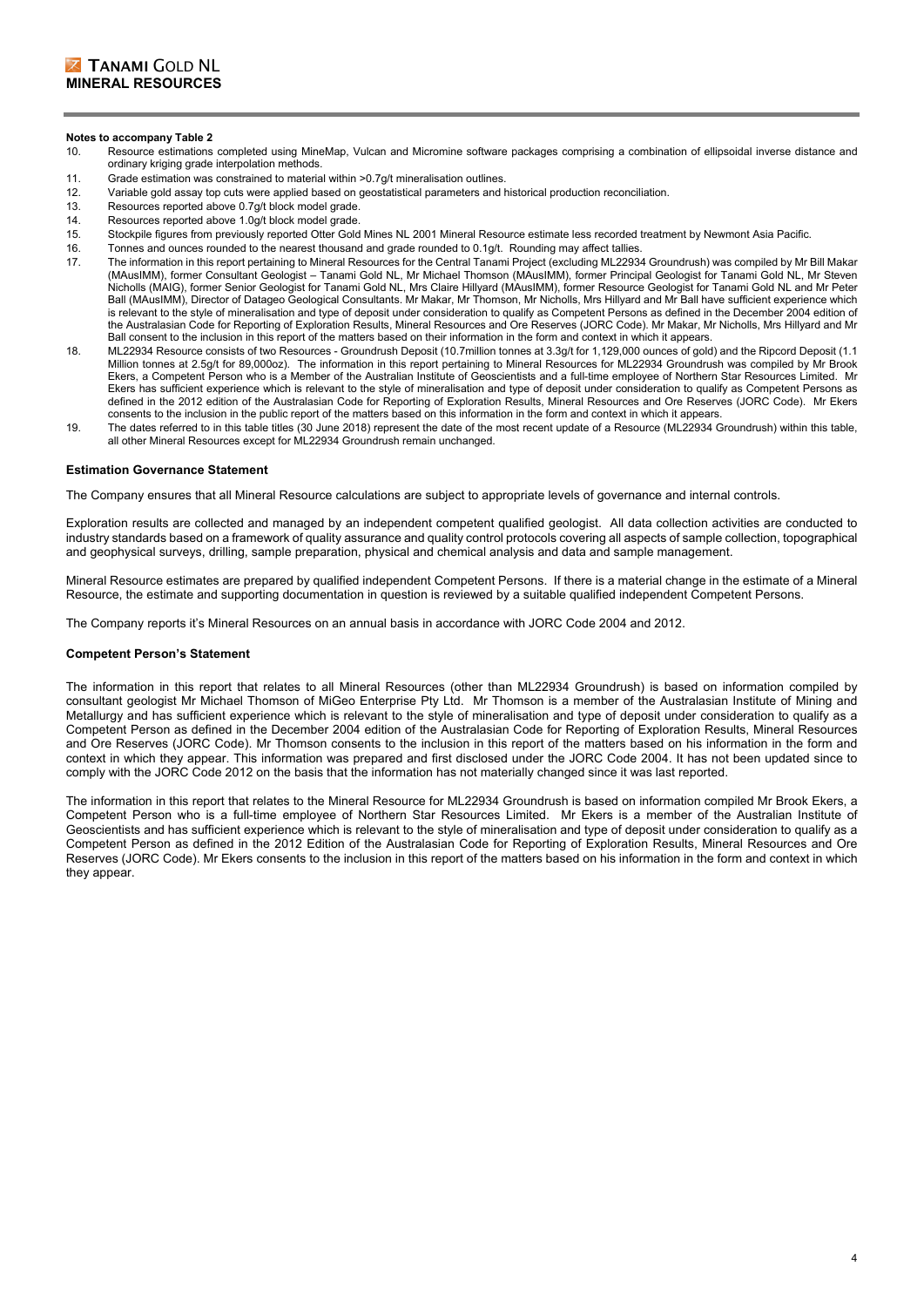The Directors present their report together with the consolidated financial report of the Consolidated Entity, being the Company and its subsidiaries for the year ended 30 June 2018 and the auditor's report thereon.

# **1. Directors**

The Directors of the Company at any time during or since the end of the financial year are:

**Non-Executive Chairman –** Gerard J McMahon (appointed 23 April 2013 as a Non-Executive Director and Chairman as of 6 June 2013)

Mr Gerard McMahon is admitted as a Barrister in Hong Kong and New South Wales and has been living and working in Hong Kong for over 35 years. He is a Non-Executive Director of Hong Kong listed Guangnan (Holdings) Limited (appointed 2000), also a Director of ZZCI Corporate Finance Limited (previously known as Asian Capital (Corporate Finance) Limited), a Hong Kong based corporate finance and advisory firm which he co-founded. Over the past 30 years, Mr McMahon has been a Director of other listed Companies in the Asia Pacific region which are involved in the banking, manufacturing, retailing, information technology, medical, telecoms & mining industries. Mr McMahon's past experience includes extensive involvement in Hong Kong's Securities and Futures Commission as Chief Counsel, Member and Executive Director and is specialised in Hong Kong company law, securities and banking law and takeovers and mergers regulations.

Special responsibilities - Member of the Audit Committee and the Remuneration and Nomination Committee.

**Non-Executive Director** – Arthur G Dew, B.A., L.L.B. (appointed 2 December 2011)

Mr Dew is a non-practising Barrister with a broad range of corporate and business experience and has served as a Director, and in some instances Chairman of the Board of Directors, of a number of publicly listed companies in Australia, Hong Kong and elsewhere. He is Chairman and Non-Executive Director of Hong Kong listed companies Allied Group Limited, Allied Properties (H.K) Limited and APAC Resources Limited and is a Non-Executive Director of Hong Kong listed SHK Hong Kong Industries Limited. He is also Non-Executive Chairman of ASX listed company's Dragon Mining Limited and Tian An Australian Limited (previously known as PBD Developments Limited).

**Non-Executive Director** – Carlisle C Procter, B.Ec, M.Ec, FFin, (appointed 9 December 2011)

Mr Carlisle Procter graduated from the University of Sydney with a Bachelor's Degree and a Master's Degree in Economics. He is a fellow of the Financial Services Institute of Australasia (FFin.). Based in Australia, Mr Procter worked in the Reserve Bank of Australia for over 30 years, holding various senior management positions. Since leaving the Reserve Bank, he has worked as a consultant to the International Monetary Fund and the Asian Development Bank, and has also undertaken private consulting work in the Philippines, Indonesia and Papua New Guinea. Mr Procter has been a Non-Executive Director of a number of public companies in the United Kingdom, Hong Kong, and Papua New Guinea, as well as Australia. He is currently a Non-Executive Director of ASX listed company Dragon Mining Limited.

Special responsibilities – Chairman of the Audit Committee and Member Remuneration and Nomination Committee.

**Non-Executive Director** – Brett Montgomery (appointed 6 February 2013)

Mr Brett Montgomery has extensive experience in the management of publicly listed mining companies having previously been the Managing Director of Kalimantan Gold NL, a Director of Grants Patch Mining Limited and Chairman and Joint Managing Director of Eurogold Limited. Mr Montgomery was appointed a Non-Executive Director of Magnum Gas and Power Limited on 9 October 2008 (resigned 19 August 2016) and Non-Executive Director of EZA Corporation Ltd on 19 November 2014 (resigned 18 January 2016) and Non-Executive Director of Bard1 Life Sciences Limited (formerly Eurogold Limited) on 17 November 2014 and Managing Director of AIC Resources Limited on 11 May 2017.

Special responsibilities - Member of the Audit Committee and Chairman of the Remuneration and Nomination Committee.

# **2. Company Secretary**

**Pauline Collinson** was appointed Company Secretary on 18 July 2013 and has over 25 years' experience in the mining industry.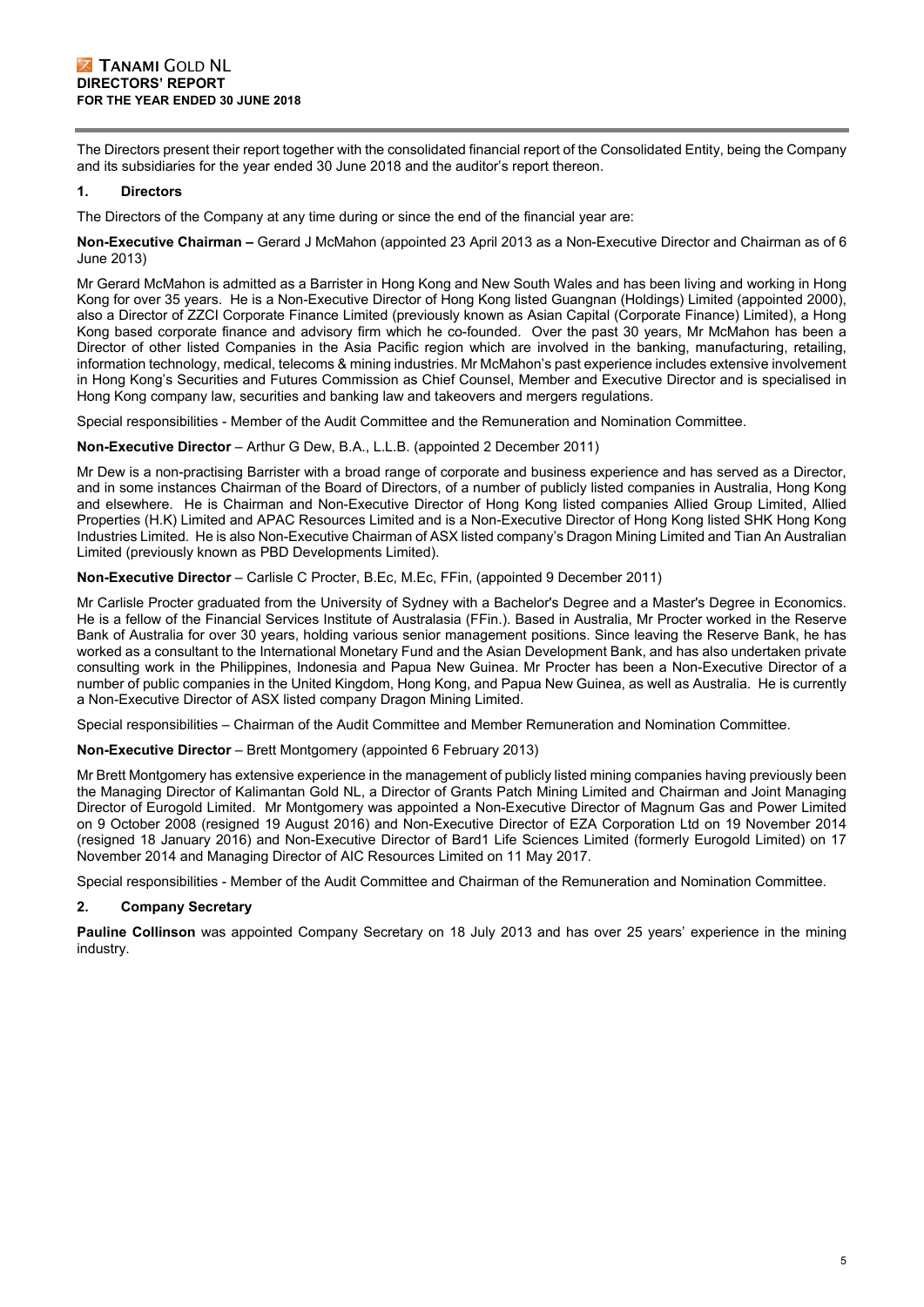# **3. Directors' Meetings**

| <b>Directors</b> | <b>Boarding Meetings</b> |          |                       | <b>Audit Committee Meetings</b> |                       | <b>Remuneration and</b><br><b>Nomination Committee</b><br><b>Meetings</b> |
|------------------|--------------------------|----------|-----------------------|---------------------------------|-----------------------|---------------------------------------------------------------------------|
|                  | Eligible to<br>attend    | Attended | Eligible to<br>attend | Attended                        | Eligible to<br>attend | Attended                                                                  |
| Mr G McMahon     | 5                        | 5        | 2                     | 2                               |                       |                                                                           |
| Mr A Dew         | 5                        | 5        | 2                     |                                 |                       |                                                                           |
| Mr C Procter     | 5                        | 5        | 2                     | 2                               |                       |                                                                           |
| Mr B Montgomery  | 5                        | 5        | 2                     | 2                               |                       |                                                                           |
| Mr M Wong*       | 5                        |          | っ                     |                                 |                       |                                                                           |

\*Mr M Wong is alternate director to Mr A Dew.

## **4. Nature of Operations and Principal Activities**

The Company is a no liability company and is domiciled and incorporated in Australia. The principal activity of the Consolidated Entity during the course of the financial year was gold exploration. The Company's exploration centre is situated in the Tanami Desert in the Northern Territory.

## **5. Operating and Financial Review**

#### **Joint Venture with Northern Star Resources Limited**

As previously announced, the Company and Northern Star Resources Limited ("NST") have formed an unincorporated joint venture ("JV") to advance the Company's Central Tanami Project ("CTP").

 In accordance with the JV, management of the exploration activities at the Company's CTP have been handed over to NST which will sole fund all JV expenditure including all CTP exploration and evaluation costs, assessment and development costs, mining of the JV tenements and refurbishing the CTP process plant and associated infrastructure, during the Sole Funding Period.

The Sole Funding Period will expire on the date on which the process plant at the CTP has been refurbished to operating condition and has operated for a continuous 30 day period or has produced 5,000 ounces of gold ore (whichever occurs first). On the expiry of the Sole Funding Period, NST will have earned a further 35% undivided interest in the CTP which, following the exercise of the first Put Option by the Company as noted below, would take NST's total JV Interest to 75%.

On 27 June 2018, the Company announced its intention to exercise the first put option on the basis that NST advised that commercial production (as defined under the JV) would not be achieved by the required date of 31 July 2018. Furthermore, it was not clear if or when commercial production would actually be achieved. Failure to achieve commercial production by 31 July 2018, would render the first put option unexercisable until commercial production is ultimately achieved.

The first put option allows the Company the right to sell 15 percent of the CTP to NST for \$20 million in cash or NST shares (at the Company's election) at any time up to the earlier of three years after acquisition completion (31 July 2018) or commercial production being achieved.

Subsequent to year end, the Company exercised the first put option and elected to have the consideration payable in cash, refer to Section 9 Events Subsequent to Reporting Date for further information.

# **Sale of NST Shares**

During the year, the Company sold 250,000 shares at a weighted average price of \$6.94 per share to receive approximately \$1.73 million net of transaction costs.

At 30 June 2018, the Company had 500,000 shares in NST remaining.

#### **Sale of Tanami Exploration NL**

On 3 October 2017, the Company announced it had entered into a binding Sale and Purchase Agreement with Northern Star Tanami Gold Pty Limited, a wholly owned subsidiary of NST, in relation to the divestment of the Company's 100% interest in Tanami Exploration NL, owner of the Western Tanami Project, for \$4.0 million in cash.

On 28 November 2017, the Company announced completion of this transaction, following shareholder approval at the General Meeting held on that date.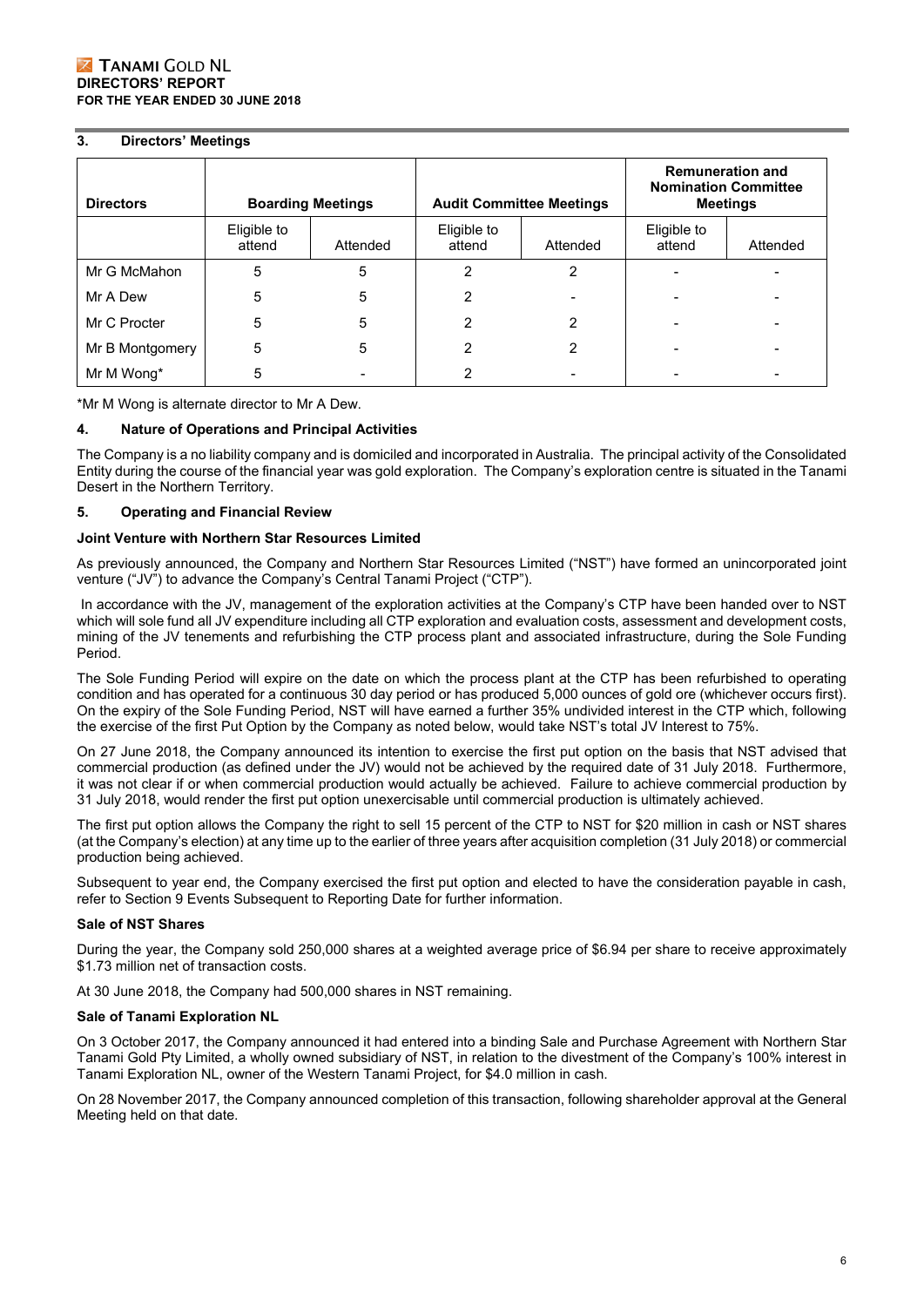## **Completion of Share Transfer**

On 6 June 2018, the Company advised completion under the sale agreement dated 2 February 2018 between Allied Properties Resources Limited ("APRL"), a controlling subsidiary of Allied Group Limited, and APAC Resources Mining Limited, a wholly owned subsidiary of APAC Resources Limited, whereby APRL transferred 447,612,786 ordinary shares in the Company (which represents 38.09% of the issued capital of the Company) to APAC Resources Mining Limited for \$20,142,575.

# **Central Tanami Exploration (75% Tanami)**

In accordance with the JV which commenced on 3 August 2015, management of the exploration activities at the Company's CTP was assumed by NST who will sole fund all JV expenditure including CTP exploration and evaluation costs. The Company has continued to provide input into exploration targeting although NST, as Manager of JV activities, has responsibility to plan and implement ongoing exploration activities and ensure annual exploration commitments are met.

Work continued on the historical geological datasets across the project highlighting the under-explored nature of the region. Major geophysical and geochemical programs were completed prior to the commencement of regional and resource drilling programs late in financial year 2018 to identify opportunities for growth. Results of NST's drilling program were announced by the Company on 15 August 2018.

Refer to Section 9 Events Subsequent to Reporting Date for changes to the Company's ownership percentage after year end.

#### **Financial Overview**

The Consolidated Entity generated a total comprehensive income for the financial year ended 30 June 2018 of \$12.826 million (2017: loss \$5.297 million).

Notable items during the financial year included:

- Profit on sale of assets of \$1.210 million (2017: \$0.850 million) from the sale of 250,000 NST shares; and
- Profit on discontinued operations of \$12.301 million as a direct result of the sale of Tanami Exploration NL.

#### **Business Strategies and Prospects**

As the Company holds a 75% interest in the CTP JV, the Board monitors and provides assistance to the JV Manager NST whilst it is earning its further interest (see CTP Exploration above). Refer to Note 9 for change to the Company's ownership percentage after year end.

#### **Risks**

Whilst the Board believes the CTP will be returned to commercial production under the NST HoA, there are risks and uncertainties. These include, but are not limited to, the gold price and a risk that the CTP exploration programme being undertaken by NST does not produce a commercial outcome.

Environmental risks are noted in Section 6 below and financial risks are set out in Note 20 of the financial statements.

#### **Community Relations**

The Company recognises the importance of establishing relationships with the Traditional Owners that are based on trust and mutual advantage and of are respectful of the needs and concerns of the communities located within the regions in which it operates. The Company has agreements in place with the Traditional Owners through the Central Land Council ("CLC") and is committed to building strong relationships by:

- Being open and transparent in its communications;
- Improving cross-cultural awareness through training and education;
- Developing community relations management procedures that include business alliances;
- Being sensitive to the values and heritage issues of the local communities; and
- Being a good neighbour.

As a consequence of the CTP JV, NST now communicates with the CLC.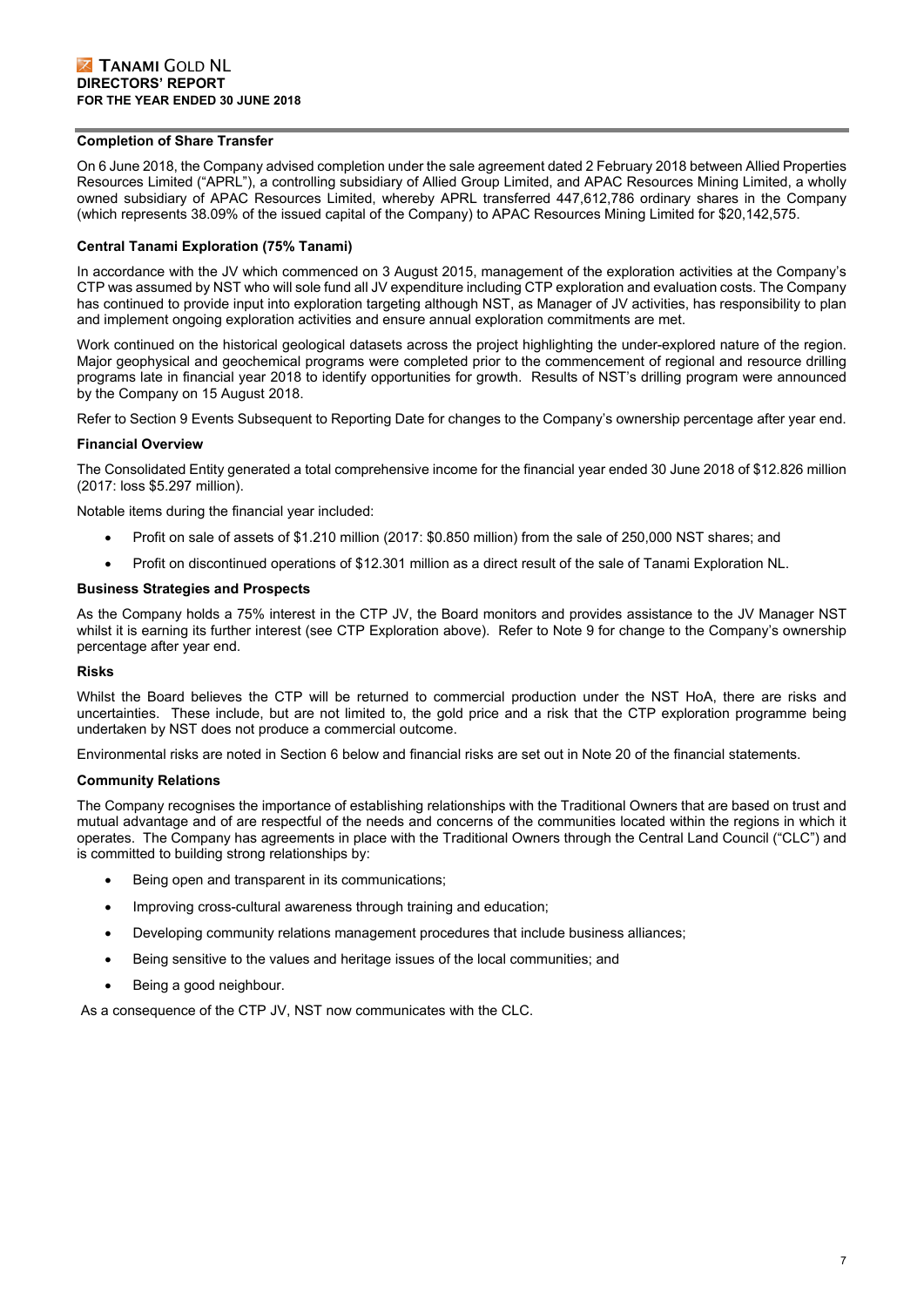# **6. Environmental Regulation**

The environment is a key aspect of mining activities.

The Consolidated Entity's operations are subject to environmental regulations under Commonwealth and State legislation. The Directors believe that the Consolidated Entity has adequate systems in place for the management of the requirements under those regulations and are not aware of any breach of such requirements as they apply to the Consolidated Entity.

## **7. Significant Changes in the Company's State of Affairs**

Significant changes to the Company's State of Affairs have been set out in the Operating and Financial Review above and in the Events Subsequent to Reporting Date below.

# **8. Dividends**

The Directors have not recommended the declaration of a dividend. No dividends were paid or declared during the year.

## **9. Events Subsequent to Reporting Date**

On 31 July 2018, the Company announced that it had exercised the first put option granted to it under the JV agreement with NST in respect of the development of the CTP.

Subsequent to year end, the Company completed the sale to NST of a further 15% undivided interest in the CTP for \$20.0 million in cash. Settlement of the exercise of the first put option occurred on 14 September 2018. Following completion of the transaction, the respective interests of the Company and NST in the CTP are 60% and 40%.

## **10. Likely Developments**

The Company expects that NST will continue with its exploration and drilling programme at the CTP and refurbishment of the processing facilities.

## **11. Directors' Interests**

The relevant interest of each director in shares and options of the Company, as notified by the directors to the Australian Securities Exchange in accordance with section S205G(1) of the Corporations Act 2001, at the date of this report is as follows:

| <b>Directors</b> | <b>Fully paid</b><br>shares | <b>Unquoted</b><br>options |
|------------------|-----------------------------|----------------------------|
| Mr G McMahon     | 2,500,000                   |                            |
| Mr A Dew         |                             |                            |
| Mr C Procter     | -                           |                            |
| Mr B Montgomery  | 20,000,000                  | -                          |
| Mr M Wong        |                             |                            |

# **12. Share Options**

#### **Options granted to Directors and Executives of the Company**

During or since the end of the financial year, the Company has not granted any options over unissued ordinary shares in the Company to any of the directors as part of their remuneration.

# **Unissued shares under option**

At the date of this report there were no unissued ordinary shares in the Company.

During the year, there were no options forfeited due to performance criteria not being achieved or cessation of employment.

# **Shares issued**

Since the end of the financial year, there were no shares issued.

# **Shares issued on exercise of options**

During the financial year, no shares were issued by the Company as a result of the exercise of options.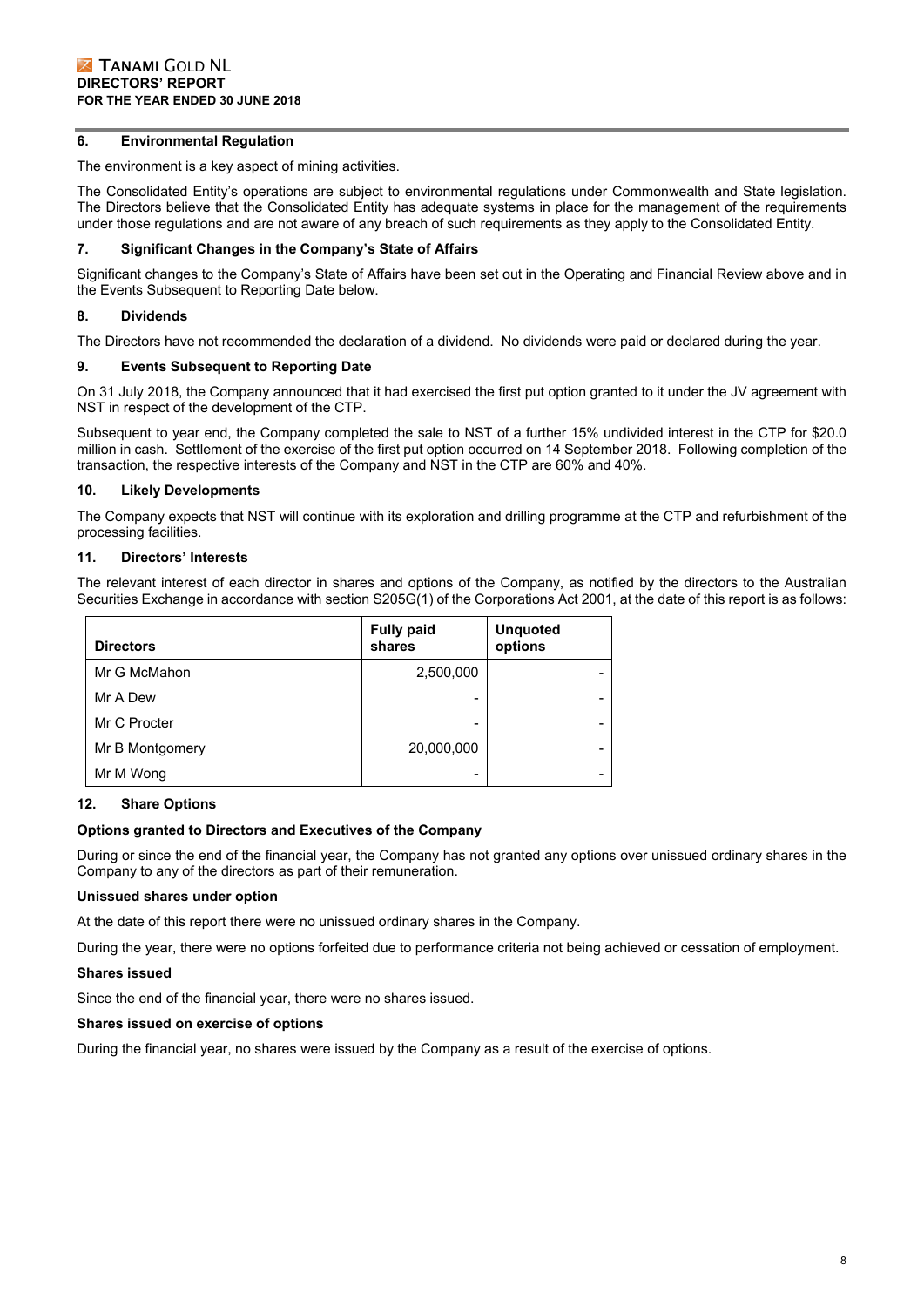#### **13. Remuneration Report – audited**

Remuneration is referred to as compensation throughout this report.

Key management personnel have authority and responsibility for planning, directing and controlling the activities of the Company and the Consolidated Entity. Key management personnel comprise the directors of the Company and executives of the Company and the Consolidated Entity.

Compensation levels for key management personnel of the Company and relevant key management personnel of the Consolidated Entity are competitively set to attract and retain appropriately qualified and experienced directors and executives.

The compensation structures explained below are designed to attract suitably qualified candidates, reward the achievement of strategic objectives, and to achieve the broader outcome of creation of value for shareholders. Compensation packages include a mix of fixed compensation and equity-based compensation as well as employer contributions to superannuation funds.

Shares and options may only be issued to director's subject to approval by shareholders in a general meeting.

The Board has no established retirement or redundancy schemes.

#### **13.1.1 Fixed Compensation**

Fixed compensation consists of base compensation (which is calculated on a total cost basis and includes any FBT charges related to employee benefits), as well as employer contributions to superannuation funds.

Compensation levels are reviewed regularly through a process that considers individual performance and the overall performance of the Consolidated Entity.

#### **13.1.2 Performance-linked Compensation (short-term incentive bonus)**

The Company has not paid any performance linked short-term incentives to key management personnel during the financial year ended 30 June 2018 (2017: nil).

#### **13.1.3 Equity-based Compensation (long-term incentive bonus)**

The Remuneration and Nomination Committee may use equity-based long-term incentives (LTIs) where appropriate to promote continuity of employment and to provide additional incentive to increase shareholder wealth. LTIs are provided as options over ordinary shares of the Company and are provided to key management personnel and employees based on their level of seniority and position within the Company and are exercisable on various dates.

LTIs shall be in such form and content and with such terms and conditions as the Board determines, including exercise price, vesting conditions, disposal conditions and terms of expiry.

If the option holder ceases to be a director and/or employee of the Company during the vesting period for any reason, the options will expire six months after cessation (subject to the exercise of discretion by the Board) and cease to carry any rights or benefits unless otherwise approved by the Remuneration and Nomination Committee.

There are no voting or dividend rights attached to the options. Voting rights will be attached to the ordinary issued shares when the options have been exercised.

There were no LTI granted during the year and there were no LTI in existence at the end of the financial year.

On 20 September 2012, the Company introduced a policy that prohibits those that are granted share-based payments as part of their remuneration from entering into other arrangements that limit their exposure to losses that would result from share price decreases. Entering into such arrangements has been prohibited by law since 1 July 2011.

#### **13.1.4 Consequences of Performance on Shareholder Wealth**

The Company continues to focus on enhancing shareholder value through the Farm-Out and Joint Venture Agreement with NST at the CTP outlined previously. To assist shareholders in assessing the Consolidated Entity's performance and benefits for shareholder wealth, the Company reports the following data for the current financial year and the previous five financial years:

|                                                        | 2018    | 2017    | 2016    | 2015    | 2014     |
|--------------------------------------------------------|---------|---------|---------|---------|----------|
|                                                        | \$'000  | \$'000  | \$'000  | \$'000  | \$'000   |
| Profit/(loss) attributable to<br>owners of the Company | 12.411  | (4,699) | 12.570  | (6,612) | (19,628) |
| Dividends paid                                         |         |         |         |         |          |
| Share price at 30 June                                 | \$0.036 | \$0.051 | \$0.049 | \$0.028 | \$0.016  |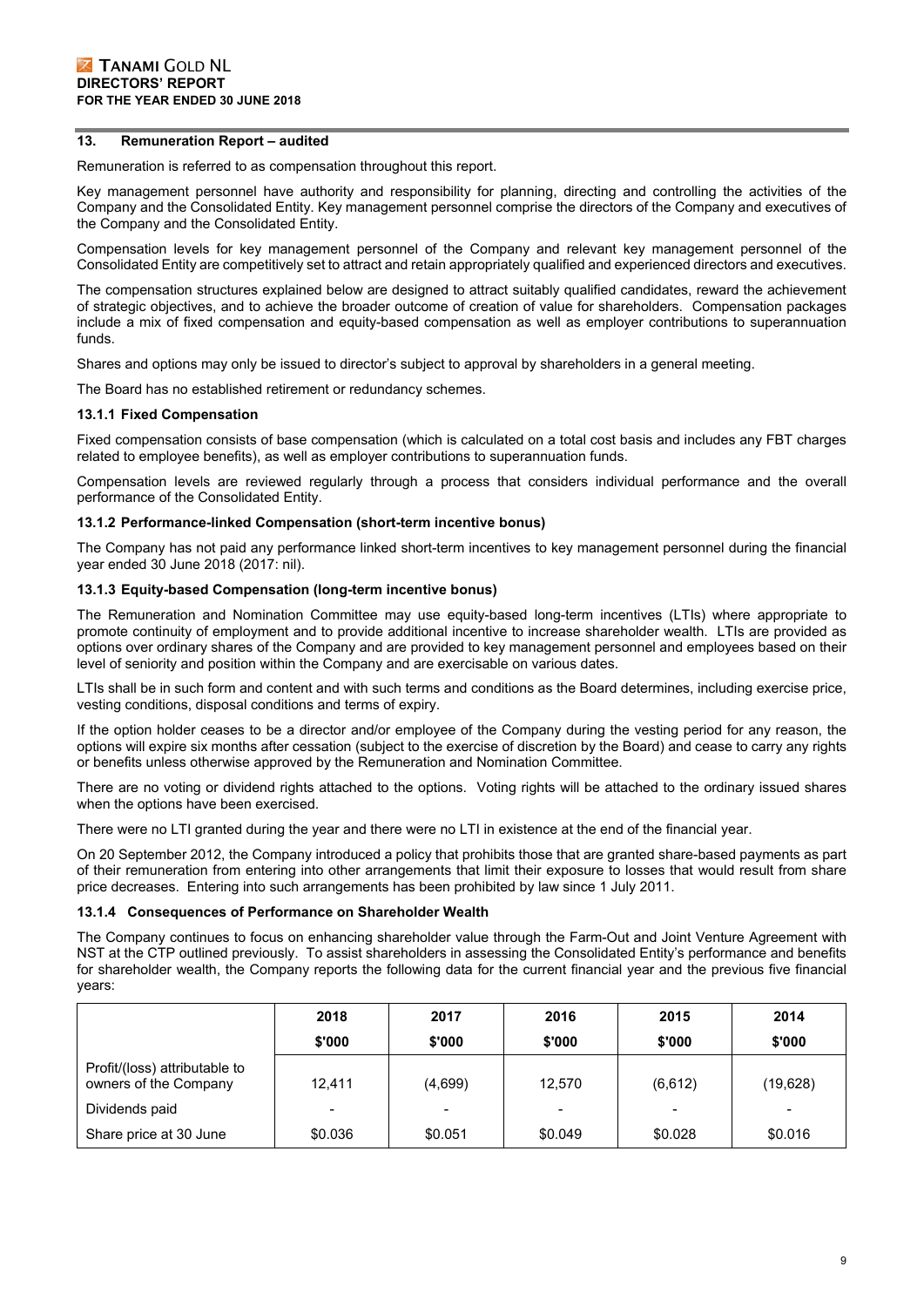# **13. Remuneration Report – audited (continued)**

# **13.1.5 Service Contracts**

Compensation and other terms of employment for directors and key management personnel are formalised in contracts of employment. The major provisions of the agreements relating to compensation are set out below.

## *Mr Daniel Broughton – Chief Financial Officer*

Mr Broughton is employed on a contract basis as Chief Financial Officer. The arrangement can be terminated by either party without notice and without a termination payment. Mr Broughton has been Chief Financial Officer since 8 September 2014.

No remuneration consultants were engaged by the Company during the year.

## **13.2 Non-executive directors**

Non-executive directors do not receive performance related compensation. Directors' fees cover all main board activities and membership of any committee. The Board has not established retirement or redundancy schemes in relation to non-executive directors. Non-Executive Directors, Mr Gerard McMahon and Mr Brett Montgomery, each continued their significantly expanded roles in the day-to-day running of the Company.

# **13.3 Directors' and executive officers' remuneration**

Details of the nature and amounts of each major element of the remuneration of each director of the Company and each of the named officers of the Company and the Consolidated Entity receiving the highest remuneration are:

| 2018                             | Short-term               | Post-<br>employment |                              |                                                                              |
|----------------------------------|--------------------------|---------------------|------------------------------|------------------------------------------------------------------------------|
|                                  | <b>Salary &amp; Fees</b> | Superannuation      | <b>Total</b><br>Remuneration | <b>Proportion of</b><br><b>Remuneration</b><br>Performance<br><b>Related</b> |
|                                  | \$                       | \$                  | \$                           | %                                                                            |
| <b>Directors - Non-executive</b> |                          |                     |                              |                                                                              |
| Mr G McMahon                     | 100,000                  | 9,500               | 109,500                      |                                                                              |
| Mr A Dew                         | 25,000                   | 2,375               | 27,375                       |                                                                              |
| Mr C Procter                     | 25,000                   | 2,375               | 27,375                       |                                                                              |
| Mr B Montgomery                  | 120,000                  |                     | 120,000                      |                                                                              |
|                                  |                          |                     |                              |                                                                              |
| <b>Executives</b>                |                          |                     |                              |                                                                              |
| Mr D Broughton                   | 99,000                   |                     | 99,000                       |                                                                              |
|                                  |                          |                     |                              |                                                                              |
| Total                            | 369,000                  | 14,250              | 383,250                      |                                                                              |

|                                  |                          | Post-          |              |                                           |
|----------------------------------|--------------------------|----------------|--------------|-------------------------------------------|
| 2017                             | Short-term               | employment     |              |                                           |
|                                  |                          |                |              | <b>Proportion of</b>                      |
|                                  |                          |                | <b>Total</b> | <b>Remuneration</b><br><b>Performance</b> |
|                                  | <b>Salary &amp; Fees</b> | Superannuation | Remuneration | <b>Related</b>                            |
|                                  | \$                       | \$             | \$           | $\%$                                      |
| <b>Directors - Non-executive</b> |                          |                |              |                                           |
| Mr G McMahon                     | 100,000                  | 9,500          | 109,500      | $\blacksquare$                            |
| Mr A Dew                         | 25,000                   | 2,375          | 27,375       |                                           |
| Mr C Procter                     | 25,000                   | 2,375          | 27,375       | $\overline{\phantom{0}}$                  |
| Mr B Montgomery                  | 120,000                  |                | 120,000      |                                           |
|                                  |                          |                |              |                                           |
| <b>Executives</b>                |                          |                |              |                                           |
| Mr D Broughton                   | 99,000                   |                | 99,000       | $\blacksquare$                            |
|                                  |                          |                |              |                                           |
| Total                            | 369,000                  | 14,250         | 383,250      | $\blacksquare$                            |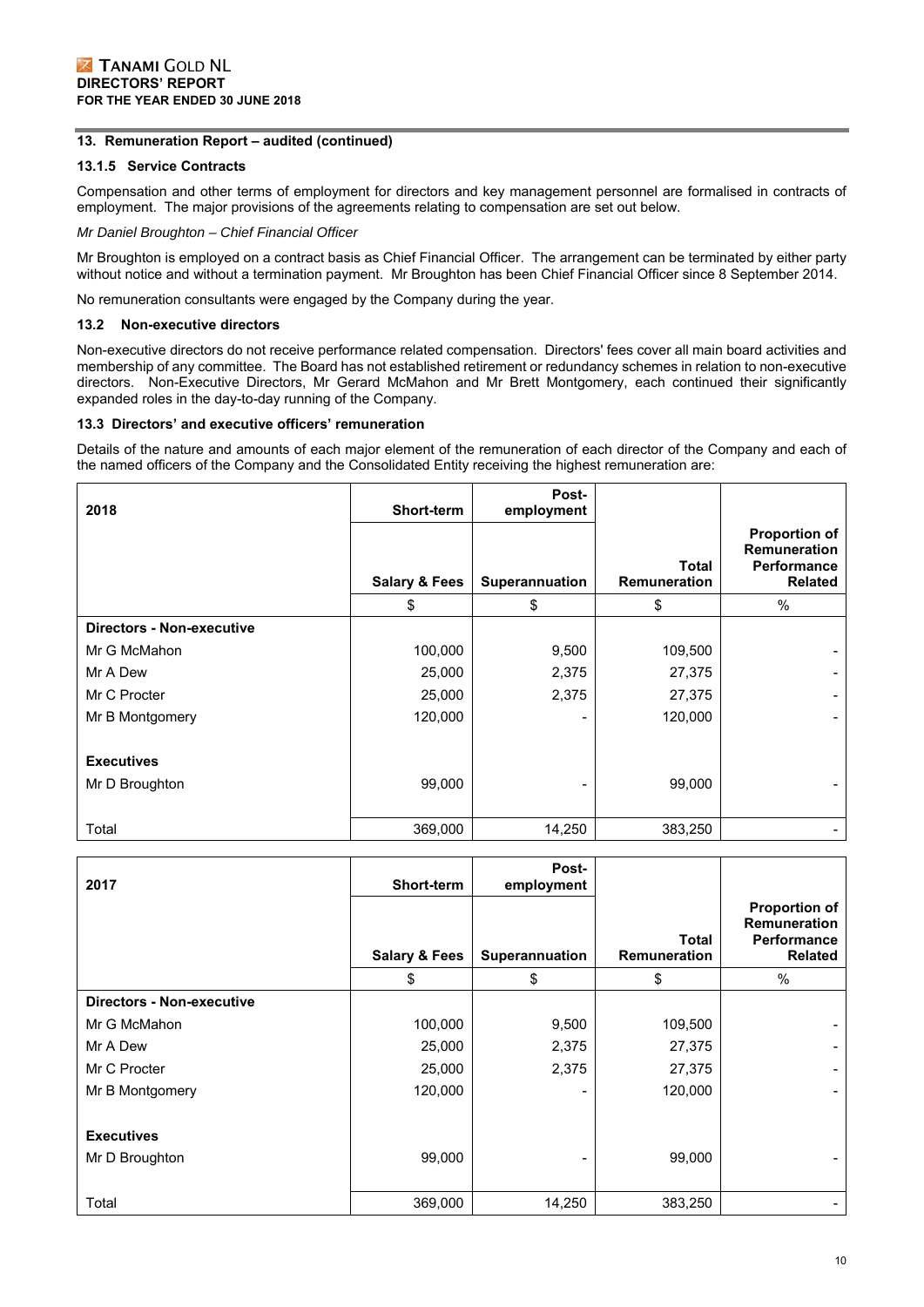# **13. Remuneration Report – audited (continued)**

# **13.4 Equity instruments**

#### **13.4.1 Options over equity instruments granted as compensation**

No options over ordinary shares in the Company were granted as compensation to key management personnel during the reporting period and no options vested during the reporting period.

#### **13.4.2 Modifications of terms of equity-settled share-based payment transactions**

No terms of equity-settled share-based payment transactions (including options and rights granted as compensation to key management personnel) have been altered or modified by the issuing entity during the reporting period or the prior period.

#### **13.4.3 Exercise of options granted as compensation**

During the financial year, no shares were issued on the exercise of options previously granted as compensation to key management personnel.

#### **13.4.4 Analysis of options and rights over equity instruments granted as compensation**

No options have been issued, granted or will vest to key management personnel of the Company.

#### **13.4.5 Analysis of movements in options and rights**

There were no options granted during the financial year ended 30 June 2018 and 30 June 2017 to key management personnel.

# **13.4.6 Shareholdings of Directors and Key Management Personnel**

| <b>Ordinary Fully Paid Shares</b>   | <b>Balance 1 July</b><br>2017 | <b>Granted as</b><br><b>Remuneration</b> | <b>On Market</b><br><b>Purchases /</b><br>(Sales) | <b>Balance 30</b><br><b>June 2018</b> |
|-------------------------------------|-------------------------------|------------------------------------------|---------------------------------------------------|---------------------------------------|
| <b>Directors - Non-executive</b>    |                               |                                          |                                                   |                                       |
| Mr G McMahon                        | 2,500,000                     |                                          |                                                   | 2,500,000                             |
| Mr A Dew                            |                               |                                          |                                                   |                                       |
| Mr C Proctor                        |                               |                                          |                                                   |                                       |
| Mr B Montgomery                     | 20,000,000                    |                                          |                                                   | 20,000,000                            |
| <b>Executives</b><br>Mr D Broughton |                               |                                          |                                                   |                                       |
| Total                               | 22,500,000                    | -                                        |                                                   | 22,500,000                            |

| <b>Ordinary Fully Paid Shares</b>   | <b>Balance 1 July</b><br>2016 | <b>Granted as</b><br><b>Remuneration</b> | <b>On Market</b><br><b>Purchases /</b><br>(Sales) | <b>Balance 30</b><br><b>June 2017</b> |
|-------------------------------------|-------------------------------|------------------------------------------|---------------------------------------------------|---------------------------------------|
| <b>Directors - Non-executive</b>    |                               |                                          |                                                   |                                       |
| Mr G McMahon                        | 1,500,000                     |                                          | 1,000,000                                         | 2,500,000                             |
| Mr A Dew                            |                               |                                          |                                                   |                                       |
| Mr C Proctor                        |                               |                                          |                                                   |                                       |
| Mr B Montgomery                     | 20,000,000                    |                                          |                                                   | 20,000,000                            |
| <b>Executives</b><br>Mr D Broughton |                               |                                          |                                                   |                                       |
| Total                               | 21,500,000                    |                                          | 1,000,000                                         | 22,500,000                            |

#### **13.4.7 Options of Directors and Key Management Personnel**

No options were issued during the 2018 financial year (2017: nil).

This is the end of the audited information.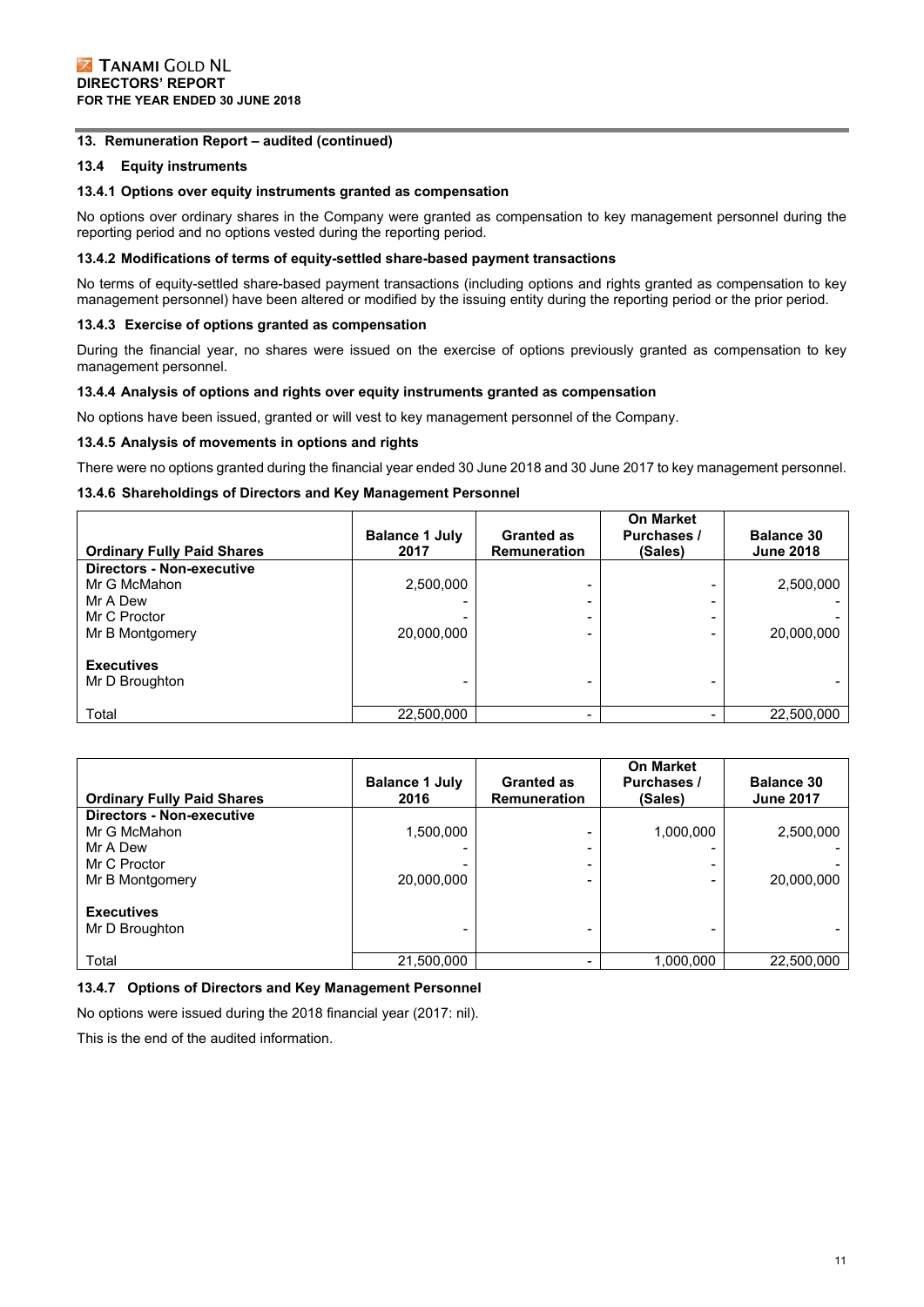#### **14. Non-Audit Services**

During the year, KPMG, the Consolidated Entity's auditor, did not perform any other services in addition to their statutory duties.

The Board has established certain procedures to ensure that the provision of non-audit services are compatible with, and do not compromise, the auditor independence requirements of the Corporations Act 2001. These procedures include:

- a. Non-audit services will be subject to the corporate governance procedures adopted by the Company and will be reviewed by the Audit Committee to ensure they do not impact the integrity and objectivity of the auditor.
- b. Ensuring non-audit services do not involve the auditors reviewing or auditing their own work, acting in a management or decision-making capacity for the Company, acting as an advocate for the Company or jointly sharing risks and rewards.

Amounts paid or payable to the auditor of the Company, KPMG, and its related practices for audit services during the year was \$49,275 (2017: \$43,000). No non-audit services were provided during the year.

#### **15. Indemnification and Insurance of Officers**

#### **Indemnification**

The Company has agreed to indemnify both the current directors of the Company and former directors against liability incurred to a third party (not being the Company or any related company) that may arise from their positions as directors or officers of the Company and its controlled entities, unless the liability arises out of conduct involving a lack of good faith.

The Company has also agreed to cover the costs and expenses incurred in successfully defending civil or criminal proceedings, or in connection with a successful application for relief under the Corporations Act 2001. The Company also provides indemnity against costs and expenses in connection with an application where a court grants relief to a director or officer under the Corporations Act 2001.

#### **Insurance Premiums**

Since the end of the 2017 financial year, the Company has paid insurance premiums in respect of directors' and officers' liability insurance, for the directors of the controlled entity. In accordance with subsection 300(9) of the Corporations Act 2001, further details have not been disclosed due to confidentiality provisions of the insurance contracts.

#### **16. Lead Auditor's Independence Declaration under Section 307C of the Corporations Act 2001**

The lead auditor's independence declaration is set out on page 13 and forms part of the directors' report for the financial year ended 30 June 2018.

#### **17. Rounding off**

The amounts contained in this report and in the financial report have been rounded to the nearest \$1,000 (unless otherwise stated) and where noted (\$'000) under the option available to the Company under ASIC Corporations (Rounding in Financial/Directors Report) Instrument 2016/191. The Company is an entity to which the instrument applies.

Dated at Perth, Western Australia this 28h day of September 2018.

Signed in accordance with a resolution of the Directors.

n<br>N=Mahon

Gerard McMahon **Non-Executive Chairman**  Perth, Western Australia 28 September 2018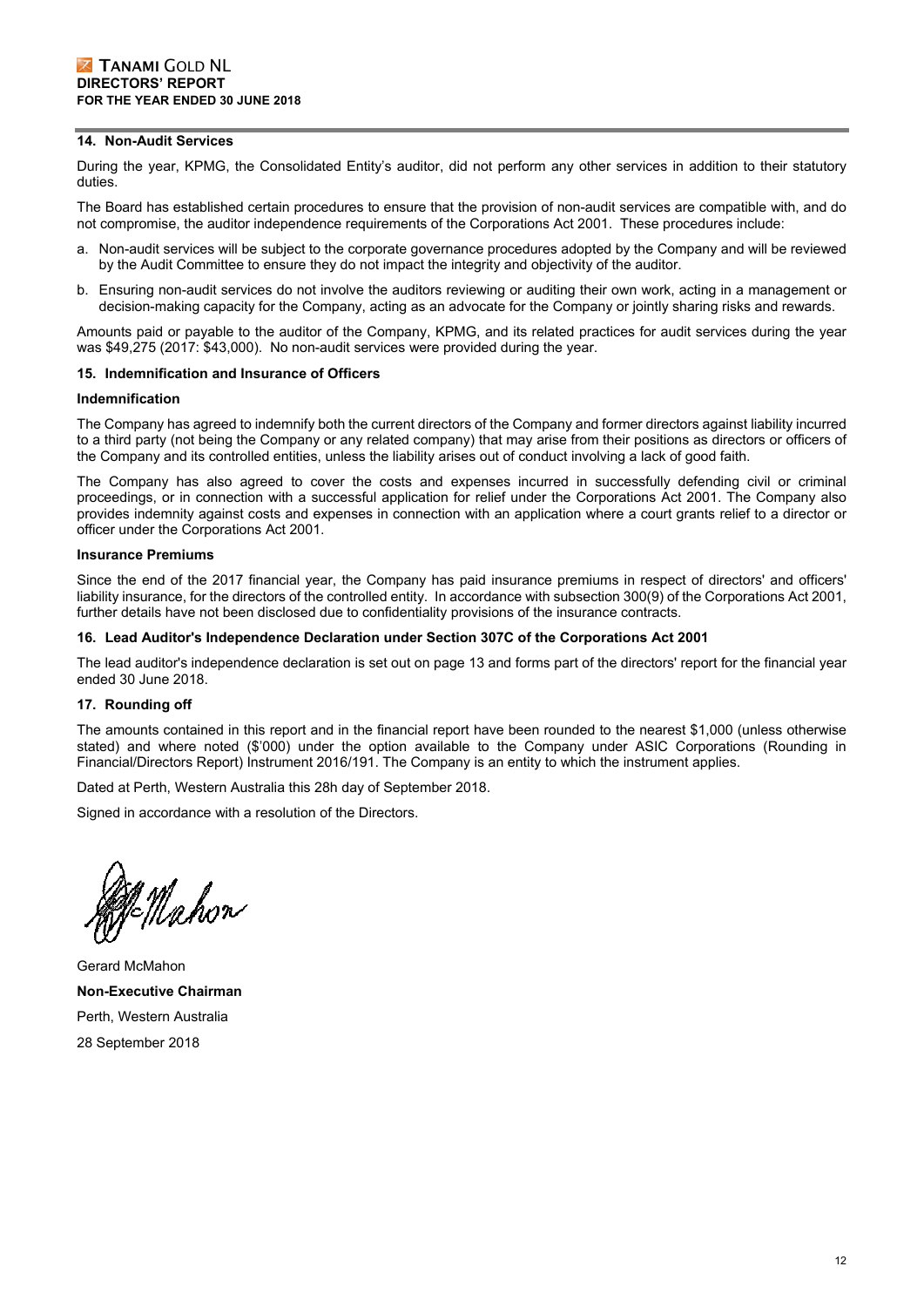

# Lead Auditor's Independence Declaration under Section 307C of the Corporations Act 2001

# To the Directors of Tanami Gold NL

I declare that, to the best of my knowledge and belief, in relation to the audit of Tanami Gold NL for the financial year ended 30 June 2018 there have been:

- i. no contraventions of the auditor independence requirements as set out in the Corporations Act 2001 in relation to the audit; and
- ii. no contraventions of any applicable code of professional conduct in relation to the audit.

 $KPMG$ .

KPMG R Gambitta Partner

Perth

28 September 2018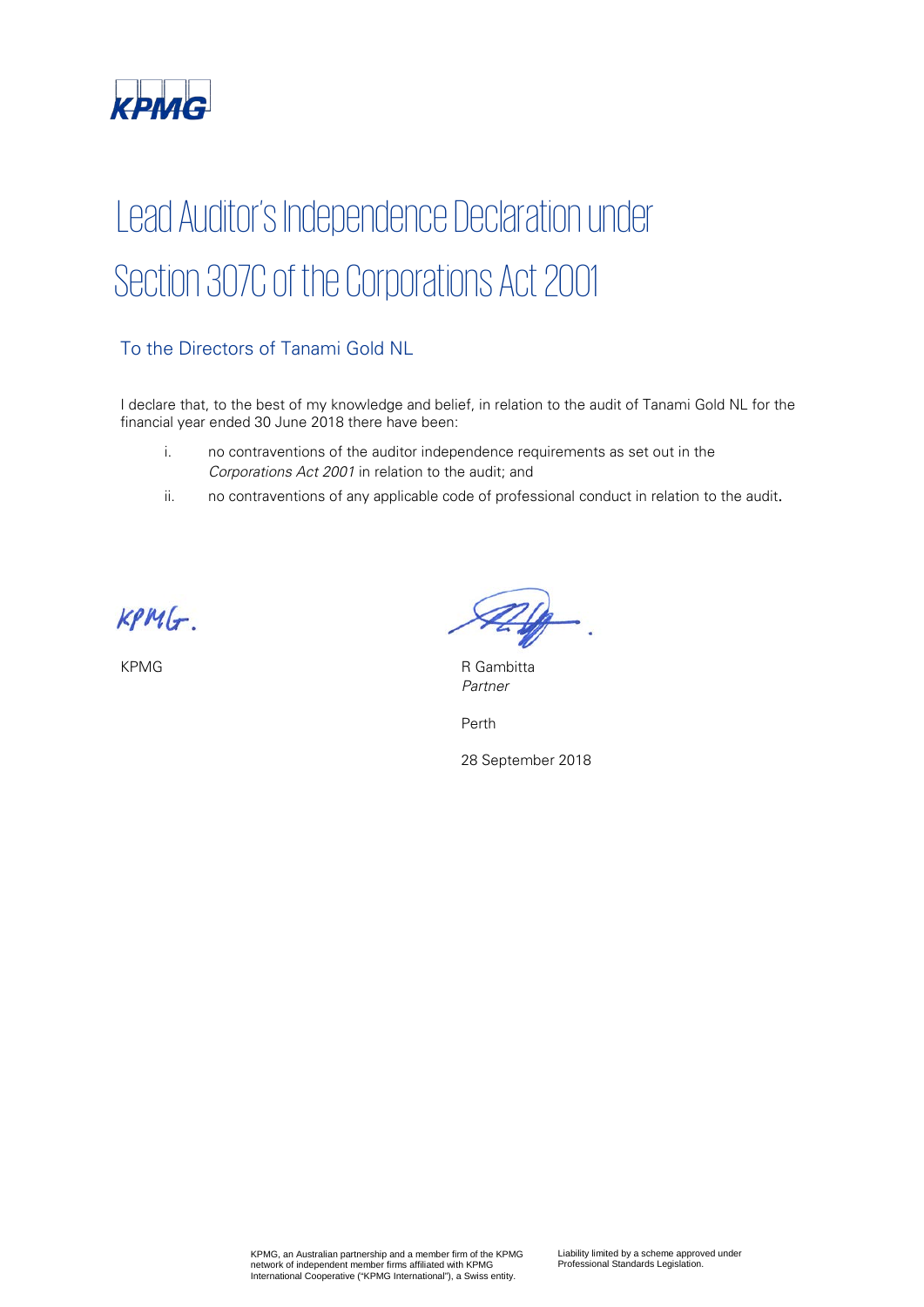# **Z TANAMI GOLD NL CONSOLIDATED STATEMENT OF PROFIT OR LOSS AND OTHER COMPREHENSIVE INCOME FOR THE YEAR ENDED 30 JUNE 2018**

|                                                                                              | <b>Note</b> | 2018<br>\$'000 | 2017 <sup>1</sup><br>\$'000 |
|----------------------------------------------------------------------------------------------|-------------|----------------|-----------------------------|
| <b>Continuing operations</b>                                                                 |             |                |                             |
| Revenue from gold sales                                                                      |             |                |                             |
| Other income                                                                                 |             | 68             | 77                          |
| Profit on sale of assets                                                                     | 5           | 1,210          | 850                         |
| Care and maintenance costs                                                                   |             |                | (444)                       |
| Exploration and evaluation expenses                                                          |             |                | (21)                        |
| Corporate and other expenses                                                                 | 5           | (1,461)        | (1,251)                     |
| <b>Results from operating activities</b>                                                     |             | (183)          | (789)                       |
| Financial income                                                                             |             | 116            | 169                         |
| Financial expenses                                                                           |             |                | (138)                       |
| Net finance expense                                                                          |             | 116            | 31                          |
| (Loss)/profit before income tax                                                              |             | (67)           | (758)                       |
| Income tax benefit/(expense)                                                                 | 7           | 177            | (256)                       |
| Profit/(loss) from operations                                                                |             | 110            | (1,014)                     |
| Profit/(loss) for the year                                                                   |             | 110            | (1,014)                     |
| <b>Discontinued operations</b>                                                               |             |                |                             |
| Profit/(loss) from discontinued operations                                                   | 6           | 12,301         | (3,685)                     |
| Profit/(loss) for the year after tax                                                         |             | 12,411         | (4,699)                     |
| Other comprehensive income<br>Items that may be reclassified subsequently to profit or loss: |             |                |                             |
| Net gain/(loss) on financial assets classified as available for sale<br>(net of tax)         |             | 415            | (598)                       |
| Other comprehensive gain/(loss) for the year (net of income<br>tax)                          |             | 415            | (598)                       |
| Total comprehensive profit/(loss) for the year attributable to<br>owners of the Company      |             | 12,826         | (5,297)                     |
| Earnings per share from continuing operations                                                |             |                |                             |
| Basic and diluted profit/(loss) per share (cents per share)                                  | 8           | 0.000          | (0.001)                     |
| Earnings per share from total operations                                                     |             |                |                             |
| Basic and diluted profit/(loss) per share (cents per share)                                  | 8           | 0.011          | (0.004)                     |

1 Restated for disposal of discontinued operations refer to Note 6.

The consolidated statement of profit or loss and other comprehensive income is to be read in conjunction with the accompanying notes to the financial statements.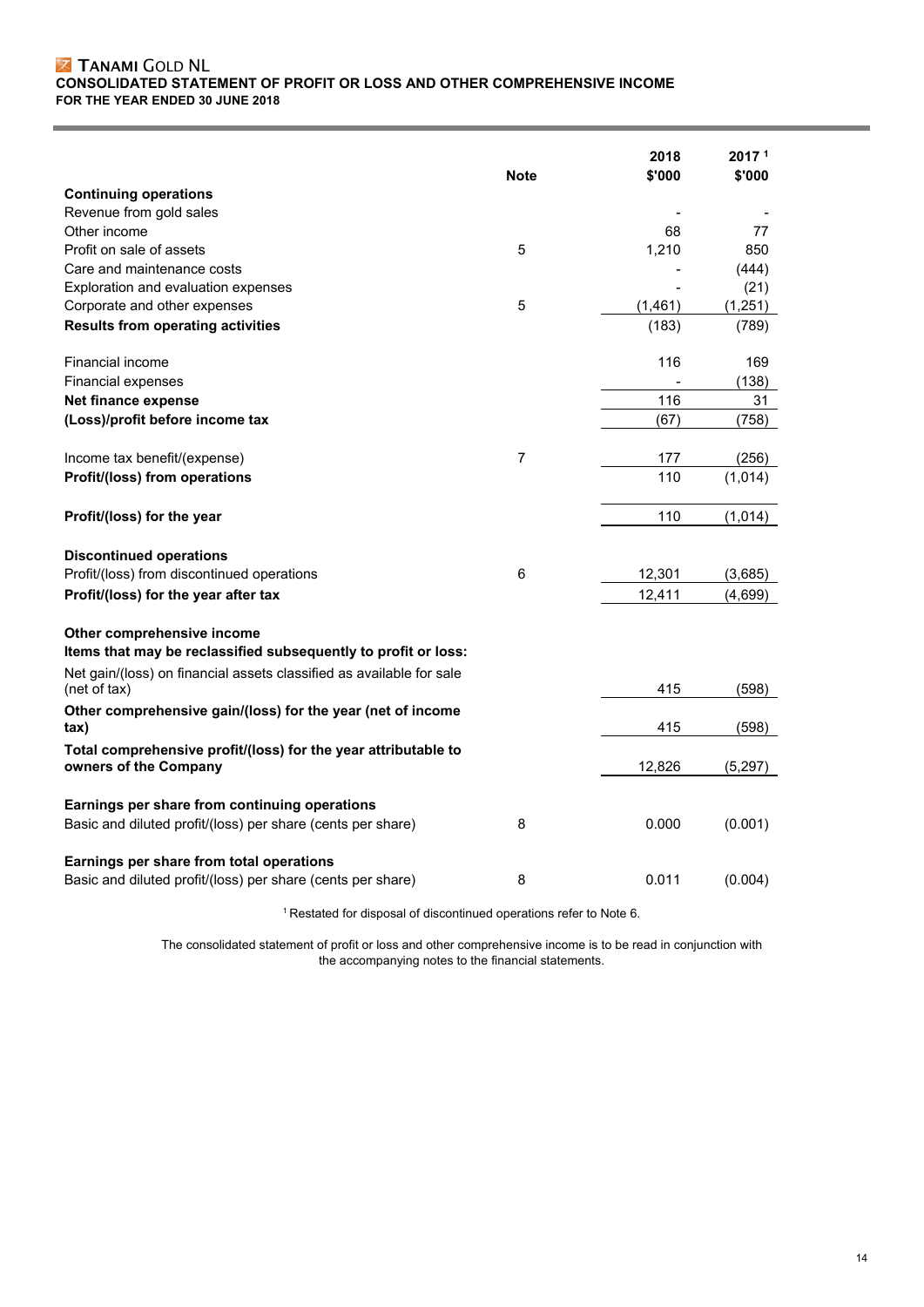# TANAMI GOLD NL **CONSOLIDATED STATEMENT OF FINANCIAL POSITION FOR THE YEAR ENDED 30 JUNE 2018**

|                                                            |             | 2018       | 2017       |
|------------------------------------------------------------|-------------|------------|------------|
| <b>Assets</b>                                              | <b>Note</b> | \$'000     | \$'000     |
| <b>Current assets</b>                                      |             |            |            |
| Cash and cash equivalents                                  | 10          | 8,543      | 4,573      |
| Other receivables                                          | 11          | 90         | 54         |
| Inventories                                                | 12          | 128        | 251        |
| Available for sale financial assets                        | 13          | 3,630      | 3,563      |
| Asset held for sale                                        | 14          | 2,365      |            |
| <b>Total current assets</b>                                |             | 14,756     | 8,441      |
| <b>Non-current assets</b>                                  |             |            |            |
| Other receivables                                          | 11          | 2,513      | 2,513      |
| Property, plant and equipment                              | 15          | 95         | 1,494      |
| Acquired exploration and evaluation                        | 16          | 13,208     | 15,539     |
| <b>Total non-current assets</b>                            |             | 15,816     | 19,546     |
| <b>Total assets</b>                                        |             | 30,572     | 27,987     |
| <b>Liabilities</b>                                         |             |            |            |
| <b>Current liabilities</b>                                 |             |            |            |
| Trade and other payables                                   | 17          | 58         | 252        |
| Provisions                                                 | 9           |            | 34         |
| Liability held for sale                                    | 14          | 199        |            |
| <b>Total current liabilities</b>                           |             | 257        | 286        |
| <b>Non-current liabilities</b>                             |             |            |            |
| Provisions                                                 | 18          | 1,127      | 11,339     |
| <b>Total non-current liabilities</b>                       |             | 1,127      | 11,339     |
| <b>Total liabilities</b>                                   |             | 1,384      | 11,625     |
|                                                            |             |            |            |
| <b>Net assets</b>                                          |             | 29,188     | 16,362     |
| <b>Equity</b>                                              |             |            |            |
| Issued capital                                             | 19          | 317,637    | 317,637    |
| <b>Accumulated losses</b>                                  |             | (290, 256) | (302, 667) |
| Reserves                                                   |             | 1,807      | 1,392      |
| Total equity attributable to equity holders of the Company |             | 29,188     | 16,362     |

The consolidated statement of financial position is to be read in conjunction with the accompanying notes to the financial statements.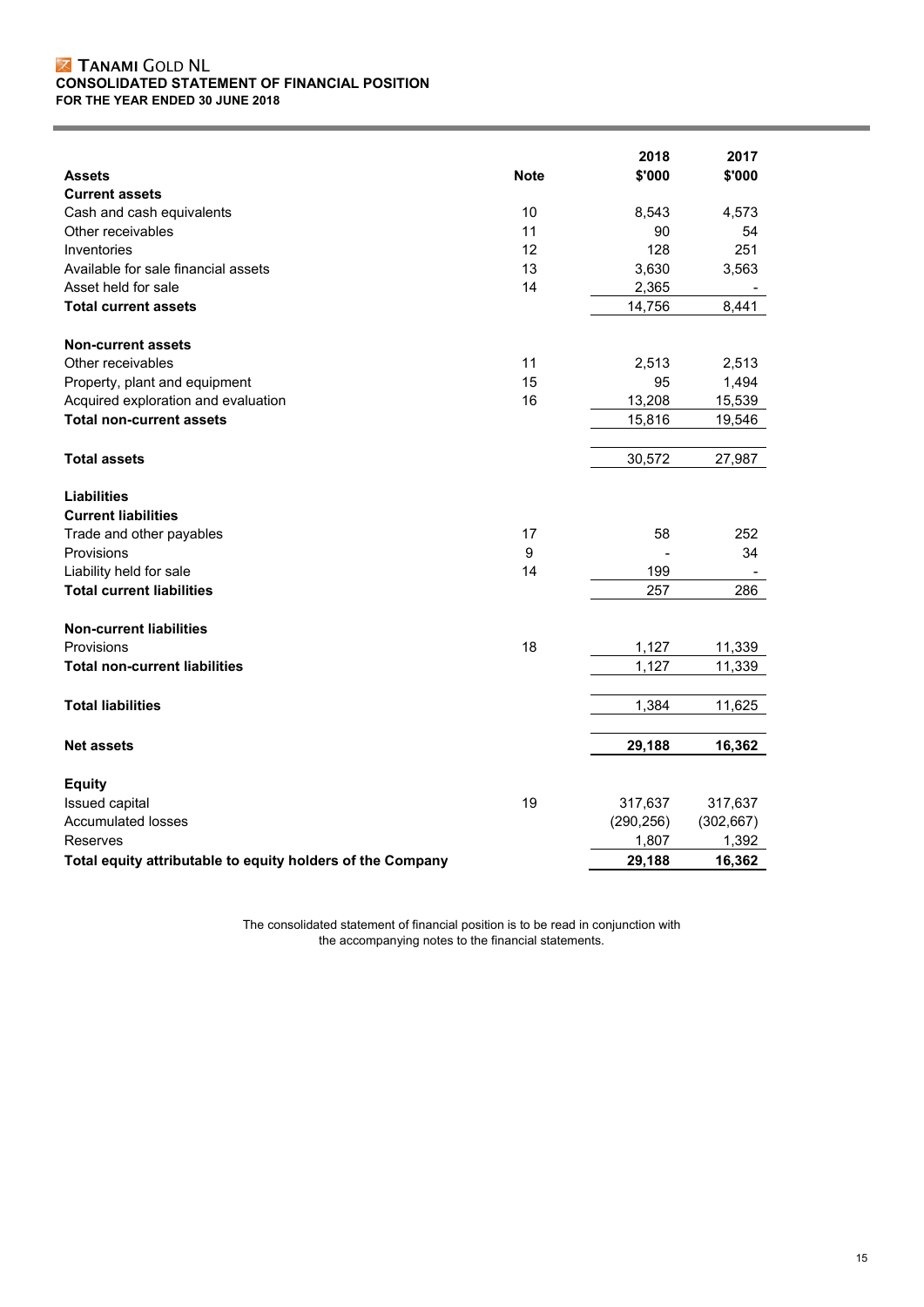# **Z TANAMI GOLD NL CONSOLIDATED STATEMENT OF CHANGES IN EQUITY FOR THE YEAR ENDED 30 JUNE 2018**

|                                                                    | <b>Issued</b><br><b>Capital</b> | <b>Accumulated</b><br><b>Losses</b> | <b>Share</b><br><b>Based</b><br><b>Payment</b><br><b>Reserve</b> | <b>Available</b><br>for Sale<br><b>Fair Value</b><br><b>Reserve</b> | <b>Total</b> |
|--------------------------------------------------------------------|---------------------------------|-------------------------------------|------------------------------------------------------------------|---------------------------------------------------------------------|--------------|
|                                                                    | \$'000                          | \$'000                              | \$'000                                                           | \$'000                                                              | \$'000       |
| Balance at 1 July 2016                                             | 317,637                         | (298,098)                           | 130                                                              | 1,990                                                               | 21,659       |
| Profit / (Loss) for the period                                     |                                 | (4,699)                             |                                                                  |                                                                     | (4,699)      |
| Net change in fair value of available for sale<br>financial assets |                                 |                                     |                                                                  | (598)                                                               | (598)        |
| Total comprehensive profit for the period                          |                                 | (4,699)                             |                                                                  | (598)                                                               | (5, 297)     |
| Transactions with Owners in their Capacity<br>as Owners:           |                                 |                                     |                                                                  |                                                                     |              |
| Shares issued (net of costs)                                       |                                 |                                     |                                                                  |                                                                     |              |
| Transfer resulting from options lapsed                             |                                 | 130                                 | (130)                                                            |                                                                     |              |
| Balance at 30 June 2017                                            | 317,637                         | (302, 667)                          | $\blacksquare$                                                   | 1,392                                                               | 16,362       |
| Balance at 1 July 2017                                             | 317,637                         | (302, 667)                          |                                                                  | 1,392                                                               | 16,362       |
| Profit /(Loss) for the period                                      |                                 | 12,411                              |                                                                  |                                                                     | 12,411       |
| Net change in fair value of available for sale<br>financial assets |                                 |                                     |                                                                  | 415                                                                 | 415          |
| Total comprehensive loss for the period                            |                                 | 12,411                              |                                                                  | 415                                                                 | 12,826       |
| Transactions with Owners in their Capacity<br>as Owners:           |                                 |                                     |                                                                  |                                                                     |              |
| Shares issued (net of costs)                                       |                                 |                                     |                                                                  |                                                                     |              |
| Transfer resulting from options lapsed                             |                                 |                                     |                                                                  |                                                                     |              |
| Balance at 30 June 2018                                            | 317,637                         | (290, 256)                          | ۰                                                                | 1,807                                                               | 29,188       |

The consolidated statement of changes in equity is to be read in conjunction with the accompanying notes to the financial statements.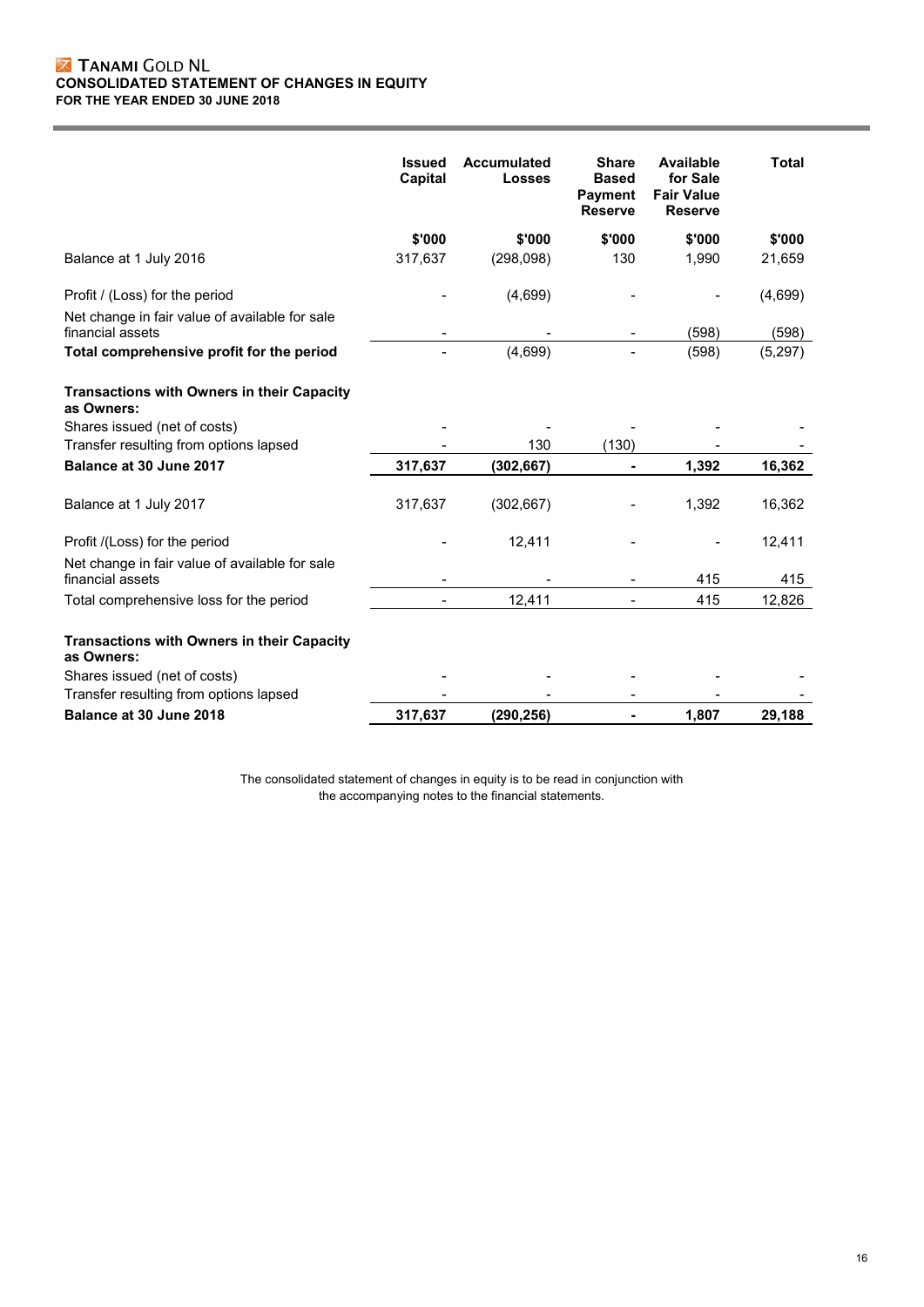## TANAMI GOLD NL **CONSOLIDATED STATEMENT OF CASH FLOWS FOR THE YEAR ENDED 30 JUNE 2018**

|                                                              | <b>Note</b> | 2018<br>\$'000 | 2017<br>\$'000 |
|--------------------------------------------------------------|-------------|----------------|----------------|
| Cash flows from operating activities                         |             |                |                |
| Cash receipts from customers                                 |             |                | 167            |
| Cash payments in the course of operations                    |             | (1,703)        | (2,370)        |
| Interest received                                            |             | 120            | 171            |
| Payments for exploration and evaluation                      |             | (302)          | (1,025)        |
| Cash payment for litigation settlement                       |             |                | (3,000)        |
| Net cash used by operating activities                        | 10          | (1,885)        | (6,057)        |
| Cash flows from investing activities                         |             |                |                |
| Proceeds from sale of property, plant and equipment          |             | 53             |                |
| Proceeds from sale of financial assets                       |             | 1,734          | 1,375          |
| Dividends received                                           |             | 68             | 75             |
| Proceeds from sale of subsidiary                             |             | 4,000          |                |
| Net cash from investing activities                           |             | 5,855          | 1,450          |
| Cash flows from financing activities                         |             |                |                |
| Net cash (used)/provided from financing activities           |             |                |                |
| Net increase/(decrease) in cash and cash equivalents held    |             | 3,970          | (4,607)        |
| Cash and cash equivalents at beginning of the financial year |             | 4,573          | 9,180          |
| Cash and cash equivalents at the end of the financial year   | 10          | 8,543          | 4,573          |

The consolidated statement of cash flows is to be read in conjunction with the accompanying notes to the financial statements.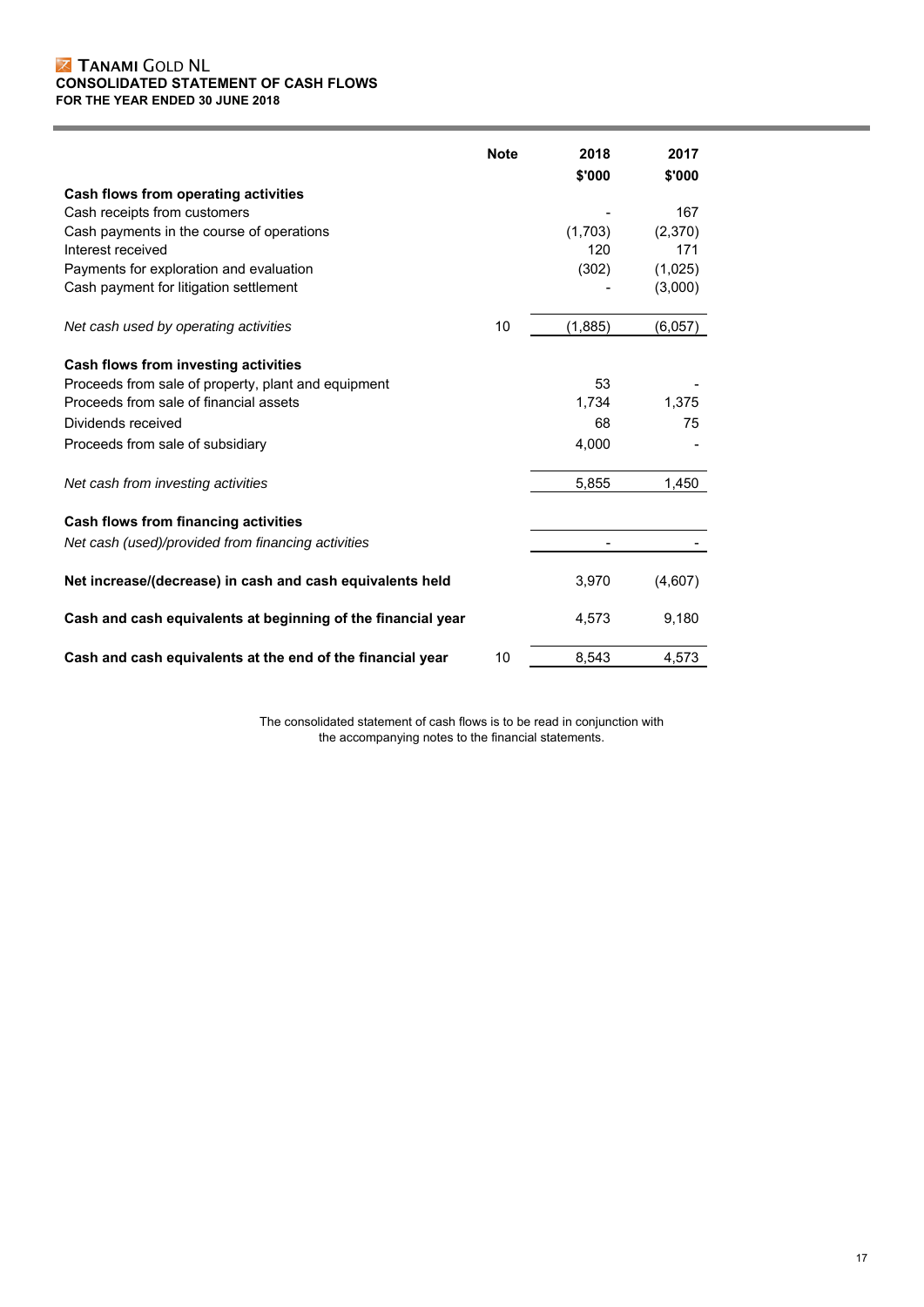# **BASIS OF PREPARATION**

This section of the financial report sets out the Group's (being the Company and its subsidiaries) accounting policies that relate to the Consolidated Financial Statements. Where an accounting policy is specific to one Note, the policy is described in the Note to which it relates.

The Notes include information which is required to understand the Consolidated Financial Statements and is material and relevant to the financial position and performance of the Group. Information is considered relevant and material if:

- the amount is significant due to its size or nature;
- the amount is important in understanding the results of the Group;
- it helps to explain the impact of significant changes in the Group's business; and
- it relates to an aspect of the Group's operations that is important to its future performance.

#### **NOTE 1: CORPORATE INFORMATION**

The consolidated financial report of the Company for the year ended 30 June 2018 was authorised for issue in accordance with a resolution of the Directors on 28 September 2018. The Board of Directors has the power to amend the Consolidated Financial Statements after issue.

The Company is a for-profit company limited by shares whose shares are publicly traded on the Australian Securities Exchange. The Company and its subsidiaries are incorporated and domiciled in Australia. The registered office and principal place of business of the Company is Unit B1, 431 Roberts Road, Subiaco Western Australia 6008.

The nature of the operations and principal activities of the Company are disclosed in the Directors' Report.

The amounts contained in the financial report have been rounded to the nearest \$1,000 (unless otherwise stated) pursuant to the option available to the Company under ASIC Instrument 2016/191. The Company is an entity to which this Instrument applies.

## **NOTE 2: REPORTING ENTITY**

The Consolidated Financial Statements are for the Group, a list of the Group's subsidiaries is provided in Note 21.

#### **NOTE 3: BASIS OF PREPARATION**

These general purpose Consolidated Financial Statements have been prepared in accordance with Australian Accounting Standards and Interpretations issued by the Australian Accounting Standards Board (AASB) and the Corporations Act 2001. The consolidated Financial Statements of Tanami Gold NL also comply with International Financial Reporting Standards (IFRS) as issued by the International Accounting Standards Board (IASB).

These Consolidated Financial Statements have been prepared under the historical cost convention except for certain financial assets and liabilities which are required to be measured at fair value.

#### a) Basis of consolidation

Subsidiaries are all entities over which the Group has control. The Group controls an entity when the Group is exposed to, or has rights to, variable returns from its involvement with the entity and has the ability to affect those returns through its power to direct the activities of the entity. Subsidiaries are fully consolidated from the date on which control is transferred to the Group. They are deconsolidated from the date that control ceases.

The acquisition method of accounting is used to account for business combinations by the Group.

Intercompany transactions, balances and unrealised gains on transactions between Group companies are eliminated. Unrealised losses are also eliminated unless the transaction provides evidence of an impairment of the transferred asset. Accounting policies of subsidiaries have been changed where necessary to ensure consistency with the policies adopted by the Group.

Non-controlling interests in the results and equity of subsidiaries are shown separately in the consolidated statement of profit or loss, statement of comprehensive income, statement of changes in equity and balance sheet respectively.

#### b) Foreign currency translation

## *Functional and Presentation Currency*

Both the functional and presentation currency of Tanami is Australian Dollars. Each entity in the Group determines its own functional currency and items included in the Financial Statements of each entity are measured using that currency.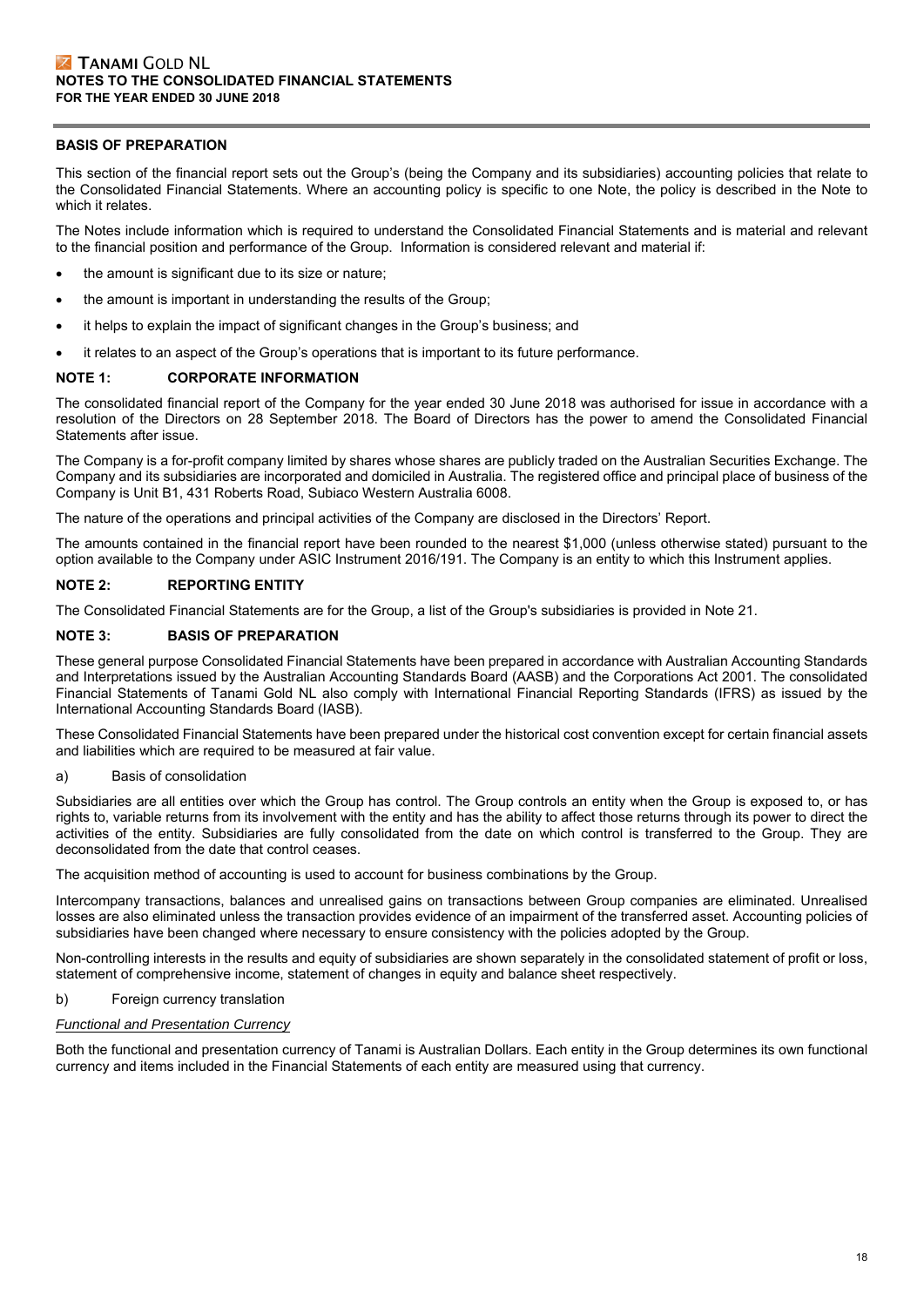# **NOTE 3: BASIS OF PREPARATION (Continued)**

#### *Foreign Currency Translation*

Transactions in foreign currencies are initially recorded in the functional currency by applying the exchange rates ruling at the date of the transaction. Monetary assets and liabilities denominated in foreign currencies are retranslated at the rate of exchange at balance date.

All translation differences relating to transactions and balances denominated in foreign currency are taken to the Consolidated Statement of Comprehensive Income.

Non-monetary items that are measured in terms of historical cost in a foreign currency are translated using the exchange rate as at the date of the initial transaction. Non-monetary items measured at fair value in a foreign currency are translated using the exchange rate at the date when the fair value was determined.

#### c) Goods and services tax ('GST')

Revenues, expenses and assets are recognised net of the amount of GST except:

- when the GST incurred on a purchase of goods and services is not recoverable from the taxation authority, in which case the GST is recognised as part of the cost of acquisition of the asset or as part of the expense item as applicable; and
- receivables and payables, which are stated with the amount of GST included.

The net amount of GST recoverable from, or payable to, the taxation authority is included as part of receivables or payables in the statement of financial position.

Cash flows are included in the statement of cash flows on a gross basis and the GST component of cash flows arising from investing and financing activities, which is recoverable from, or payable to, the taxation authority are classified as operating cash flows. Commitments and contingencies are disclosed net of the amount of GST recoverable from, or payable to, the taxation authority.

#### d) Comparatives

When required by Accounting Standards, comparative figures have been adjusted to conform to changes in presentation for the current financial year.

# **PERFORMANCE FOR THE YEAR**

This section provides additional information about those individual line items in the Consolidated Statement of Comprehensive Income that the Directors consider most relevant in the context on the operations of the entity

#### **NOTE 4 SEGMENT INFORMATION**

#### **Identification of reportable segments**

Management has determined the operating segments based on the reports reviewed and used by the Board of Directors (the chief operating decision maker) that are used to make strategic decisions.

Reportable segments disclosed are based on aggregating operating segments where the segments are considered to have similar economic characteristics and are also similar with respect to the following:

- external regulatory requirements
- geographical and geological styles

#### **Operations**

The Consolidated Entity operates predominantly in the gold exploration industry.

#### **Accounting policies developed**

Unless stated otherwise, all amounts reported to the Board of Directors as chief decision maker with respect to operating segments are determined in accordance with accounting policies that are consistent to those adopted in the Consolidated Financial Statements of the Group.

#### **Information about reportable segments**

|                                           | <b>Gold Production</b> |        | <b>Exploration</b> |             | Total  |                   |
|-------------------------------------------|------------------------|--------|--------------------|-------------|--------|-------------------|
|                                           | 2018                   | 2017   | 2018               | 2017        | 2018   | 2017 <sup>1</sup> |
|                                           | \$'000                 | \$'000 | \$'000             | \$'000      | \$'000 | \$'000            |
| Revenues                                  |                        |        |                    |             |        |                   |
| Depreciation and amortisation             |                        |        |                    | $(442)^{1}$ |        | (442)             |
| Reportable segment loss before income tax |                        |        |                    | $(465)^{1}$ |        | (465)             |
| Reportable segment other income           |                        |        | 68                 | $77^1$      | 68     |                   |
| Reportable segment assets                 |                        |        | 18.200             | 19,851      | 18.200 | 19,851            |
| Reportable segment liabilities            |                        |        | 1,185              | 11,591      | 1,185  | 11,591            |

1 Comparatives have been restated to reflect the disposal Tanami Exploration NL refer to Note 6. The Company's Coyote Gold Project ("Coyote") was placed on care and maintenance in April 2013. For the year ended 30 June 2017, the Company was a gold exploration company however the Company successfully recovered 97.792 ounces of gold through continued clean-up of the Coyote processing plant.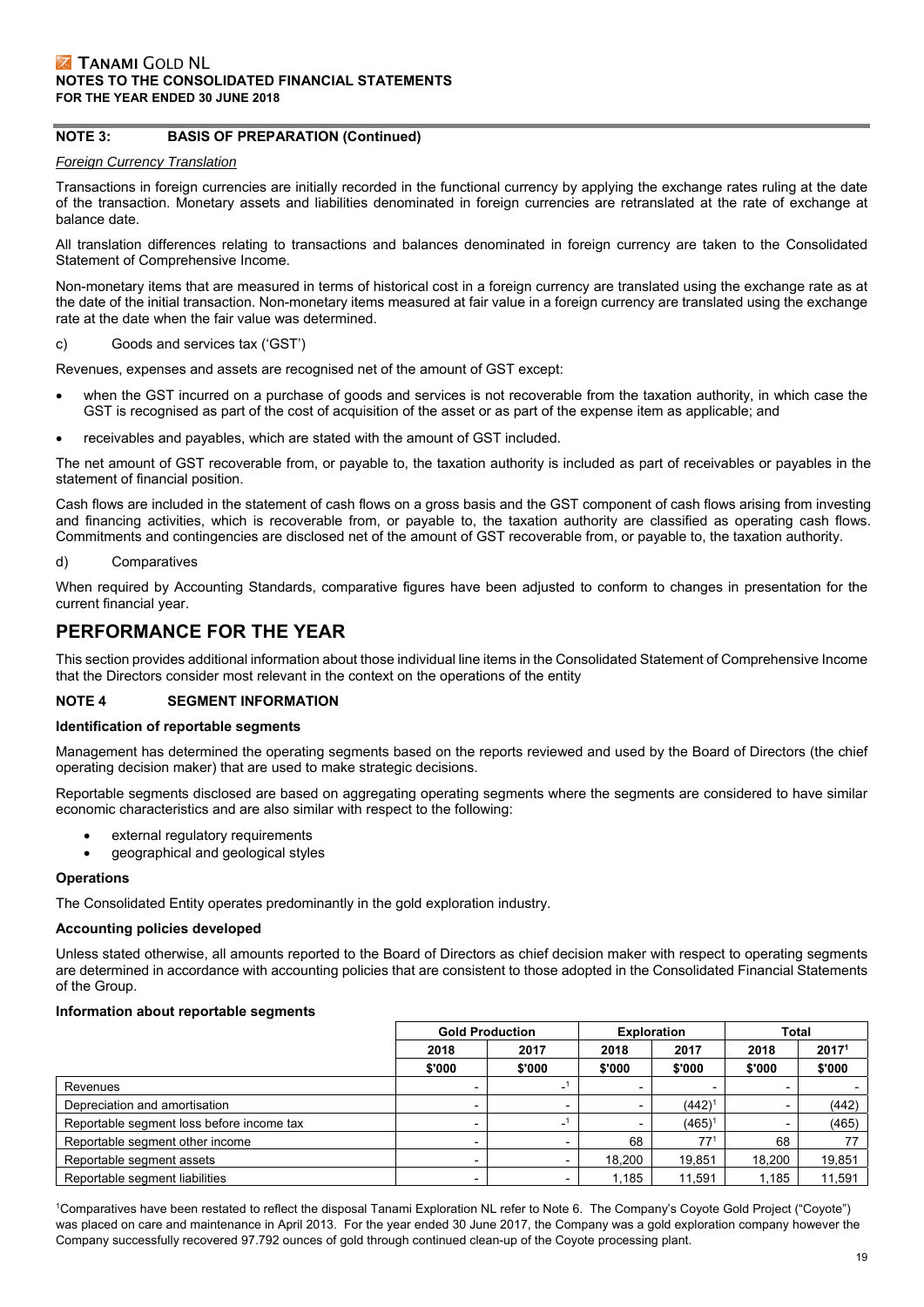# **NOTE 4 SEGMENT INFORMATION (Continued)**

Reconciliation of reportable segment revenues, profit or loss, assets and liabilities and other material items:

|                                                                    | 2018     | 2017                   |
|--------------------------------------------------------------------|----------|------------------------|
|                                                                    | \$'000   | \$'000                 |
| Revenue and other income                                           |          |                        |
| Total revenue and other income for reportable segments             |          |                        |
| Consolidated revenue and other income                              |          |                        |
| <b>Profit or loss</b>                                              |          |                        |
| Total loss for reportable segments                                 |          | $(465)$ <sup>1</sup>   |
| Profit from discontinued operations                                | 12,301   | $(3,685)$ <sup>1</sup> |
| Profit on sale of available-for-sale financial assets              | 1.210    | 850 1                  |
| Other income                                                       | 68       | 77                     |
| Unallocated amounts: other corporate expenses                      | (1, 345) | (1,220)                |
| Consolidated profit/(loss) before income tax                       | 12,234   | (4, 443)               |
| <b>Assets</b>                                                      |          |                        |
| Total assets for reportable segments                               | 18,200   | 19,851                 |
| Other unallocated amounts                                          | 12,173   | 8,136                  |
| Consolidated total assets                                          | 30,373   | 27,987                 |
|                                                                    |          |                        |
| <b>Liabilities</b>                                                 |          |                        |
| Total liabilities for reportable segments                          | 1,185    | 11,591                 |
| Other unallocated amounts                                          |          | 34                     |
| Consolidated total liabilities                                     | 1,185    | 11,625                 |
| NOTE 5<br><b>REVENUE &amp; EXPENSES</b>                            |          |                        |
|                                                                    | 2018     | 2017                   |
|                                                                    | \$'000   | \$'000                 |
| Profit on sale of assets                                           |          |                        |
| Profit on sale of available for sale financial assets <sup>2</sup> | 1,210    | 850                    |
|                                                                    | 1,210    | 850                    |

1 Comparatives have been restated to reflect the disposal Tanami Exploration NL refer to Note 6.

 $^2$ During the year, the Company sold 250,000 (2017: 250,000) NST shares at a weighted average price of \$6.94 (2017: \$5.53) per share. The shares were initially recognised at \$2.10 per share.

|                                | 2018   | 2017   |
|--------------------------------|--------|--------|
| Corporate and other expenses   | \$'000 | \$'000 |
| Consulting fees                | 368    | 262    |
| Salaries and wages             |        | 218    |
| Directors' fees                | 284    | 284    |
| Depreciation mine site assets  | 289    |        |
| Statutory and compliance costs | 166    |        |
| Legal                          | 113    |        |
| Rent and outgoings             | 69     |        |
| Insurance                      | 66     |        |
| Other                          | 106    | 487    |
|                                | 1.461  | 1,251  |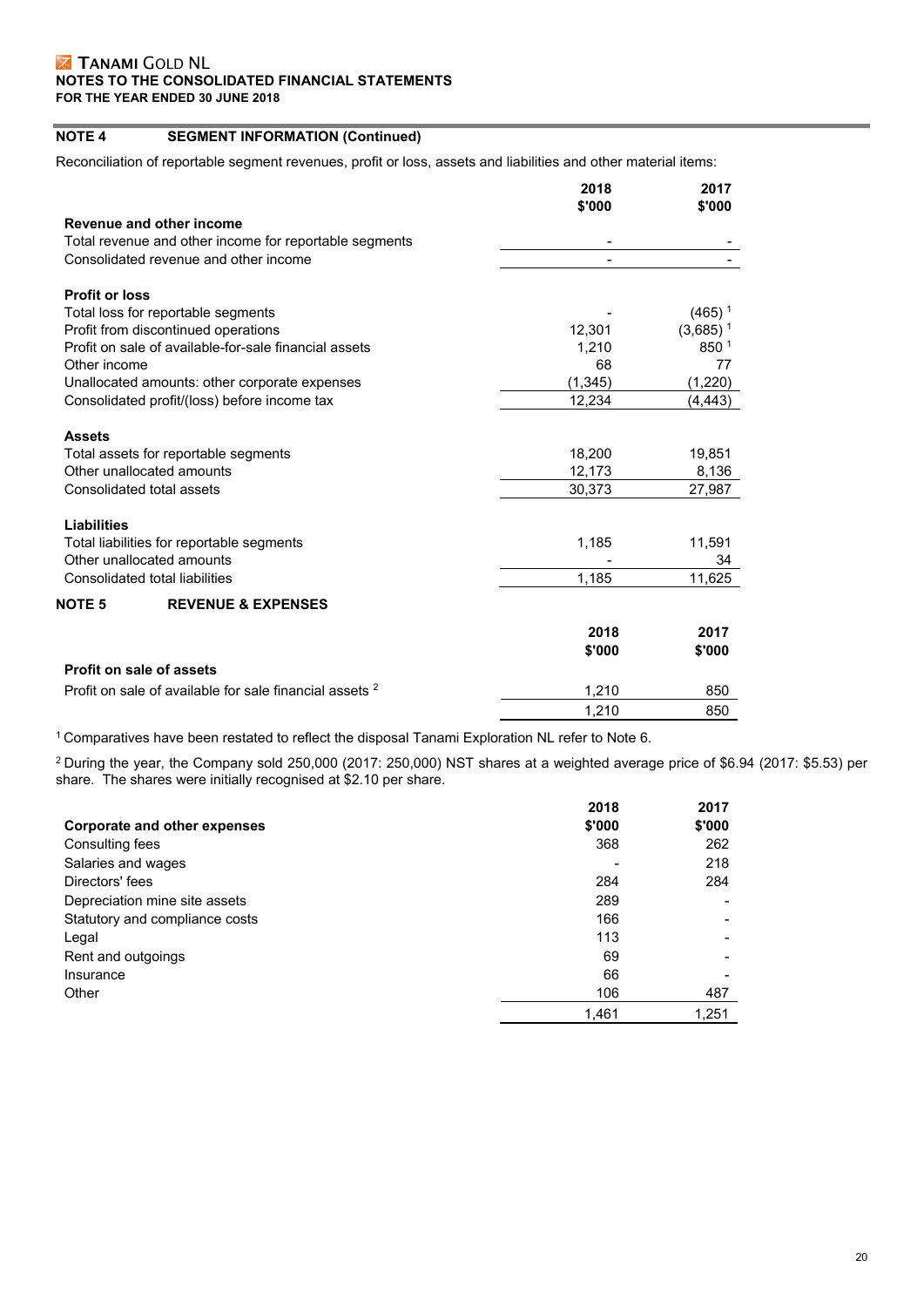# **NOTE 6 RESULTS FROM DISCONTINUED OPERATION**

On 3 October 2017, the Company announced it had entered into a binding Sale and Purchase Agreement with Northern Star Tanami Gold Pty Limited, a wholly owned subsidiary of NST, in relation to the divestment of the Company's 100% interest in Tanami Exploration NL, owner of the Western Tanami Project, for \$4.0 million in cash.

On 28 November 2017, the Company announced completion of this transaction, following shareholder approval at the General Meeting held on that date.

A reconciliation of this transaction is below:

|                                                                 | 2018   | 2017    |
|-----------------------------------------------------------------|--------|---------|
|                                                                 | \$'000 | \$'000  |
| <b>Results of discontinued operations</b>                       |        |         |
| Revenue                                                         | 5      | 167     |
| Other income                                                    | 71     | 75      |
| Exploration and evaluation expenses                             | (280)  | (1,015) |
| Care and maintenance costs (incl depreciation and amortisation) | (514)  | (2,912) |
| Results from operating activities, net of tax                   | (718)  | (3,685) |
| Gain on sale of subsidiary (a)                                  | 13,019 |         |
| Profit/(loss) on discontinued operations, net of tax            | 12,301 | (3,685) |
| Basic and diluted earnings/(loss) per share                     | 0.010  | (0.003) |
| Calculate gain on sale of subsidiary                            |        |         |
| Total consideration                                             | 4,000  |         |
| Less assets and liability disposal of TENL:                     |        |         |
| Cash and cash equivalents                                       | (1)    |         |
| Receivables                                                     | (37)   |         |
| Inventory                                                       | (64)   |         |
| Property, plant and equipment                                   | (934)  |         |
| Payables                                                        | 42     |         |
| Rehabilitation liability                                        | 10,013 |         |
| Carrying value of TENL assets and liabilities                   | 9,019  |         |
| Gain on sale of TENL (a)                                        | 13,019 |         |
| Cash flows from/(used in) discontinued operations               |        |         |
| Net cash flows from/(used in) operating activities              | (765)  | (2,939) |
| Net cash flows from/(used in) investing activities              | 53     |         |
| Net cash flows from/(used in) financing activities              | 1,084  | 2,934   |
| Net cash flow for the period                                    | 372    | (5)     |

As a result of the sale of the shares of TENL, the Company expects to realise a capital loss for tax purposes. The calculation of the tax loss has been estimated at 30 June 2018 (refer note 7) and will be finalised as part of the 30 June 2018 tax return.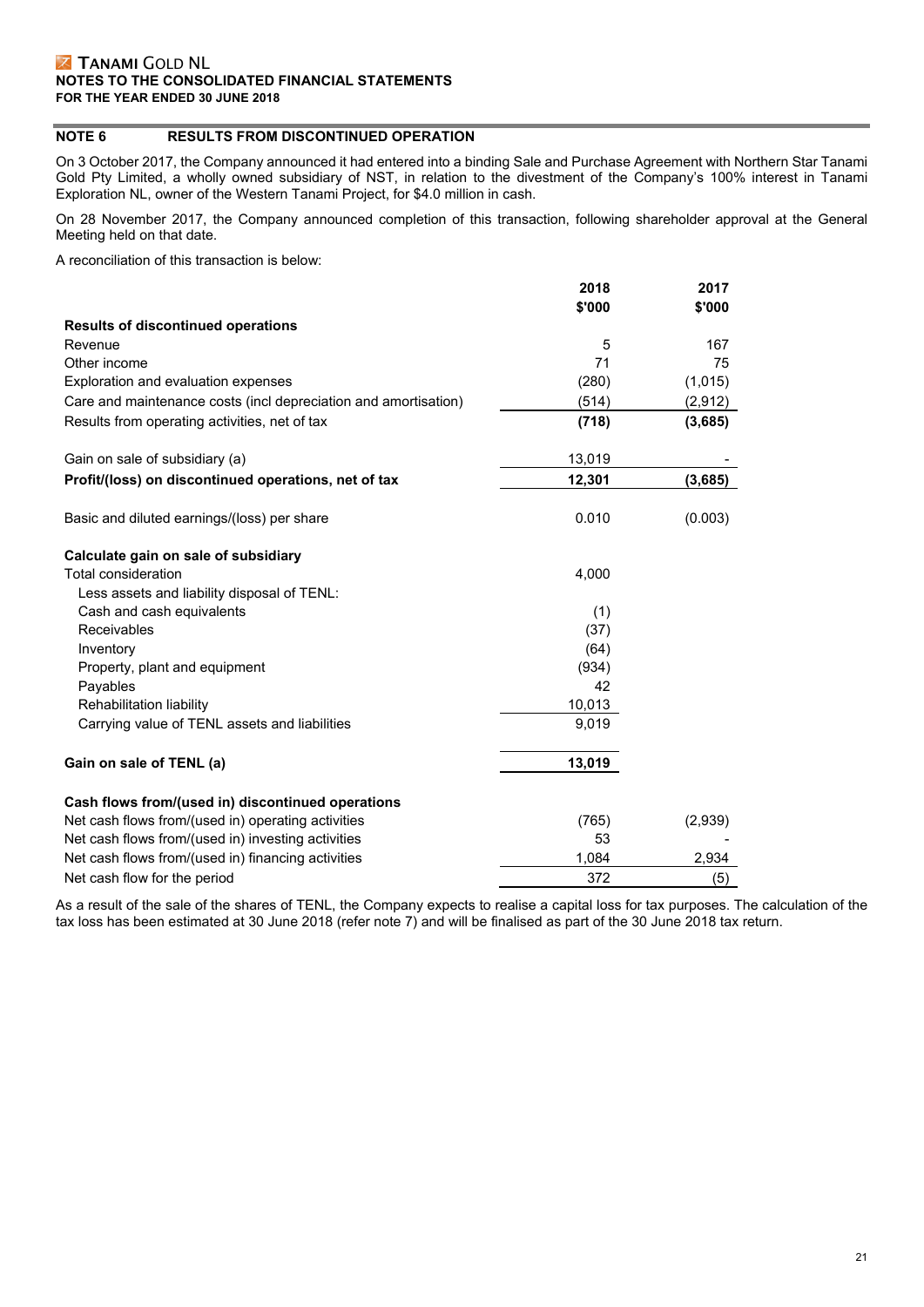# **NOTE 7 TAXATION**

The prima facie income tax expense on pre-tax accounting loss from operations reconciles to the income tax expense in the financial statements as follow:

|                                                                            | 2018<br>\$'000 | 2017<br>\$'000 |
|----------------------------------------------------------------------------|----------------|----------------|
| Income statement                                                           |                |                |
| Relating to origination and reversal of temporary differences              | (414)          | (519)          |
| Deferred tax assets not recognised in the current period                   | 237            | 775            |
| Income tax/(benefit) expense not reported in income statement              | (177)          | 256            |
| The components of recognised deferred tax                                  |                |                |
| balance are as follows:                                                    |                |                |
| <b>CONSOLIDATED</b>                                                        |                |                |
| Consumables                                                                | 39             | 39             |
| Asset held for sale                                                        | 774            | 596            |
| Deferred tax asset offset against deferred tax liability                   | (813)          | (635)          |
| Gross deferred income tax liabilities                                      |                |                |
| Reconciliation to income tax expense/(benefit) on account<br>profit/(loss) |                |                |
| Profit/(loss) before income tax                                            | 12,234         | (4,699)        |
| Prima facie tax payable/(receivable) at the statutory income tax rate      | 3,670          | (1, 410)       |
| Non-deductible expenses                                                    | 210            | 383            |
| Non-assessible income                                                      | (3,922)        |                |
| Tax loss on disposal of subsidiary                                         | (9,948)        |                |
| Non-taxable franked dividend                                               | 9              | 10             |
| Deferred tax assets not recognised                                         | 9,567          | 498            |
| Deferred tax assets not previously recognised                              | 237            | 775            |
| Income tax (benefit)/expense                                               | (177)          | 256            |
| Deferred tax asset (30%) not recognised arising on:                        |                |                |
| Income losses                                                              | 66,877         | 66,825         |
| Capital losses                                                             | 9,948          |                |
| Temporary differences                                                      | 11,998         | 25,569         |
|                                                                            | 88.823         | 92,394         |

Income tax expense comprises current and deferred tax. Income tax expense is recognised in profit or loss except to the extent that it relates to items recognised directly in equity, in which case it is recognised in equity.

Current tax is the expected tax payable on the taxable income for the year, using tax rates enacted or substantively enacted at the reporting date, and any adjustment to tax payable in respect of previous years.

Deferred tax is recognised using the balance sheet method, providing for temporary differences between the carrying amounts of assets and liabilities for financial reporting purposes and the amounts used for taxation purposes. Deferred tax is not recognised for the following temporary differences: the initial recognition of goodwill, the initial recognition of assets and liabilities in a transaction that is not a business combination and that affects neither accounting nor taxable profit, and differences relating to investments in subsidiaries and jointly controlled entities to the extent that they probably will not reverse in the foreseeable future. Deferred tax is measured at the tax rates that are expected to be applied to the temporary differences when they reverse, based on laws that have been enacted or substantively enacted by the reporting date.

In determining the amount of current and deferred tax, the Consolidated Entity considers the impact of uncertain tax positions and whether additional taxes and interest may be due. The Consolidated Entity believes its accruals for tax liabilities are adequate for all open tax years based on its assessment of many factors, including interpretations of tax law and prior experience. This assessment relies on estimates and assumptions and may involve a series of judgments about future events. New information may become available that causes the Consolidated Entity to change its judgment regarding the adequacy of existing tax liabilities; such changes to tax liabilities will impact tax expense in the period that such a determination is made.

A deferred tax asset is recognised to the extent that it is probable that future taxable profits will be available against which temporary differences can be utilised. Deferred tax assets are reviewed at each reporting date and are reduced to the extent that it is no longer probable that the related tax benefit will be realised. The Company recognises deferred tax assets arising from unused tax losses of the tax-consolidated group to the extent that it is probable that future taxable profits of the tax-consolidated group will be available against which the asset can be utilised.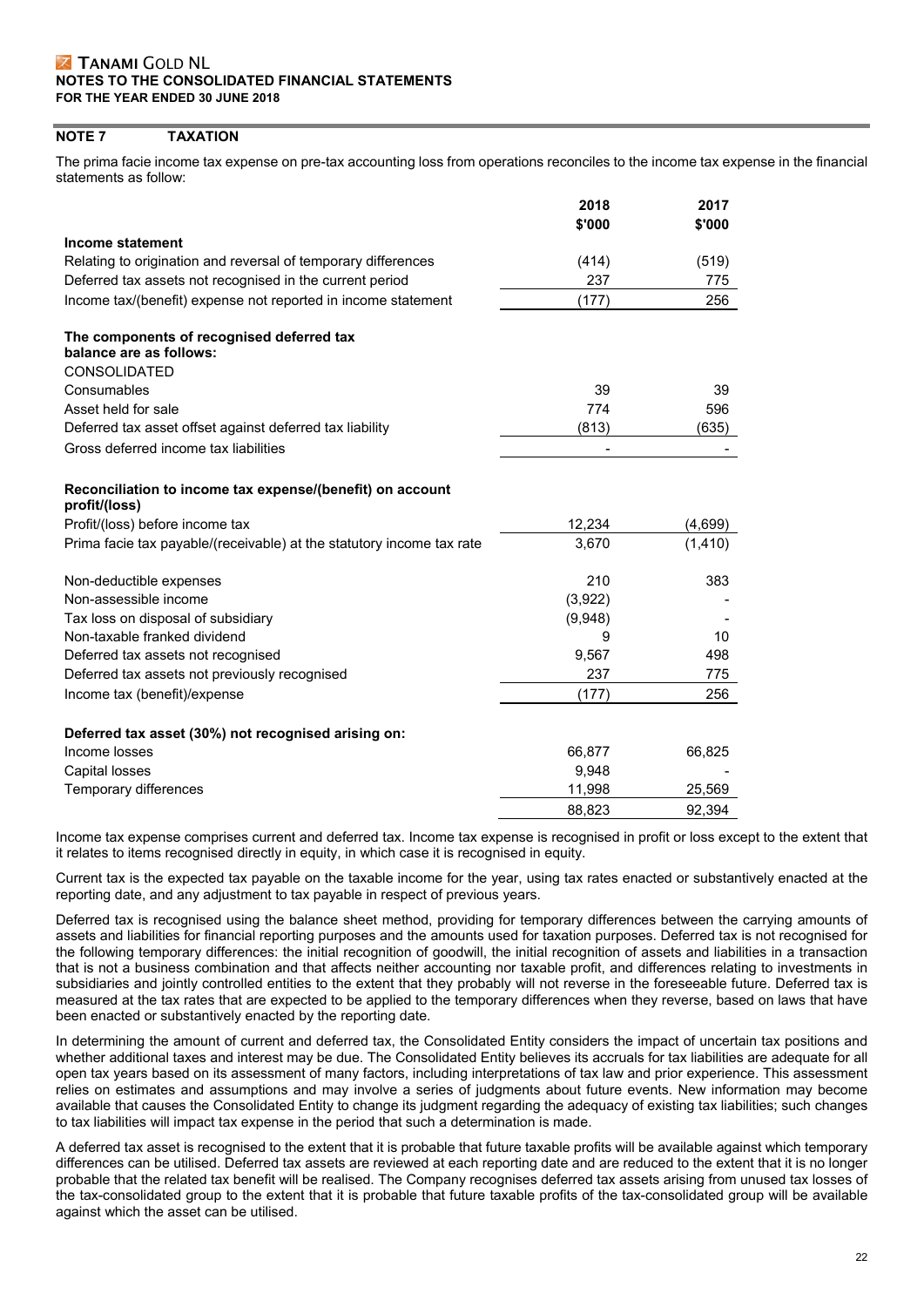# **NOTE 7 TAXATION (Continued)**

*Tax Consolidation*

The Company and its wholly-owned Australian resident entities have formed a tax-consolidated group with effect from 1 July 2002 and are therefore taxed as a single entity from that date. The head entity within the tax-consolidated group is Tanami Gold NL.

#### **NOTE 8 EARNINGS PER SHARE**

#### **Basic earnings/(loss) per share**

The calculation of basic earnings per share at 30 June 2018 was based on the profit attributable to ordinary shareholders of \$12.411 million (2017: loss \$4.699 million) and a weighted average number of ordinary shares outstanding of 1,175,097,046 (2017: 1,175,097,046).

#### **Diluted earnings/(loss) per share**

Diluted earnings per share for 2018 and 2017 equals' basic earnings per share as there are no options on issue.

The Consolidated Entity presents basic earnings per share data for its ordinary shares. Basic earnings per share is calculated by dividing the profit attributable to ordinary shareholders of the Company by the weighted average number of ordinary shares outstanding during the period. Diluted earnings per share is determined by adjusting the profit attributable to ordinary shareholders and the weighted average number of ordinary shares outstanding, adjusted for shares held by the Company's sponsored employee share plan trust, for the effects of all dilutive potential ordinary shares, which comprise share options granted to employees.

# **EMPLOYEE BENEFITS**

This section of the Notes includes information that must be disclosed to comply with accounting standards and other pronouncements relating to the remuneration of employees and consultants of the Group, but that is not immediately related to individual line items in the Financial Statements.

# **NOTE 9 EMPLOYEE BENEFITS**

|                       | 2018<br>\$'000 | 2017<br>\$'000 |
|-----------------------|----------------|----------------|
| Employee entitlements | -              | 34             |
|                       | -              | 34             |
|                       |                |                |

#### *Short-term benefits*

Liabilities for employee benefits for wages, salaries and annual leave represent present obligations resulting from employees' services provided to reporting date and are calculated at undiscounted amounts based on remuneration wage and salary rates that the Consolidated Entity expects to pay as at reporting date including related on-costs, such as worker's compensation insurance and payroll tax.

No provision is made for non-vesting sick leave as the anticipated pattern of future sick leave taken indicates that accumulated nonvesting leave will never be paid.

The non-current portions of long service leave and its associated employment on-costs are measured at the present value of estimated future cash flows.

#### *Other long-term benefits*

The Consolidated Entity's net obligation in respect of long-term employee benefits is the amount of future benefit that employees have earned in return for their service in the current and prior periods plus related on-costs. Provision for long service leave together with the associated employment on-costs are measured at their nominal amounts based on remuneration rates expected to be paid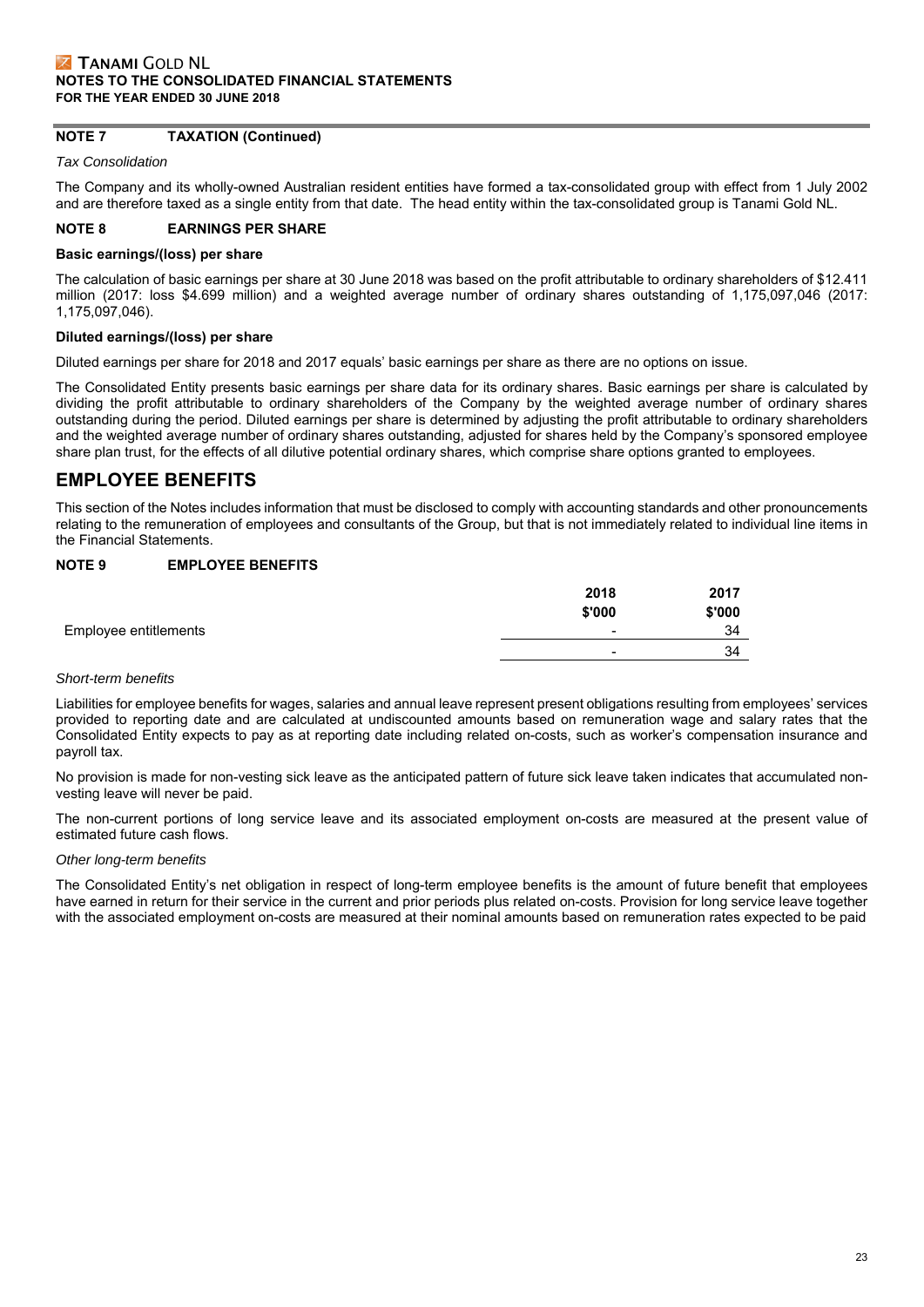# **ASSETS**

This section provides additional information about those individual line items in the Consolidated Statement of Financial Position that the Directors consider most relevant in the context of the operations of the entity.

# **NOTE 10 CASH AND CASH EQUIVALENTS**

|                           | 2018<br>\$'000 | 2017<br>\$'000 |
|---------------------------|----------------|----------------|
| Cash and cash equivalents | 8,543          | 4,573          |
|                           | 8.543          | 4,573          |

The Consolidated Entity's exposure to interest rate risk and a sensitivity analysis for financial assets and liabilities are disclosed in Note 20.

Cash and short-term deposits in the balance sheet comprise cash at bank and in hand and short-term deposits with an original maturity of three months or less.

For the purpose of the Consolidated Statement of Cash Flows, cash and cash equivalents consist of cash and cash equivalents as defined above, net of outstanding bank overdrafts.

Cash as at the end of the financial year as shown in the Consolidated Statement of Cash Flows is reconciled to the related items in the Consolidated Statement of Financial Position as follows:

|                                                                | 2018     | 2017    |
|----------------------------------------------------------------|----------|---------|
|                                                                | \$'000   | \$'000  |
| Net profit/(loss)                                              | 12,411   | (4,699) |
| Add/(less) non-cash items                                      |          |         |
| Provision for rehabilitation                                   |          | 1,114   |
| Income tax (benefit)/expense                                   | (177)    | 256     |
| Depreciation                                                   | 289      | 1,152   |
| Unwinding of interest rate on provision for rehabilitation     |          | 135     |
| Deferred revenue                                               |          | (83)    |
| Add/(less) items classified as investing/financing activities  |          |         |
| Gain on disposal of subsidiary                                 | (13,019) |         |
| Gain on sale of available-for-sale financial assets            | (1, 210) | (850)   |
| Dividends received                                             | (68)     | (75)    |
| Net cash used by operating activities before changes in assets |          |         |
| and liabilities                                                | (1,774)  | (3,050) |
| Changes in assets and liabilities during the financial year:   |          |         |
| Decrease/(increase) in receivables                             | (36)     | 359     |
| Decrease/(increase) in inventories                             | 123      | (123)   |
| Decrease/(increase) in prepayments                             |          | (18)    |
| Increase/(decrease) in provisions                              | (34)     | (2,984) |
| (Decrease)/increase in trade and other payables                | (164)    | (241)   |
| Net cash flows from operating activities                       | (1, 885) | (6,057) |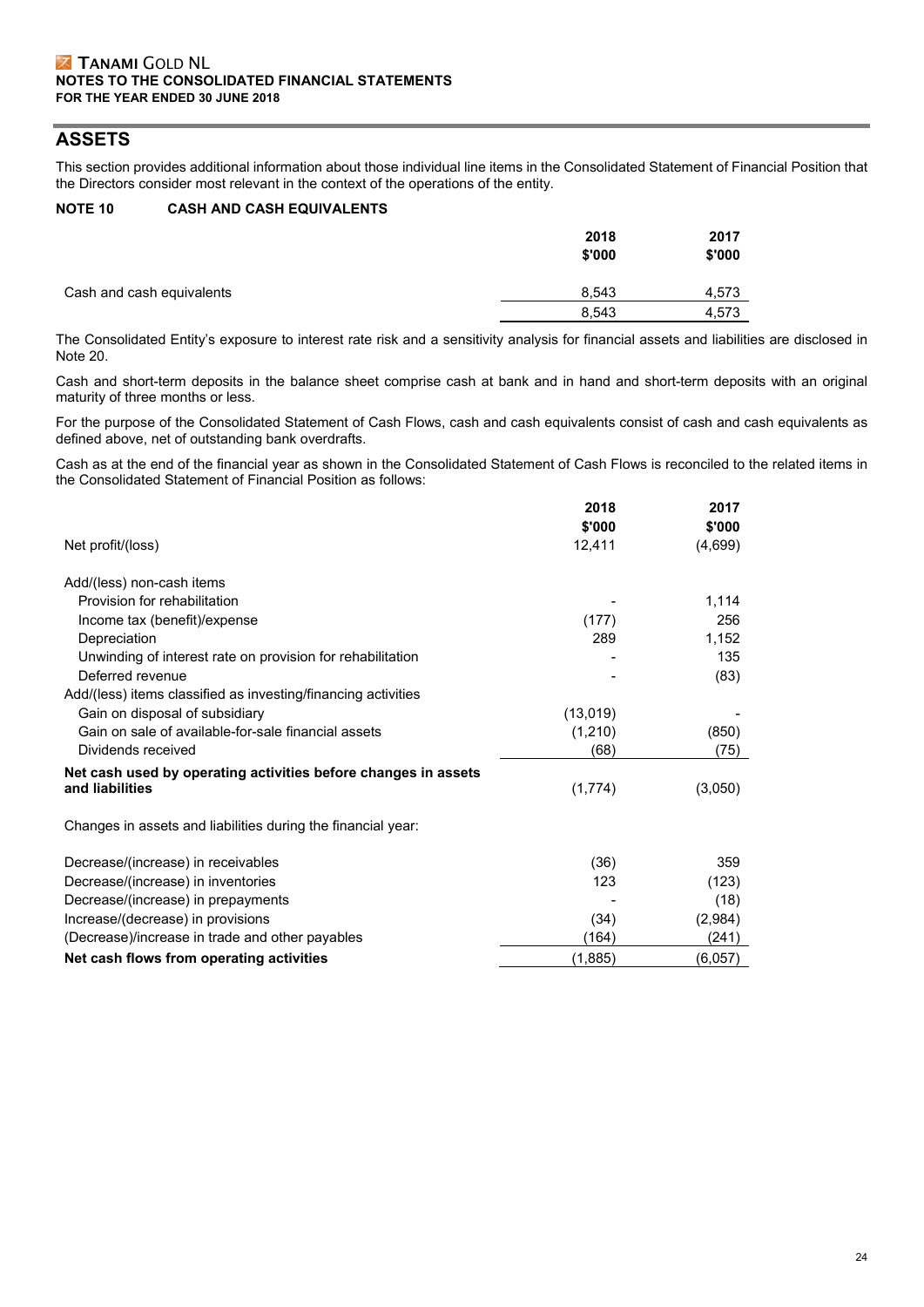# **NOTE 11 OTHER RECEIVABLES**

| <b>Current</b>             | 2018<br>\$'000 | 2017<br>\$'000 |
|----------------------------|----------------|----------------|
|                            |                |                |
| Trade debtors              | 67             | 9              |
| Other debtors              | 23             | 45             |
|                            | 90             | 54             |
| Non-current                |                |                |
| Other debtors <sup>1</sup> | 2,513          | 2,513          |
|                            | 2,513          | 2,513          |

1 Non-current other debtors represent term deposits placed in support of environmental performance bonds lodged with Newmont Australia Limited \$0.850 million (2017: \$0.850 million) and the Department of Resources (NT) \$1.663 million (2017: \$1.663 million).

Other receivables are initially recorded at the amount of proceeds due and are subsequently measured at amortised cost.

All trade receivables and other debtors are due and payable within 30 days.

## **NOTE 12 INVENTORIES**

|                                             | 2018   | 2017   |
|---------------------------------------------|--------|--------|
|                                             | \$'000 | \$'000 |
| Raw material and stores (net of impairment) | 128    | 251    |
|                                             | 128    | 251    |

The Company has stated inventory at the lower of cost or net realisable value. No impairment loss has been recognised for 30 June 2018 (2017: nil).

Raw materials and stores are stated at the lower of cost and net realisable value. Net realisable value is the estimated selling price in the ordinary course of business less the estimated costs of completion and the estimated costs necessary to make the sale.

# **NOTE 13 AVAILABLE FOR SALE FINANCIAL ASSETS**

|                      | 2018<br>\$'000 | 2017<br>\$'000 |
|----------------------|----------------|----------------|
| Quoted equity shares | 3,630          | 3,563          |
|                      | 3,630          | 3,563          |

At 30 June 2018, the Company has a remaining investment of 500,000 listed equity shares in Northern Star Resources Limited. Subsequent to initial recognition, these shares are measured at fair value being the published price quotation in an active market. Changes therein are recognised in Other Comprehensive Income (unless it represents impairment) and presented as an unrealised gain/(loss) reserve in equity. The fair value movement in the asset during the period was a gain of \$0.415 million (2017: loss of \$0.598 million) (less the recognition of a Deferred Tax Liability) which has been recognised as the net change in the fair value of Available for Sale Financial Assets in Other Comprehensive Income. As a result of the Company's carry forward tax losses, a corresponding \$0.177 million Deferred Tax Liability (2017: \$0.256 million Deferred Tax Asset) has been recognised with the associated tax expense/benefit reflected in the Consolidated Statement of Profit or Loss and Other Comprehensive Income.

All investments are initially recognised at cost, being the fair value of the consideration given and acquisition charges associated with the investment.

After initial recognition, investments, which are classified as held for trading and available-for-sale, are measured at fair value. Gains or losses on investments held for trading are recognised in the income statement. Gains or losses on available for sale investments (which comprise equity securities) are recognised as a separate component of equity until the investment is sold, collected or otherwise disposed of, or until the investment is determined to be impaired, at which time the cumulative gain or loss previously reported in equity is included in the income statement.

Non-derivative financial assets with fixed or determinable payments and fixed maturity are classified as held-to-maturity when the Consolidated Entity has the positive intention and ability to hold to maturity. Investments intended to be held for an undefined period are not included in this classification.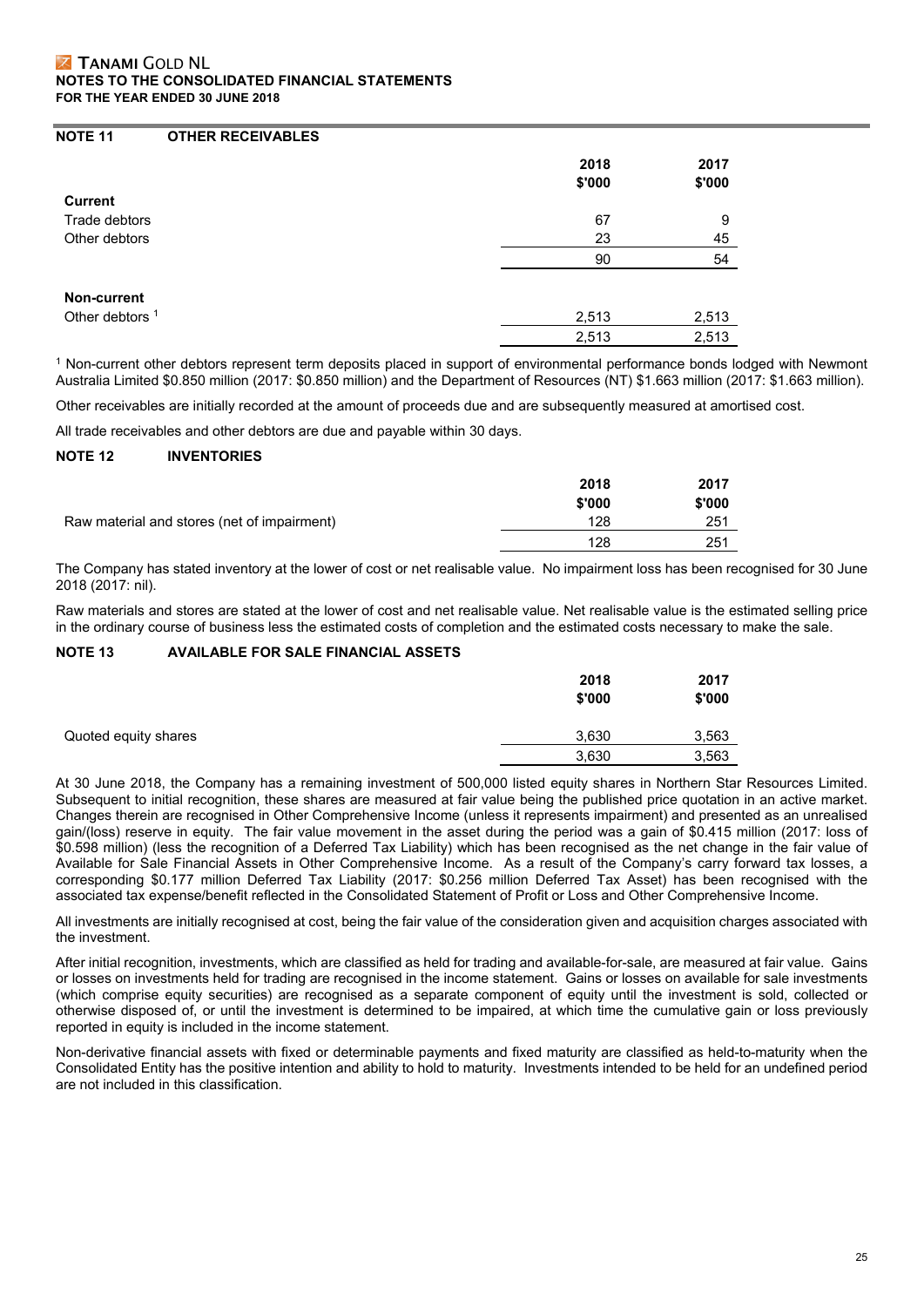# **NOTE 13 AVAILABLE FOR SALE FINANCIAL ASSETS (Continued)**

Other long-term investments that are intended to be held-to-maturity, such as bonds, are subsequently measured at amortised cost using the effective interest method.

Amortised cost is calculated by considering any discount or premium on acquisition, over the period to maturity.

For investments carried at amortised cost, gains and losses are recognised in income when the investments are derecognised or impaired, as well as through the amortisation process.

For investments that are actively traded in organised financial markets, fair value is determined by reference to ASX quoted market bid prices at the close of business on the balance sheet date.

For investments where there is not a quoted market price, fair value is determined by reference to the current market value of another instrument which is substantially the same or is calculated based on the expected cash flows of the underlying net asset base of the investment.

Available for sale financial assets are non-derivative financial assets that are designated as available for sale or are not classified in another category of financial assets. Available for sale financial assets are recognised initially at fair value plus any directly attributable transaction costs.

Subsequent to initial recognition, they are measured at fair value and changes therein, other than impairment losses are recognised in other comprehensive income and presented in the available for sale fair value reserve in equity. When an investment is derecognised, the cumulative gain or loss in equity is reclassified to profit or loss.

Available for sale financial assets comprise equity securities. The fair value of investments in quoted equity securities is determined by reference to their quoted closing bid price at the reporting date.

## **NOTE 14 ASSETS HELD FOR SALE**

|                                                | 2018<br>\$'000               | 2017<br>\$'000           |                              |
|------------------------------------------------|------------------------------|--------------------------|------------------------------|
| Assets held for sale 1                         | 2,166                        | $\overline{\phantom{0}}$ |                              |
| Assets and liability representing (15%) of CTP | <b>Carrying Value</b><br>75% | <b>Less AHFS</b><br>15%  | <b>Carrying Value</b><br>60% |
| Exploration and evaluation asset               | 15,539                       | 2,331                    | 13,208                       |
| Property, plant and equipment                  | 225                          | 34                       | 191                          |
| Rehabilitation liability                       | (1,327)                      | (199)                    | (1, 128)                     |
|                                                | 14,437                       | 2,166                    | 12,271                       |

1On 27 June 2018, the Company announced its intention, absent the receipt of any new material information, to exercise the first put option under the joint venture agreement with Northern Star Resources Limited (NST) , in relation to the Central Tanami Project ("CTP"), on the basis that NST advised that commercial production (as defined under the joint venture agreement) would not be achieved by the required date of 31 July 2018. Furthermore, it was not clear if or when commercial production would actually be achieved. Failure to achieve commercial production, would render the first put option unexercisable until commercial production is ultimately achieved.

The first put option allows the Company the right to sell 15% of the CTP to NST for \$20m in cash or NST shares (at the Company's election) at any time up to the earlier of three years after acquisition completion (31 July 2018) or commercial production being achieved.

As a result of the above announcement, the Group has reclassified its CTP assets and liabilities to assets held for sale ("AHFS").

Subsequent to year end, the Company completed the exercise of the first put option and elected to have the consideration payable in cash, refer to Note 28 Events Subsequent to Balance Date for further information.

The Company has a second put option which grants the Company the right but not the obligation to sell 25% of the CTP for \$32m in cash or NST shares (at the Company's election) up to six months after commercial production is achieved.

Disposal groups comprising assets and liabilities, are classified as held-for sale if it is highly probable that they will be recovered primarily through sale rather than through continuing use. Such assets, or disposal groups, are generally measured at the lower of their carrying amount and fair value less costs to sell. Any impairment loss on a disposal group is allocated first to goodwill, and then to the remaining assets and liabilities on a pro rata basis, except that no loss is allocated to inventories, financial assets, deferred tax assets, employee benefit assets, investment property or biological assets, which continue to be measured in accordance with the Group's other accounting policies. Impairment losses on initial classification as held-for-sale and subsequent gains and losses on remeasurement are recognised in profit or loss.

Once classified as held-for-sale, intangible assets and property, plant and equipment are no longer amortised or depreciated, and any equity-accounted investee is no longer equity accounted.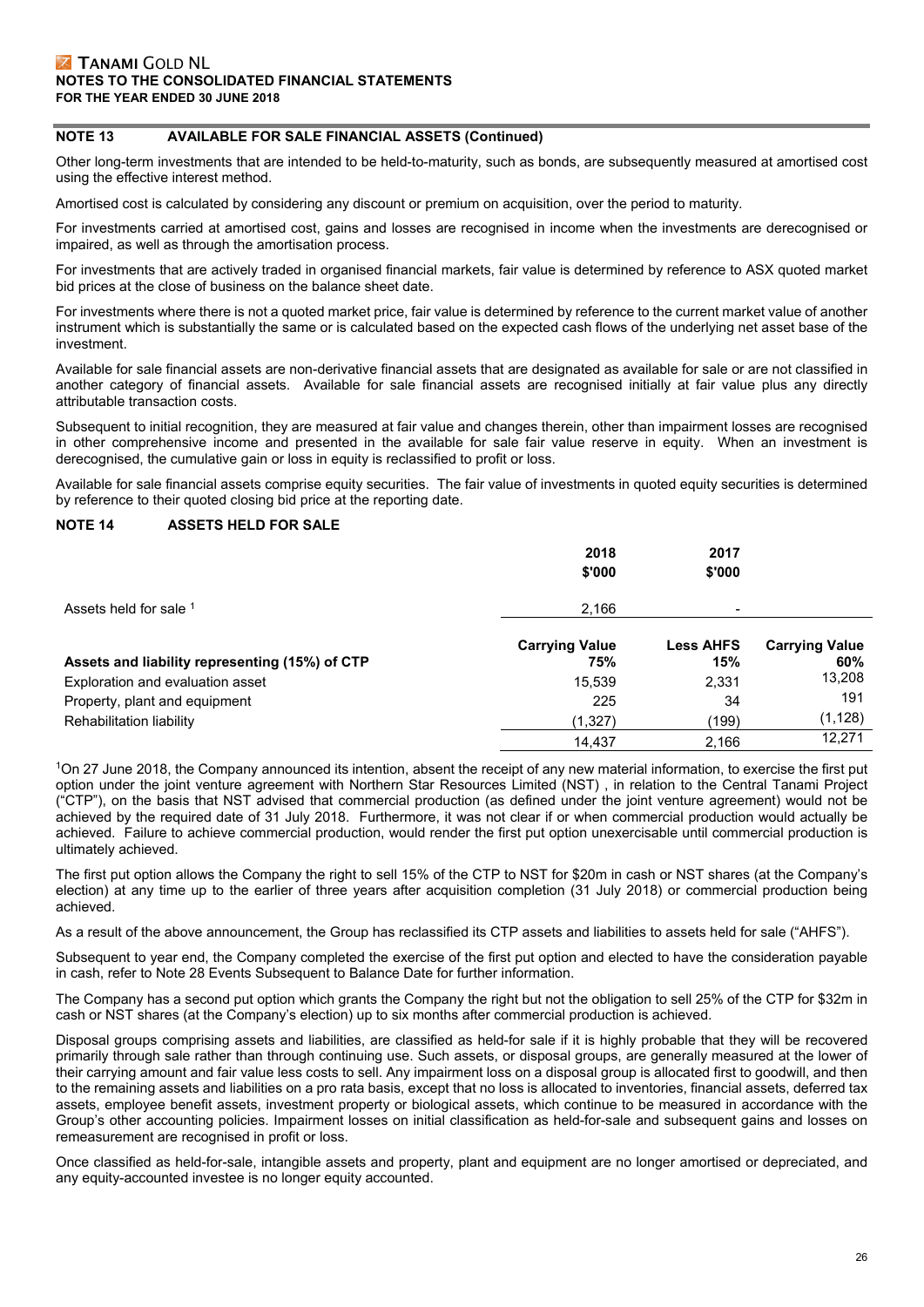## **NOTE 15 PROPERTY PLANT AND EQUIPMENT**

|                                                 | <b>Buildings</b><br>\$'000 | Plant &<br><b>Equipment</b><br>\$'000 | <b>Motor</b><br><b>Vehicles</b><br>\$'000 | <b>Furniture</b><br>&<br><b>Fittings</b><br>\$'000 | Work in<br><b>Progress</b><br>\$'000 | Total<br>\$'000 |
|-------------------------------------------------|----------------------------|---------------------------------------|-------------------------------------------|----------------------------------------------------|--------------------------------------|-----------------|
| At 1 July 2017 net of accumulated depreciation  | 790                        | 626                                   | 13                                        | 8                                                  | 57                                   | 1,494           |
| Disposal                                        | (660)                      | (343)                                 | (13)                                      | (3)                                                | (57)                                 | (1,076)         |
| Transfer 15% interest in CTP as held for sale   | (19)                       | (14)                                  |                                           | (1)                                                |                                      | (34)            |
| Depreciation charge                             | (4)                        | (283)                                 | $\qquad \qquad \blacksquare$              | (2)                                                |                                      | (289)           |
| At 30 June 2018 net of accumulated depreciation | 107                        | (14)                                  | $\overline{\phantom{0}}$                  | 2                                                  |                                      | 95              |
| At 30 June 2018                                 |                            |                                       |                                           |                                                    |                                      |                 |
| Cost                                            | 135                        | 2,589                                 | 130                                       | 85                                                 |                                      | 2,939           |
| Accumulated depreciation                        | (28)                       | (2,603)                               | (130)                                     | (83)                                               |                                      | (2,844)         |
| Net carrying amount                             | 107                        | (14)                                  | $\overline{\phantom{0}}$                  | $\overline{2}$                                     |                                      | 95              |
|                                                 |                            |                                       |                                           |                                                    |                                      |                 |
| At 1 July 2016 net of accumulated depreciation  | 812                        | 1,737                                 | 30                                        | 10                                                 | 57                                   | 2,646           |
| Depreciation charge                             | (22)                       | (1, 111)                              | (17)                                      | (2)                                                |                                      | (1, 152)        |
| At 30 June 2017 net of accumulated depreciation | 790                        | 626                                   | 13                                        | 8                                                  | 57                                   | 1,494           |
| At 30 June 2017                                 |                            |                                       |                                           |                                                    |                                      |                 |
| Cost                                            | 892                        | 15,425                                | 1,087                                     | 946                                                | 57                                   | 18,407          |
| Accumulated depreciation                        | (102)                      | (14,799)                              | (1,074)                                   | (938)                                              |                                      | (16,913)        |
| Net carrying amount                             | 790                        | 626                                   | 13                                        | 8                                                  | 57                                   | 1,494           |

Items of property, plant and equipment are measured at cost less accumulated depreciation and impairment losses.

All such assets, except freehold land, are depreciated over their estimated useful lives on a straight line, reducing balance or production output basis, as considered appropriate, commencing from the time the asset is held ready for use.

Cost includes expenditures that are directly attributable to the acquisition of the asset.

Gains and losses on disposal of an item of property, plant and equipment are determined by comparing the proceeds from disposal with the carrying amount of property, plant and equipment and are recognised net within "Profit on Sale of Assets" in profit or loss.

The cost of replacing part of an item of property, plant and equipment is recognised in the carrying amount of the item if it is probable that the future economic benefits embodied within the part will flow to the Consolidated Entity and its cost can be measured reliably.

The carrying amount of the replaced part is derecognised. The costs of the day-to-day servicing of property, plant and equipment are recognised in profit or loss as incurred.

Assets acquired are recognised at cost. Cost is measured as the fair value of the assets given up, shares issued, or liabilities undertaken at the date of acquisition plus incidental costs directly attributable to the acquisition. When equity instruments are issued as consideration, their market price at the date of acquisition is used as fair value. Transaction costs arising on the issue of equity instruments are recognised directly in equity.

Where settlement of any part of cash consideration is deferred, the amounts payable are recorded at their present value, discounted at the rate applicable to the Company if a similar borrowing were obtained from an independent financier under comparable terms and conditions.

Costs incurred on assets subsequent to initial acquisition are capitalised when it is probable that future economic benefits in excess of the original performance of the asset will flow to the Company in future years. Costs that do not meet the criteria for capitalisation are expensed as incurred.

Depreciation is recognised in profit or loss on a straight-line basis over the estimated useful lives of each part of an item of property, plant and equipment.

The estimated depreciation rates for the current and comparative periods are as follows:

| Major depreciation periods are: | 2018       | 2017       |
|---------------------------------|------------|------------|
| <b>Buildings</b>                | 2.5%       | 2.5%       |
| Plant and equipment             | $15 - 33%$ | $15 - 33%$ |
| Motor vehicles                  | 13-33%     | 13-33%     |
| Furniture and fittings          | 7.5-40%    | 7.5-40%    |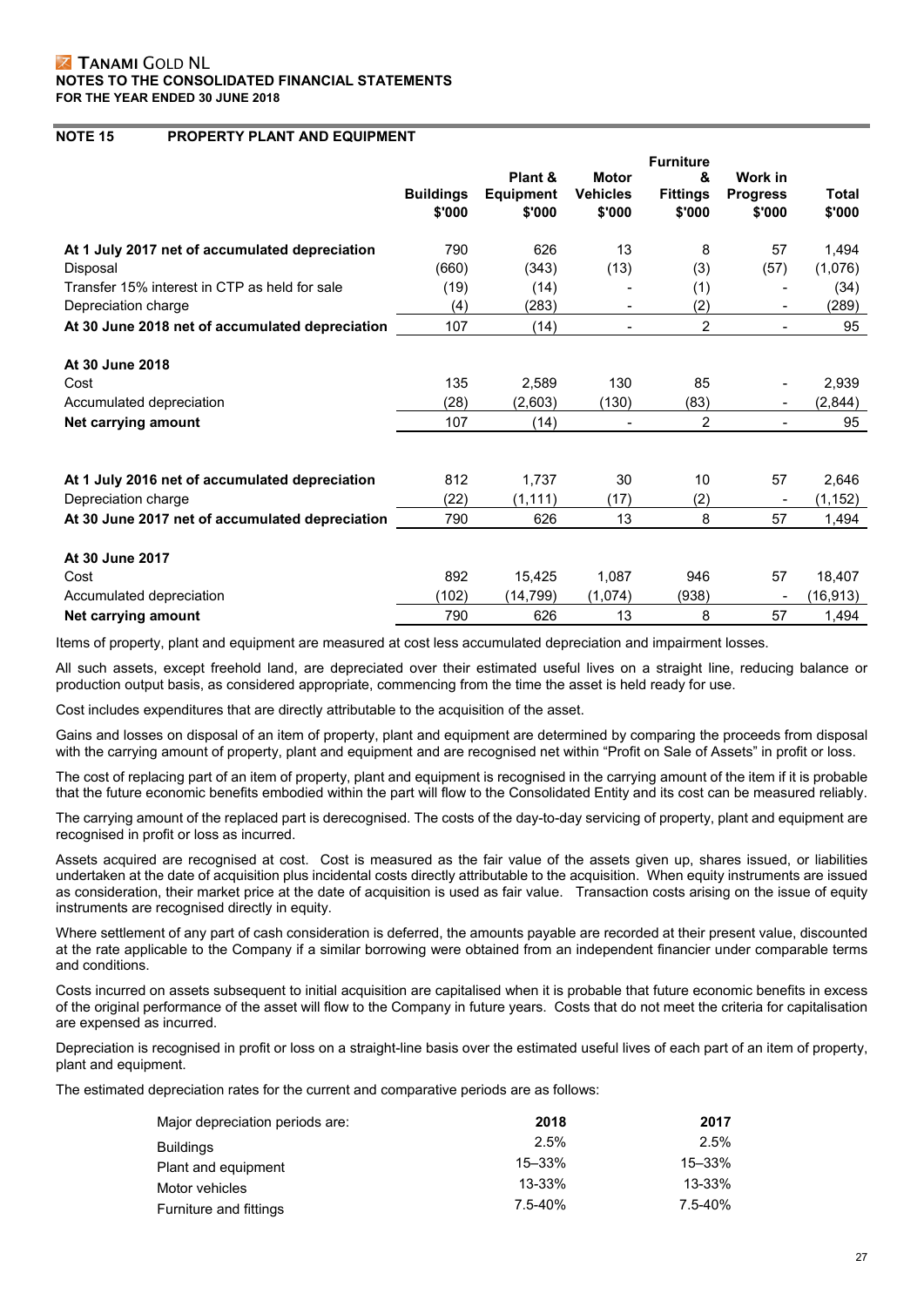# **NOTE 15 PROPERTY PLANT AND EQUIPMENT (Continued)**

Depreciation methods, useful lives and residual values are reassessed at each reporting date and adjusted if appropriate.

*(i) Useful lives* 

Mine development costs are depreciated or amortised over the lower of their estimated useful lives and the estimated remaining life of the mine. The estimated remaining life of the mine is based upon geological resources. Assets not linked to the mining operation are depreciated over their estimated useful lives.

*(ii) Amortisation* 

Amortisation is charged to the income statement, except to the extent that it is included in the carrying amount of another asset as an allocation of production overheads.

Any rehabilitation asset is amortised on a straight-line basis over the life of the mine.

Amortisation is not charged on costs carried forward in respect of interest in the development phase until commercial production commences.

Mining properties in production are accumulated and brought to account at cost less accumulated amortisation in respect of each identifiable area of interest. Amortisation of capitalised costs is provided on the production output basis, proportional to the depletion of the mineral resource of each area of interest expected to be ultimately economically recoverable.

The carrying amounts of the Consolidated Entity's assets, other than inventories and deferred tax assets are reviewed at each reporting date to determine whether there is any indication of impairment. If any such indication exists, then the asset's recoverable amount is estimated.

An impairment loss is recognised whenever the carrying amount of an asset or its cash-generating unit exceeds its recoverable amount. Impairment losses are recognised in profit or loss. A cash-generating unit is the smallest identifiable asset group that generates cash flows that are largely independent from other assets and groups. Impairment losses recognised in respect of cashgenerating units are allocated first to reduce the carrying amount of any goodwill allocated to the units and then to reduce the carrying amount of the other assets in the unit (group of units) on a pro rata basis.

The recoverable amount of an asset or cash-generating unit is the greater of its value in use and its fair value less costs of disposal. In assessing value in use, the estimated future cash flows are discounted to their present value using a pre-tax discount rate that reflects current market assessments of the time value of money and the risks specific to the asset.

Impairment losses recognised in prior periods are assessed at each reporting date for any indications that the loss has decreased or no longer exists. An impairment loss is reversed if there has been a change in estimates used to determine the recoverable amount. An impairment loss is reversed only to the extent that the asset's carrying amount does not exceed the carrying amount that would have been determined, net of depreciation or amortisation, if no impairment loss had been recognised.

# **NOTE 16 ACQUIRED EXPLORATION AND EVALUATION EXPENDITURE**

|                                               | 2018<br>\$'000 | 2017<br>\$'000           |
|-----------------------------------------------|----------------|--------------------------|
| Carrying amount at beginning of period        | 15.539         | 15,539                   |
| Transfer 15% interest in CTP as held for sale | (2,331)        | $\overline{\phantom{a}}$ |
|                                               | 13.208         | 15,539                   |

The remaining acquired exploration and evaluation costs carried forward in respect of areas of interest represents the purchase price for CTP. Acquisition costs and acquired exploration and evaluation expenditure which are acquired are capitalised, until such times as an impairment is considered.

Pre-licence costs are expensed in the period in which they are incurred. Once the legal right to explore has been acquired, exploration and evaluation expenditure incurred on licenses where the technical feasibility and commercial viability of extracting mineral resources has not yet been established is expensed as incurred. The directors of the Company generally consider a project to be economically viable on the satisfactory completion of a feasibility study and a JORC reserve estimate.

Exploration and evaluation expenditure incudes the costs of acquiring and maintaining the rights to explore, investigate, examine and evaluate an area of mineralisation, and assessing the technical feasibility and commercial viability of extracting the mineral resources from that area.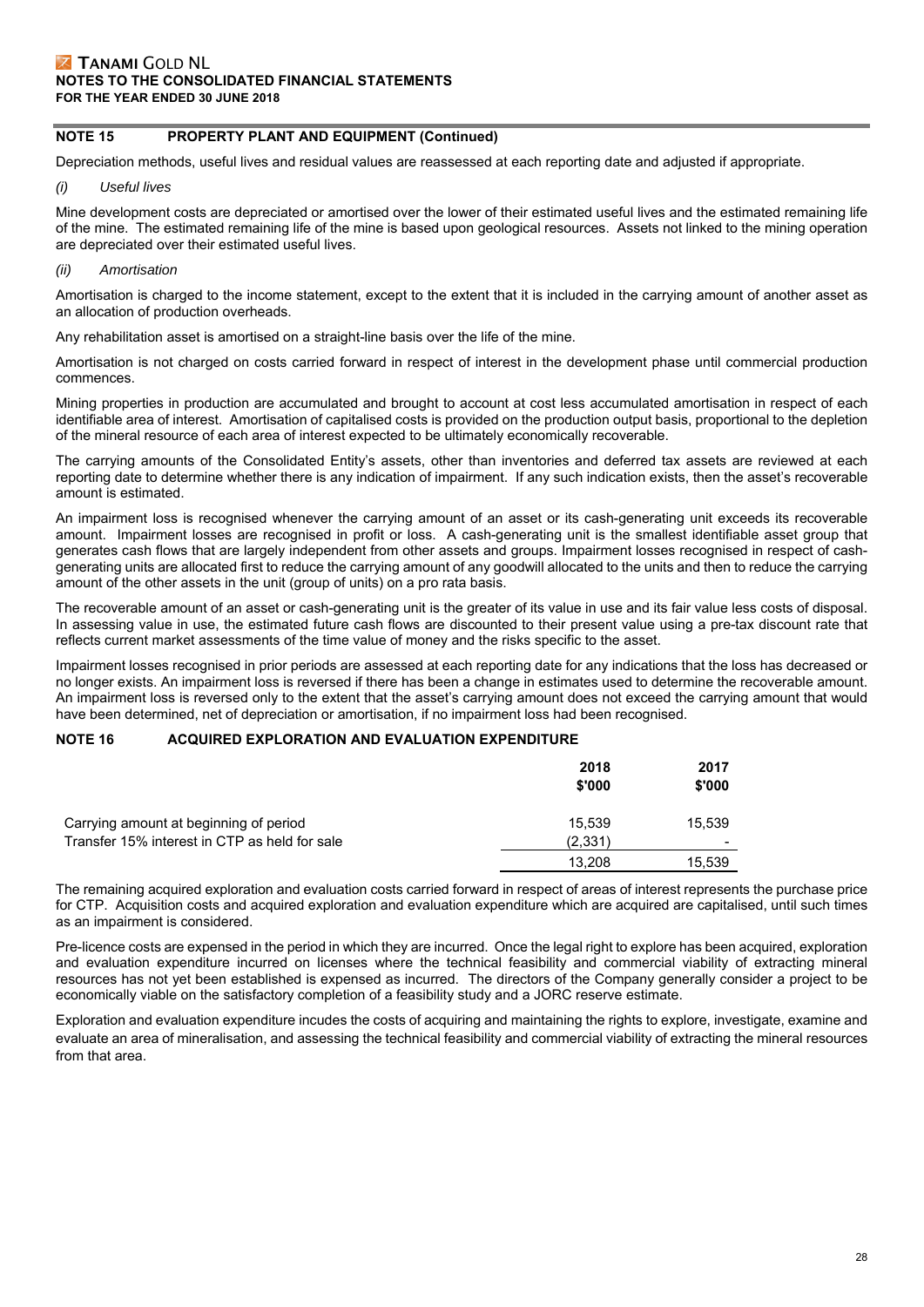# **LIABILITIES AND EQUITY**

This section provides additional information about those individual line items in the Consolidated Statement of Financial Position that the Directors consider most relevant in the context of the operations of the entity.

# **NOTE 17 TRADE AND OTHER PAYABLES**

|                 | 2018<br>\$'000 | 2017<br>\$'000 |
|-----------------|----------------|----------------|
| Trade creditors | 38             | 186            |
| Other payables  | 20             | 66             |
|                 | 58             | 252            |

The Consolidated Entity's exposure to currency and liquidity risk related to trade and other payables is disclosed in Note 20. Trade and other payables are stated at their amortised cost.

## **NOTE 18 PROVISIONS**

|                                                                    | 2018<br>\$'000 | 2017<br>\$'000 |
|--------------------------------------------------------------------|----------------|----------------|
| <b>Provisions</b>                                                  |                |                |
| Non-current                                                        |                |                |
| Site and mine restoration                                          | 1,127          | 11,339         |
|                                                                    | 1.127          | 11,339         |
| Reconciliation of site and mine restoration                        |                |                |
| Opening balance 1 July                                             | 11,339         | 10,090         |
| Increase/(reduction) in provision made during the year             |                | 1,114          |
| Unwind of discount                                                 |                | 135            |
| Transfer 15% interest in CTP as held for sale                      | (199)          |                |
| Carrying value of mine restoration sold to NST (100%) <sup>1</sup> | (10, 013)      |                |
| Balance at 30 June                                                 | 1,127          | 11,339         |

1 Refer to Note 6 Revenue and Expenses Profit on Profit on Sale of Discontinued Operation.

# **Site and mine restoration**

A provision is recognised if, as a result of a past event, the Consolidated Entity has a present legal or constructive obligation that can be measured reliably, and it is probable that an outflow of economic benefits will be required to settle the obligation. Provisions are determined by discounting the expected future cash flows at a pre-tax rate that reflects current market assessments of the time value of money and the risks specific to the liability.

A provision is made for the estimated cost of rehabilitation relating to areas disturbed during the mine's operation up to reporting date but not yet rehabilitated. Provision has been made in full for all disturbed areas at the reporting date based on current estimates of costs to rehabilitate such areas, discounted to their present value based on expected future cash flows. The estimated cost of rehabilitation includes the current cost of re-contouring, topsoiling and revegetation, employing legislative requirements. Changes in estimates are dealt with on a prospective basis as they arise.

Uncertainty exists as to the amount of rehabilitation obligations which will be incurred due to the impact of changes in environmental legislation. The amount of the provision relating to rehabilitation of mine infrastructure and dismantling obligations is recognised at the commencement of the mining project and/or construction of the assets where a legal or constructive obligation exists at that time. The provision is recognised as a non-current liability with a corresponding asset included in property, plant and equipment.

At each reporting date the rehabilitation liability is re-measured in line with changes in discount rates and timing or amount of costs to be incurred. Changes in the liability relating to rehabilitation of mine infrastructure and dismantling obligations are added to or deducted from the related asset, other than the unwinding of the discount which is recognised as finance costs in profit or loss as it occurs.

If the change in liability results in a decrease in the liability that exceeds the carrying amount of the asset, the asset is written-down to nil and the excess is recognised immediately in the income statement. If the change in the liability results in an addition to the cost of the asset, the recoverability of the new carrying amount is considered. Where there is an indication that the new carrying amount is not fully recoverable, an impairment test is performed with the write-down recognised in profit or loss in the period in which it occurs.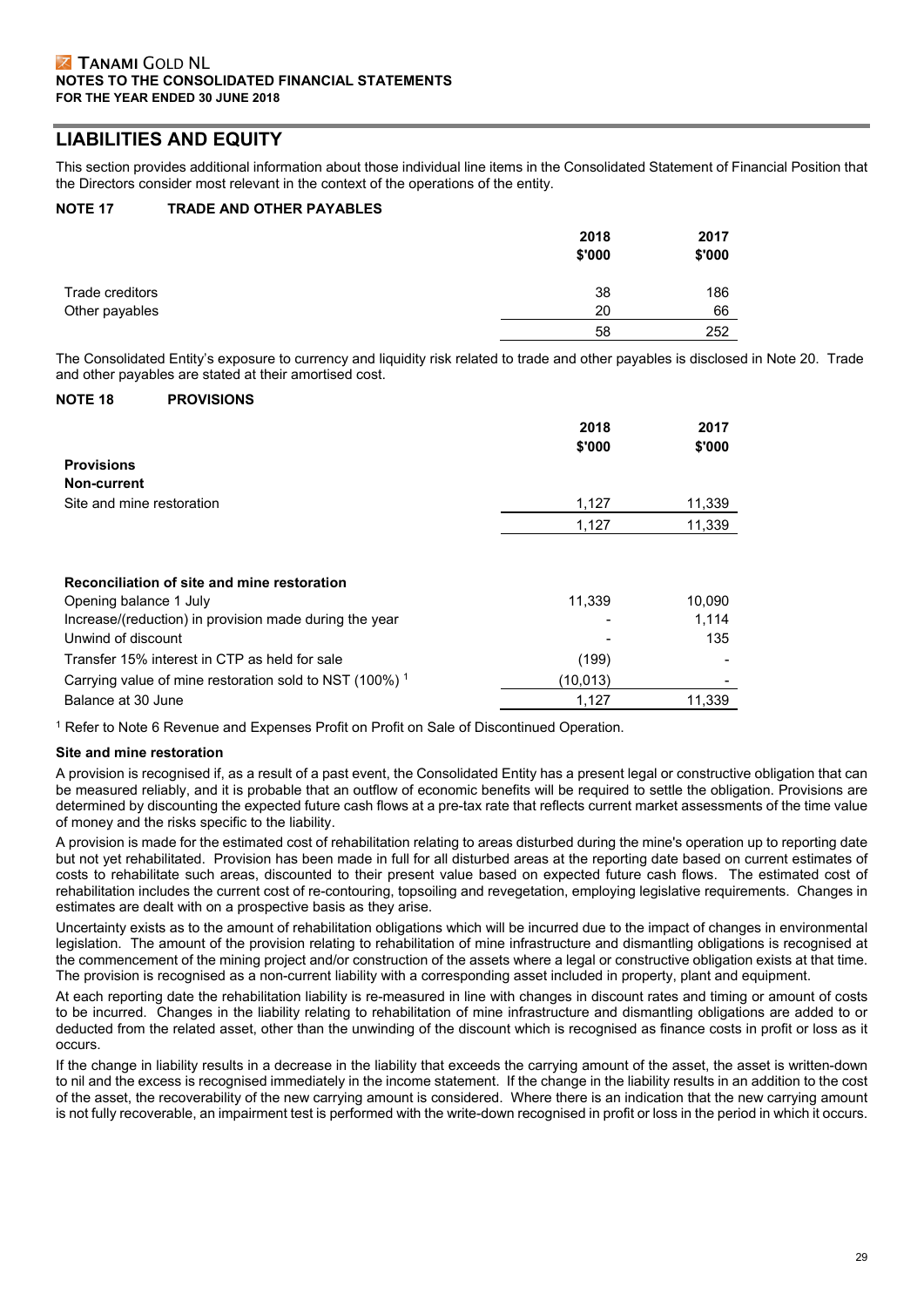## **NOTE 19 ISSUED CAPITAL AND MANAGEMENT**

|                                                                 | 2018<br>\$'000 | 2017<br>\$'000 |
|-----------------------------------------------------------------|----------------|----------------|
| Share capital                                                   |                |                |
| 1,175,097,046 (2017: 1,175,097,046) ordinary shares, fully paid | 317,637        | 317,637        |
|                                                                 |                |                |
| Movements in issued capital                                     |                |                |
| Balance at 1 July                                               | 317,637        | 317,637        |
| Balance at 30 June                                              | 317,637        | 317,637        |

Issued and paid up capital is recognised at the fair value of the consideration received by the Company. Any transaction costs arising on the issue of ordinary shares are recognised directly in equity as a reduction of the proceeds received.

## **Capital management**

The Group manages its capital to ensure that entities in the Group will be able to continue as a going concern while maximising the return to stakeholders through the optimisation of the debt and equity balance. The Group's overall strategy remains unchanged from 2017.

The capital structure of the Group consists of cash and cash equivalents, debt and equity attributable to equity holders of the Group, comprising issued capital, reserves and retained earnings. None of the Group's entities are subject to externally imposed capital requirements.

Operating cash flows are used to maintain and expand operations, as well as to make routine expenditures such as tax, dividends and general administrative outgoings.

Gearing levels are reviewed by the Board on a regular basis in line with its target gearing ratio, the cost of capital and the risks associated with each class of capital.

Ordinary shares are classified as equity. Incremental costs directly attributable to the issue of new shares or options are shown in equity as a deduction, net of tax, from the proceeds.

# **FINANCIAL INSTRUMENTS**

This section of the Notes discusses the Group's exposure to various risks and shows how these could affect the Group's financial position and performance.

#### **NOTE 20 FINANCIAL INSTRUMENTS – FAIR VALUE AND RISK MANAGEMENT**

The Group's principal financial instruments comprise cash, receivables and payables.

The Group monitors and manages its exposure to key financial risks in accordance with the Group's financial management policy. The objective of the policy is to support the delivery of the Group's financial targets whilst protecting future financial security.

The main risks arising from the Group's financial instruments are interest risk, credit risk, commodity risk, equity risk and liquidity risk. The Group does not enter into or trade financial instruments, including derivative financial instruments, for speculative purposes.

# **(a) Credit Risk**

Credit risk is the risk of financial loss to the Consolidated Entity if a customer or counterparty to a financial instrument fails to meet its contractual obligations. The Consolidated Entity is exposed to credit risk from its operating activities (primarily for trade receivables) and from its financing activities, including deposits with banks and financial institutions, foreign exchange transactions and other financial instruments.

Presently, the Consolidated Entity undertakes exploration and evaluation activities exclusively in Australia. At the balance sheet date, there were no significant concentrations of credit risk.

#### *Cash and cash equivalents*

The Consolidated Entity limits its exposure to credit risk by only investing in liquid securities and only with counterparties that have an acceptable credit rating.

#### *Other receivables*

Non-current Other receivables includes term deposits place in support of environmental performance bonds lodged with Newmont Australia Limited and the Department of Resources (NT). Management does not consider either of these amounts to be subject to credit risk.

# **(b) Liquidity risk**

Liquidity risk is the risk that the Consolidated Entity will not be able to meet its financial obligations as and when they fall due. The Consolidated Entity's approach to managing liquidity is to ensure, as far as possible, that it will have sufficient liquidity to meet its liabilities when due, under both normal and stressed conditions.

The Consolidated Entity manages liquidity risk by maintaining adequate reserves and by continuously monitoring forecast and actual cash flows.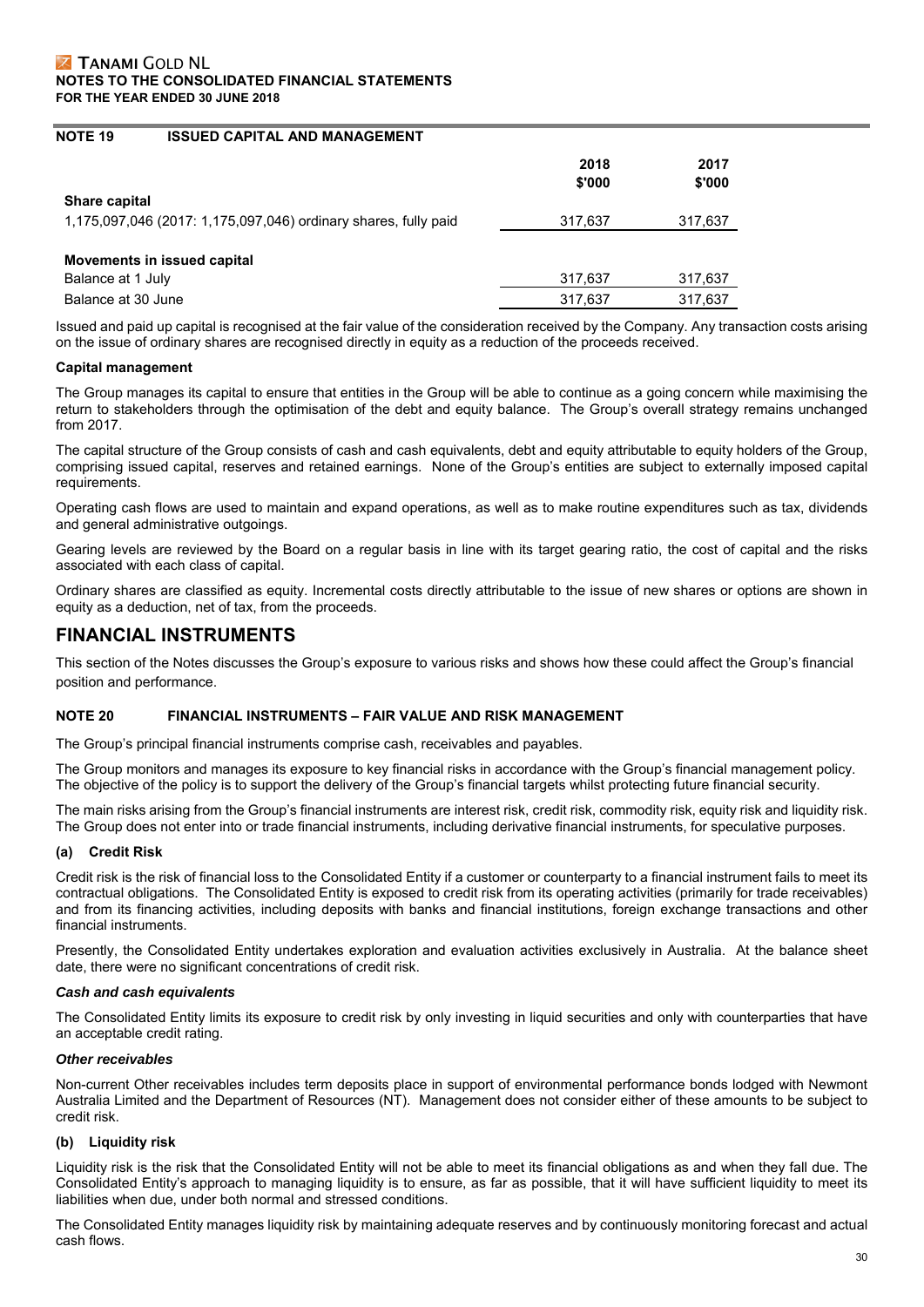# **NOTE 20 FINANCIAL INSTRUMENTS – FAIR VALUE AND RISK MANAGEMENT (Continued)**

The following are the contractual maturities of financial liabilities, including estimated interest payments and excluding the impact of netting agreements:

| 30-Jun-18                | Carrying<br>Amount | Contractual<br><b>Cash Flows</b> | 6 Months<br>or Less | $6 - 12$<br><b>Months</b> | 1-2 Years                | 2-5 Years | <b>More</b><br>Than 5<br><b>Years</b> |
|--------------------------|--------------------|----------------------------------|---------------------|---------------------------|--------------------------|-----------|---------------------------------------|
|                          | \$'000             | \$'000                           | \$'000              | \$'000                    | \$'000                   | \$'000    | \$'000                                |
| Trade and other payables | (58)               | (58)                             | (58)                | -                         | $\overline{\phantom{0}}$ | -         |                                       |

| 30-Jun-17                | Carrying<br>Amount | Contractual<br><b>Cash Flows</b> | <b>6 Months</b><br>or Less | $6 - 12$<br><b>Months</b> | 1-2 Years | 2-5 Years | <b>More</b><br>Than 5<br>Years |
|--------------------------|--------------------|----------------------------------|----------------------------|---------------------------|-----------|-----------|--------------------------------|
|                          | \$'000             | \$'000                           | \$'000                     | \$'000                    | \$'000    | \$'000    | \$'000                         |
| Trade and other payables | (252)              | (252)                            | (252)                      |                           |           |           |                                |

## **(c) Interest Rate Risk**

The Consolidated Entity is exposed to interest rate risk (primarily on its cash and cash equivalents), which is the risk that a financial instrument's value will fluctuate as a result of changes in the market interest rate on interest-bearing financial instruments. The Consolidated Entity does not use derivatives to mitigate these exposures.

|                                 | 2018<br>\$'000 | 2017<br>\$'000 |
|---------------------------------|----------------|----------------|
| Variable rate instruments       |                |                |
| Cash and cash equivalents       | 8.543          | 4.573          |
| Current other receivables       | 90             | 54             |
| Non-current other receivables 1 | 2,513          | 2,513          |
|                                 | 11.146         | 7.140          |

1 Non-current Other receivables which are variable rate instruments includes Newmont Australia Limited \$0.850 million (2017: \$0.850 million), and the NT Department of Resources \$1.663 million (2017: \$1.663 million). The term deposits mature on a monthly basis and their value is dependent on a variable interest rate.

#### *Fair value sensitivity analysis for fixed instruments*

The Consolidated Entity does not account for any fixed rate financial assets and liabilities at fair value through profit or loss. Therefore, a change in interest rates at the reporting date would not affect profit or loss.

# *Cash flow sensitivity analysis for variable rate instruments*

A change of 100 basis points in interest rates at the reporting date would have increased (decreased) equity and profit or loss by the amounts shown below. This analysis assumes that all other variables remain constant. The analysis is performed on the same basis for 2017.

|                                                         | <b>Profit or Loss</b>                  |        | Equity            |                   |  |
|---------------------------------------------------------|----------------------------------------|--------|-------------------|-------------------|--|
| 30-Jun-18                                               | 100bp<br>100bp<br>decrease<br>increase |        | 100bp<br>increase | 100bp<br>decrease |  |
|                                                         | \$'000                                 | \$'000 | \$'000            | \$'000            |  |
| Interest income on cash balance                         | 85                                     | (85)   | (85)              | 85                |  |
| Interest income on other receivables<br>(term deposits) | 25                                     | (25)   | (25)              | 25                |  |
| Cash flow sensitivity (net)                             | 110                                    | (110)  | (110)             | 110               |  |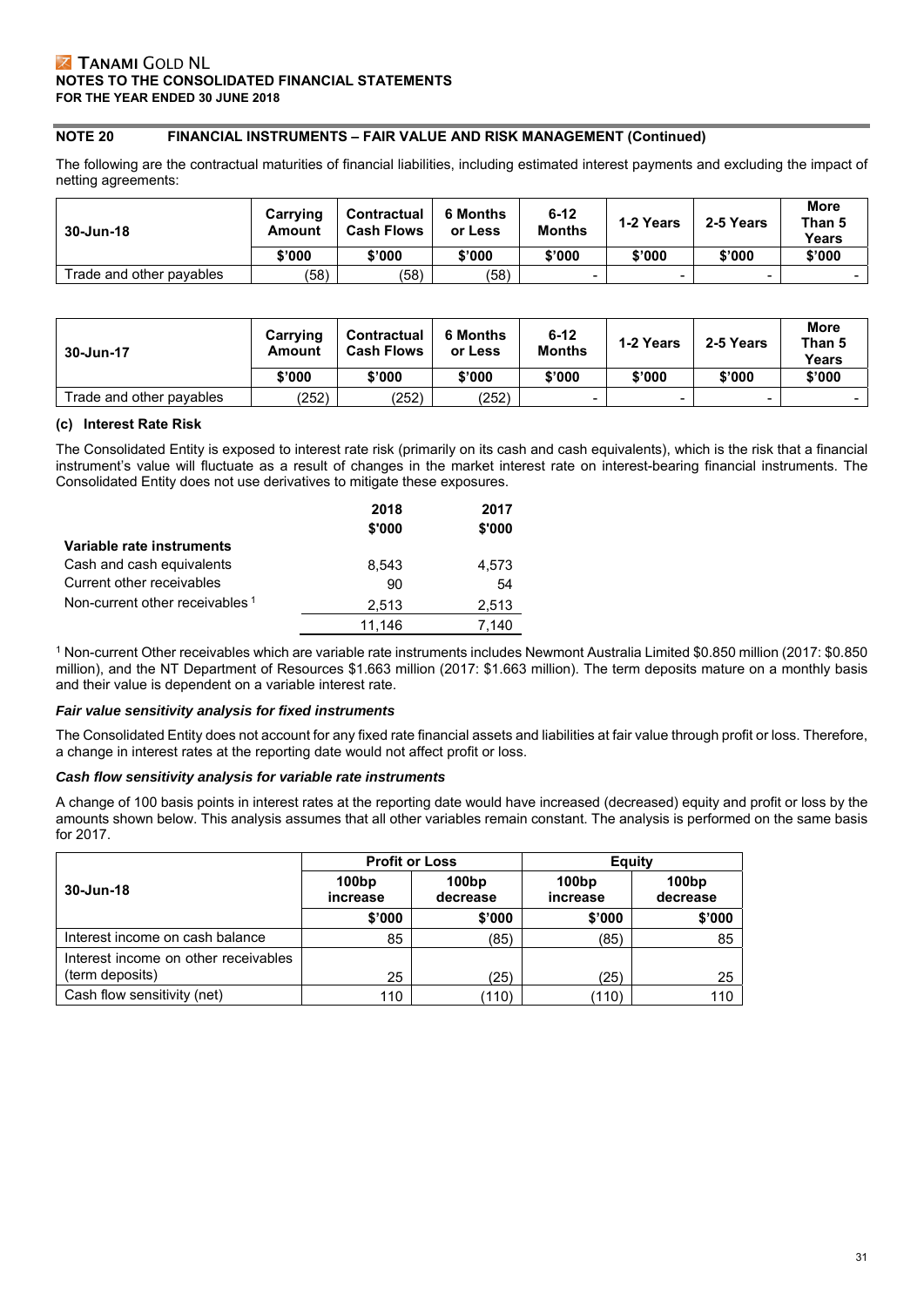# **NOTE 20 FINANCIAL INSTRUMENTS – FAIR VALUE AND RISK MANAGEMENT (Continued)**

|                                      | <b>Profit or loss</b> |                   | Equity            |                   |
|--------------------------------------|-----------------------|-------------------|-------------------|-------------------|
| 30-Jun-17                            | 100bp<br>increase     | 100bp<br>decrease | 100bp<br>increase | 100bp<br>decrease |
|                                      | \$'000                | \$'000            | \$'000            | \$'000            |
| Interest income on cash balance      | 45                    | (45)              | (45)              | 45                |
| Interest income on other receivables |                       |                   |                   |                   |
| (term deposits)                      | 25                    | (25)              | (25)              | 25                |
| Cash flow sensitivity (net)          | 70                    | (70)              | 70                | .70)              |

# **(d) Fair Value**

## *Fair value versus carrying amounts*

The fair values of financial assets and liabilities, together with the carrying amounts shown in the balance sheet, are as follows:

| <b>Consolidated</b>                 | 30-Jun-18          |                   | 30-Jun-17          |                   |
|-------------------------------------|--------------------|-------------------|--------------------|-------------------|
|                                     | Carrying<br>amount | <b>Fair value</b> | Carrying<br>amount | <b>Fair value</b> |
|                                     | \$'000             | \$'000            | \$'000             | \$'000            |
| Cash and cash equivalents           | 8,543              | 8,543             | 4,573              | 4,573             |
| Available for sale financial assets | 3,630              | 3,630             | 3,563              | 3,563             |
| Other receivables                   | 2,603              | 2,603             | 2,567              | 2,567             |
| Trade and other payables            | 58                 | 58                | 252                | 252               |

# **(e) Fair Value Hierarchy**

The table below analyses financial instruments carried at fair value, by valuation method. The different levels have been defined as follows:

- Level 1: Quoted market prices (unadjusted) in active markets for identical assets or liabilities;
- Level 2: Inputs other than quoted market prices included within Level 1 that are observable for the asset or liability, either directly (i.e. as prices) or indirectly (i.e. derived from prices); and
- Level 3: Inputs for the assets or liabilities that are not based on observable market data (unobservable inputs).

For years ending 30 June 2018 and 30 June 2017 available for sale financial assets were valued using level 1 methods.

# **(f) Commodity Price Risk**

The Consolidated Entity is a gold exploration company which has an indirect exposure to the gold price.

# **(g) Equity Risk**

The Consolidated Entity is exposed to equity price risk, which arises from the remaining 500,000 (2017: 750,000) NST shares.

These shares are listed on the ASX and classified as Available for Sale Financial Assets with which are initially recognised at fair value plus any directly attributable transaction costs. Subsequent to initial recognition, they are measured at fair value and changes therein, other than impairment losses are recognised in other comprehensive income and presented in the Available for Sale Fair Value Reserve in equity. When an investment is derecognised, the cumulative gain or loss in equity is reclassified to the Consolidated Statement of Profit or Loss. A 10% movement in the 30 June 2018 share price would result in an +/- \$0.363 million (2017: +/- \$0.356 million) movement in the value of the Available for Sale Financial Assets.

# **GROUP COMPOSITION**

This section of the Notes includes information that must be disclosed to comply with accounting standards and other pronouncements relating to the structure of the Group, but that is not immediately related to individual line items in the Financial Statements

# **NOTE 21: LIST OF SUBSIDIARIES**

Tanami Exploration NL (until 28 November 2018) and Tanami (NT) Pty Ltd are both wholly owned subsidiaries of Tanami Gold NL.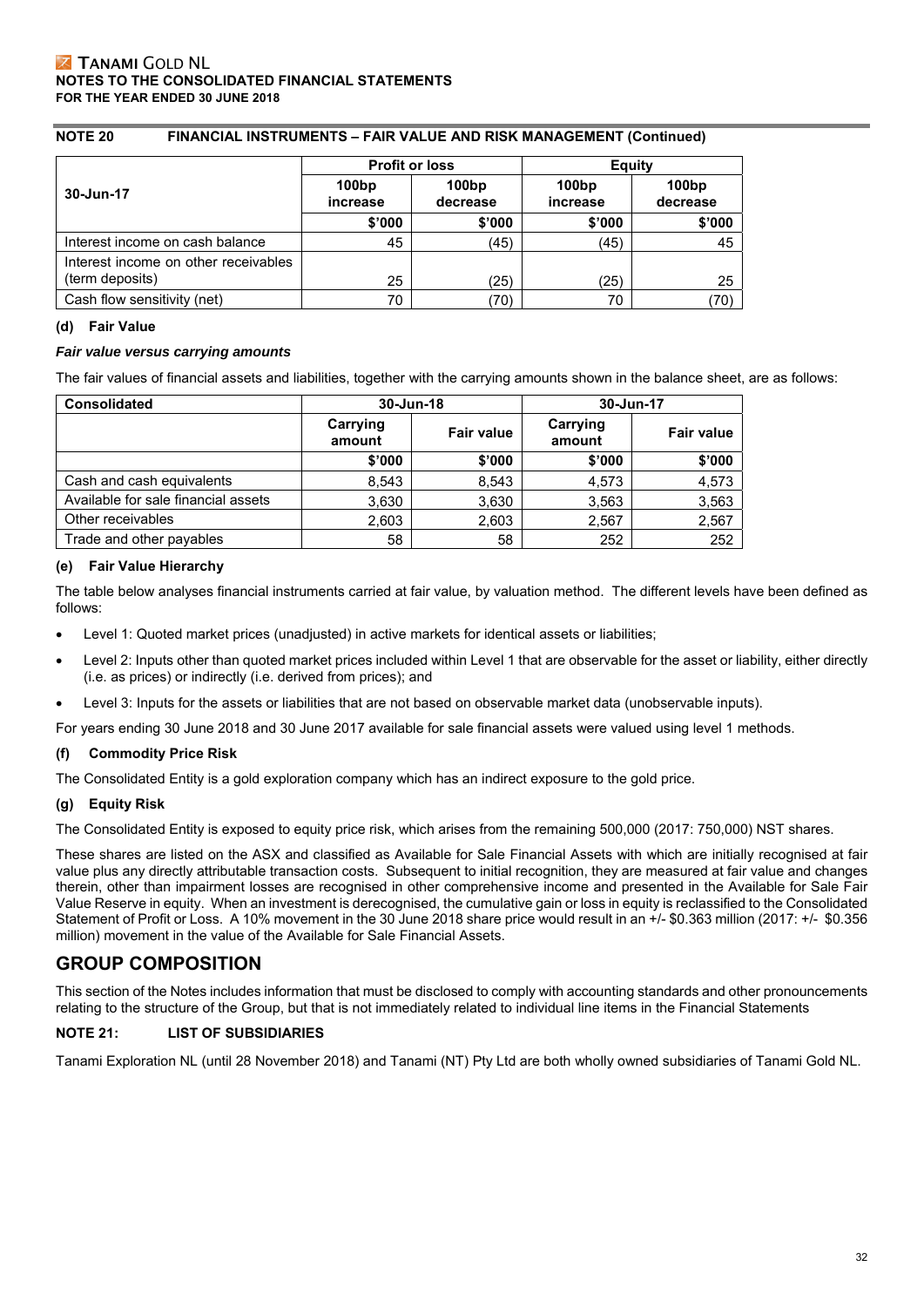# **NOTE 22: PARENT ENTITY INFORMATION**

As at, and throughout, the financial year ended 30 June 2018 the parent company of the Consolidated Entity was Tanami Gold NL.

|                                                     | 2018      | 2017      |
|-----------------------------------------------------|-----------|-----------|
|                                                     | \$'000    | \$'000    |
| <b>Parent Entity</b>                                |           |           |
| Result of the parent entity                         |           |           |
| Loss for the year                                   | (7, 343)  | (140)     |
| Total comprehensive loss for the year               | (7, 343)  | (140)     |
| Financial position of the parent entity at year end |           |           |
| <b>Current assets</b>                               | 8,612     | 4,531     |
| Total assets                                        | 8,612     | 7,140     |
| <b>Current liabilities</b>                          | 60        |           |
| <b>Total liabilities</b>                            | 8,815     |           |
| Total equity of the parent entity comprising of:    |           |           |
| Issued capital                                      | 317,637   | 317,637   |
| Accumulated losses                                  | (317,840) | (310,497) |
|                                                     | (203)     | 7,140     |

# **OTHER INFORMATION**

This section of the Notes includes other information that must be disclosed to comply with accounting standards and other pronouncements, but that is not immediately related to individual line items in the Financial Statements.

# **NOTE 23 CONTINGENT LIABILITIES**

The Group has no contingent liabilities as at 30 June 2018 (2017: nil).

#### **NOTE 24 REMUNERATION OF AUDITORS**

|                                                            | 2018   | 2017   |
|------------------------------------------------------------|--------|--------|
|                                                            |        |        |
| <b>Audit services</b>                                      |        |        |
| Amounts paid, or due and payable, to the auditor KPMG for: |        |        |
| Audit and review of the financial statements               | 49.275 | 43.000 |
|                                                            |        |        |

# **NOTE 25 COMMITMENTS**

#### **a) Operating lease**

The Consolidated Entity sub-leases the corporate office under an operating lease. The Company has a new operating sub-lease arrangement which runs for 3 years commencing 12 December 2015. Lease payments are adjusted annually to reflect market rentals. There are no restrictions placed upon the lessee by entering into the sub-lease.

Future minimum rentals payable under the non-cancellable operating leases as at 30 June are as follows:

|                            | 2018<br>\$'000 | 2017<br>\$'000 |
|----------------------------|----------------|----------------|
| <b>Operating leases</b>    |                |                |
| Within one year            | 9              | 20             |
| Between two and five years | $\,$           | a              |
|                            | 9              | 29             |

#### **NOTE 26 RELATED PARTY TRANSACTIONS**

#### **Other transactions with the Company or its controlled entities**

Specified directors hold positions in other entities that resulted in them having control or significant influence over the financial or operating policies of those entities. These entities transacted with the Company or its subsidiaries during the financial year. The terms and conditions of those transactions were no more favourable than those available, or which might reasonably be expected to be available, on similar transactions to unrelated entities on an arm's length basis.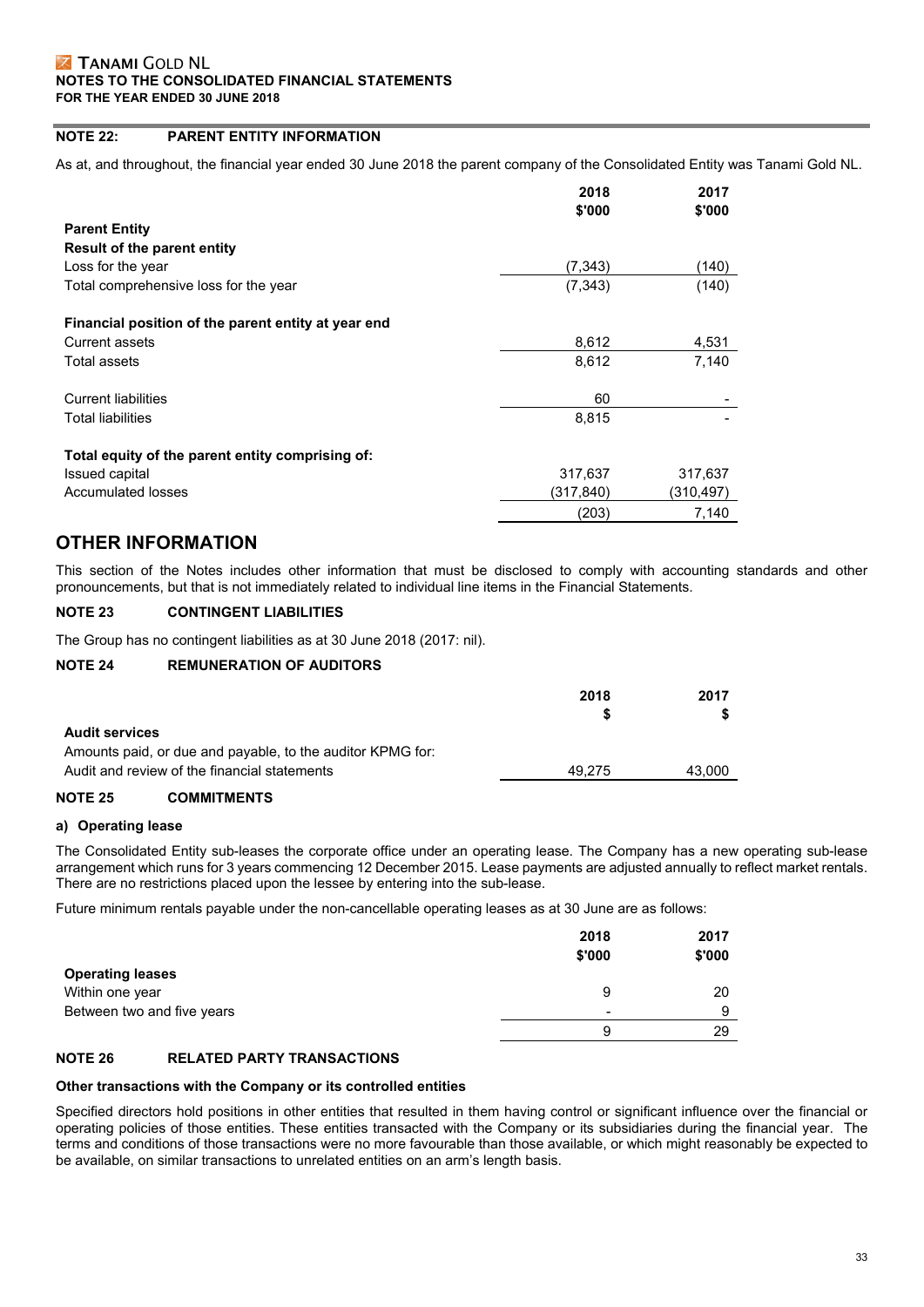# **NOTE 27 KEY MANAGEMENT PERSONNEL**

#### *Specified Directors*

| Gerard McMahon (Non-Executive Chairman)    | appointed April 2013       |
|--------------------------------------------|----------------------------|
| Arthur Dew (Non-Executive Director)        | appointed December 2011    |
| Carlisle Procter (Non-Executive Director)  | appointed December 2011    |
| Brett Montgomery (Non-Executive Director)  | appointed February 2013    |
| <b>Specified Executives</b>                |                            |
| Daniel Broughton (Chief Financial Officer) | appointed 8 September 2014 |
|                                            |                            |

The key management personnel compensation included in 'Corporate and Other Expenses" is as follows:

|                              | 2018    | 2017    |
|------------------------------|---------|---------|
|                              |         |         |
| Short-term employee benefits | 369,000 | 369,000 |
| Post-employment benefits     | 14.250  | 14.250  |
|                              | 383.250 | 383,250 |

# **NOTE 28: EVENTS OCCURRING AFTER THE REPORTING PERIOD**

On 31 July 2018, the Company announced that it had exercised the first put option granted to it under the JV agreement with NST in respect of the development of the CTP.

Subsequent to year end, the Company completed the sale to NST of a further 15% undivided interest in the CTP for \$20.0 million in cash. Settlement of the exercise of the first put option occurred on 14 September 2018. Following completion of the transaction, the respective interests of the Company and NST in the CTP are 60% and 40%.

# **ACCOUNTING POLICIES**

This section of the Notes includes information that must be disclosed to comply with accounting standards and other pronouncements, but that is not immediately related to individual line items in the Financial Statements.

# **NOTE 29 CRITICAL ACCOUNTING ESTIMATES AND ASSUMPTIONS**

The preparation of the Group's consolidated financial statements requires management to make judgements, estimates and assumptions that affect the reported amounts of assets and liabilities at the date of the consolidated financial statements, and the reported amounts of revenues and expenses during the reporting period. Estimates and assumptions are continuously evaluated and are based on management's experience and other factors, including expectations of future events, which are believed to be reasonable under the circumstances. However, actual outcomes would differ from these estimates if different assumptions were used and different conditions existed.

The Group has identified the following areas where significant judgements, estimates and assumptions are required, and where actual results were to differ, may materially affect the financial position or financial results reported in future periods.

# *Accounting estimates and judgements*

Management discussed with the Audit Committee the development, selection and disclosure of the Consolidated Entity's critical accounting policies and estimates and the application of these policies, estimates and judgements. The estimates and judgements that may have a significant impact on the carrying amount of assets and liabilities are discussed below:

#### *(i) Mine rehabilitation and site restoration provision*

Significant judgement is required in determining the provision for mine rehabilitation and site restoration as there are many transactions and other factors that will affect the ultimate liability payable to rehabilitate and restore the mine sites and related assets. Factors that will affect this liability include future development, changes in technology, price increases and changes in interest rates. When these factors change or become known in the future, such differences will impact the site restoration provision and asset in the period in which they change or become known.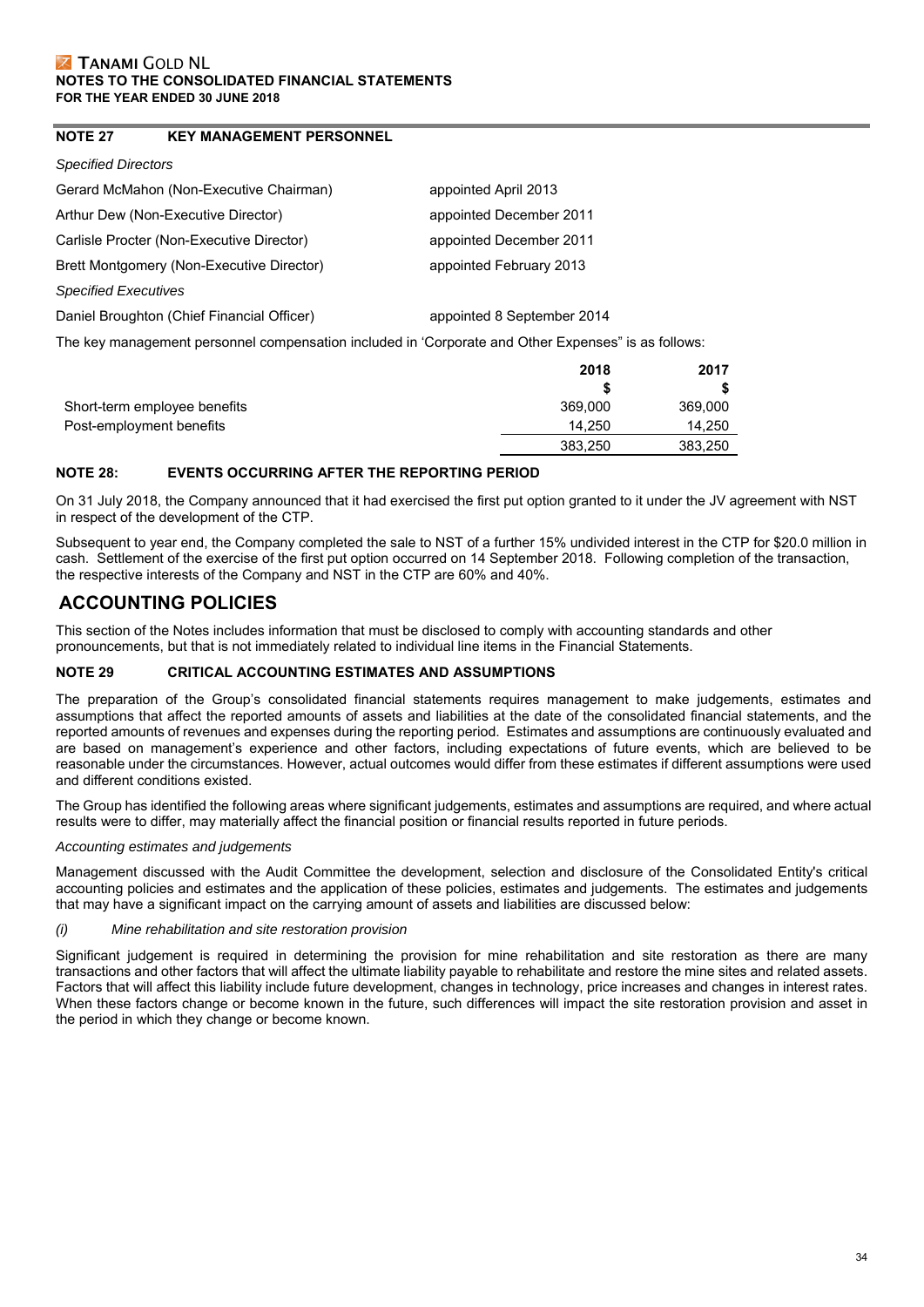# **NOTE 29 CRITICAL ACCOUNTING ESTIMATES AND ASSUMPTIONS (Continued)**

#### *(ii) Impairment of exploration and evaluation of assets, investment in subsidiary and loans to subsidiary*

The ultimate recoupment of the value of exploration and evaluation assets, the Company's investment in its subsidiaries and loans to its subsidiaries is dependent on successful development and commercial exploitation, or alternatively, sale, of the underlying mineral exploration properties. The Consolidated Entity undertakes at least on an annual basis, a comprehensive review of indicators of impairment of these assets. There is significant estimation and judgement in determining the inputs and assumptions used in determining the recoverable amounts where there are impairment indicators.

The key areas of estimation and judgement that are considered in this review include:

- recent drilling results and reserves and resource estimates;
- environmental issues that may impact the underlying tenements;
- the estimated market value of assets at the review date;
- independent valuation of underlying assets that may be available;
- fundamental economic factors such as the gold price, exchange rates and current and anticipated operating costs in the industry; and
- the Consolidated Entity's market capitalisation compared to its net assets.

Information used in the review process is tested against externally available information as appropriate.

#### **NOTE 30 CHANGES IN ACCOUNTING POLICIES**

In the year ended 30 June 2018, the directors have reviewed all of the new and revised Standards and Interpretations issued by the AASB that are relevant to the Company and effective for the current annual reporting period.

The directors have determined that there is no material impact of the new and revised Standards and Interpretations on the Company and, therefore, no material change is necessary to Group accounting policies.

Australian Accounting Standards and Interpretations that have recently been issued or amended but are not yet effective and have not been adopted by the Group for the year ended 30 June 2018 are outlined below.

#### **NOTE 31 NEW ACCOUNTING STANDARDS AND INTERPRETATIONS**

Australian Accounting Standards and Interpretations that have recently been issued or amended but are not yet effective and have not been adopted by the Group for the year ended 30 June 2018 are outlined below.

#### **AASB 9 Financial instruments (effective from 1 July 2018)**

AASB 9 Financial Instruments addresses the classification, measurement and de-recognition of financial assets and financial liabilities and introduces new rules for hedge accounting. All financial assets that are within the scope of AASB 9 are required to be measured at either amortised cost or fair value, while financial liabilities measured at fair value through profit and loss will require consideration as to the portion change in fair value that is attributable to changes in the credit risk of that liability. Such changes in value with a connection to change in credit risk will be presented in other comprehensive income rather than profit and loss.

The requirements for hedge accounting under AASB 9 retain similar accounting treatments to those currently available under AASB 139. The new standard introduces greater flexibility to types of transactions eligible for hedge accounting while the previous requirement for hedge effectiveness testing has been replaced with the principle of an 'economic relationship' and the requirement for retrospective assessment of hedge effectiveness has been removed. The standard has however introduced enhanced disclosure requirements regarding risk management activities.

The Group has considered the impact on its consolidated Financial Statements and assessed that the effect of the new standard will be minimal.

#### **AASB 2016-5 Amendments to Australian Accounting Standards – Classification and Measurement of Share-based Payment transactions (effective from 1 July 2018)**

This standard amends AASB 2 Share-Based Payments clarifying how to account for certain types of share-based payment transactions. The amendments provide requirements on the accounting for:

- The effects of vesting and non-vesting conditions on the measurement of cash-settled share-based payments;
- Share-based payment transactions with a net settlement feature for withholding tax obligations;
- A modification to the terms and conditions of a share-based payment that changes the classification of the transaction from cash-settled to equity-settled.

The Group has considered the impact on its consolidated Financial Statements and assessed that the effect of the new standard will be minimal.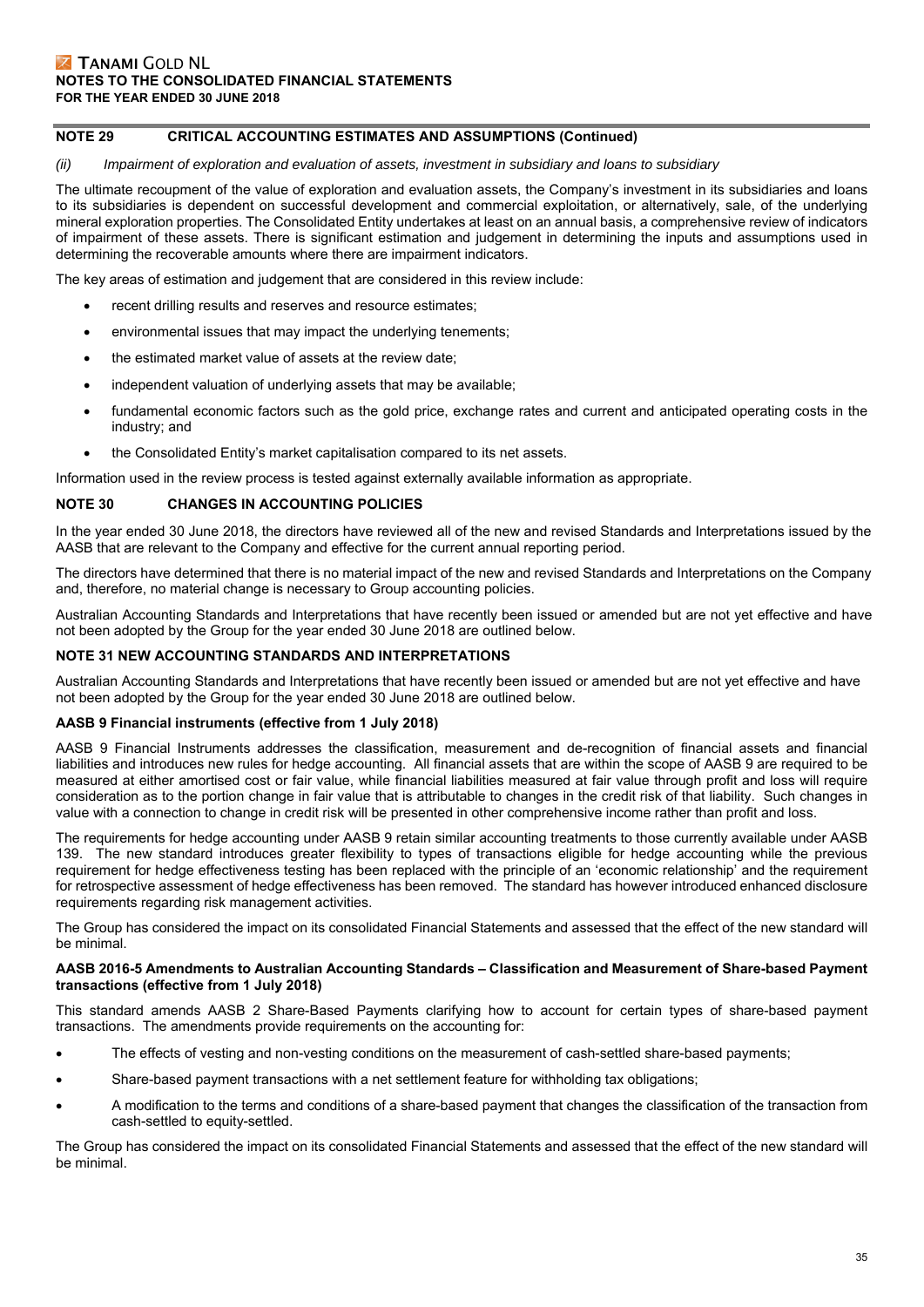# **NOTE 31 NEW ACCOUNTING STANDARDS AND INTERPRETATIONS (Continued)**

# **AASB 16 Leases (effective from 1 July 2019)**

AASB 16 distinguishes leases and services contracts based on whether an identified asset is controlled by the customer. Distinctions between operating leases (previously off-balance sheet) and finance leases (previously on balance sheet) are removed under the new standard and replaced by the concept of right of use. Where an entity has control over and an ongoing right to use an asset, that asset will be recognised on the balance sheet as an asset with a corresponding liability.

The Group has considered the impact on its consolidated Financial Statements and assessed that the effect of the new standard is minimal. The Group will continue to assess its contracts and other arrangements that may be impacted by the introduction of the revised standard.

## **AASB Interpretation 23 Uncertainty over Income Tax Treatments (effective from 1 July 2019)**

This Interpretation clarifies the application of the recognition and measurement criteria in AASB 112 Income Taxes when there is uncertainty over income tax treatments. The Interpretation specifically addresses the following:

- Whether an entity considers uncertain tax treatments separately;
- The assumptions an entity makes about the examination of tax treatments by taxation authorities;
- How an entity determines taxable profit, tax bases, unused tax losses, unused tax credits and tax rates;
- How an entity considers changes in facts and circumstances.

The Group has considered the impact on its consolidated Financial Statements and assessed that the effect of the new standard will be minimal.

There are no other standards that are not yet effective and that would be expected to have a material impact on the entity in the current or future reporting periods and on foreseeable future transactions.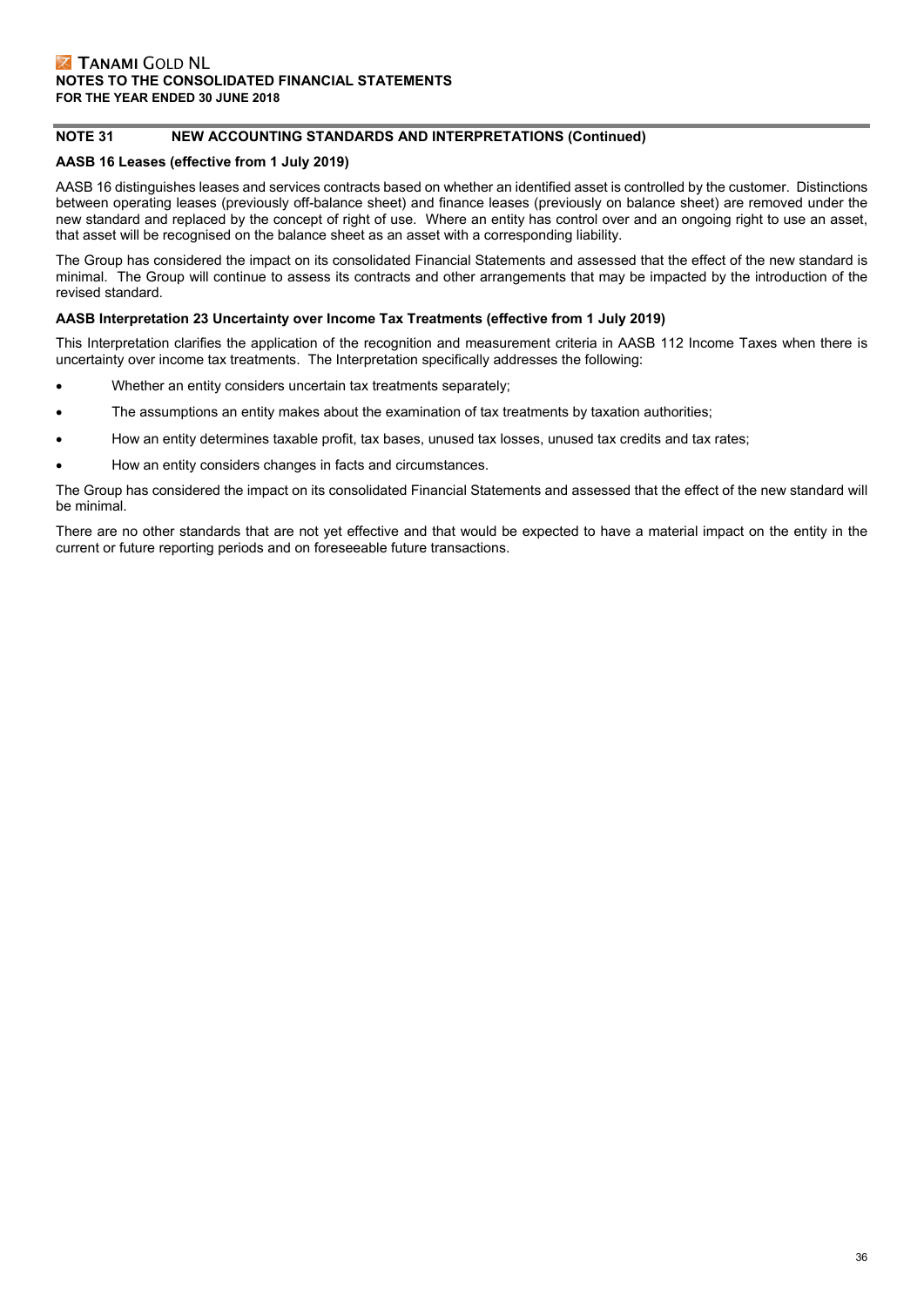In accordance with a resolution of the Directors of Tanami Gold NL (the Company), I state that:

- 1. In the opinion of the directors:
	- a) the consolidated financial statements and notes and the Remuneration report set out in Note 13 in the Directors' report are in accordance with the Corporations Act 2001, including:
		- i. giving a true and fair view of the Consolidated Entity's financial position as at 30 June 2018 and of its performance for the financial year ended on that date; and
		- ii. complying with Australian Accounting Standards (including the Australian Accounting Interpretations) and the Corporations Regulations 2001; and
	- b) the financial statements and notes also comply with International Financial Reporting Standards as disclosed in Note  $\mathbf{z}$
	- c) there are reasonable grounds to believe that the Company will be able to pay its debts as and when they become due and payable
- 2. This declaration has been made after receiving the declarations required to be made to the Directors in accordance with section 295A of the *Corporations Act 2001* for the financial year ended 30 June 2018.

On behalf of the board

n<br>Mahon

Gerard McMahon **Non-Executive Chairman**  Perth, Western Australia 28 September 2018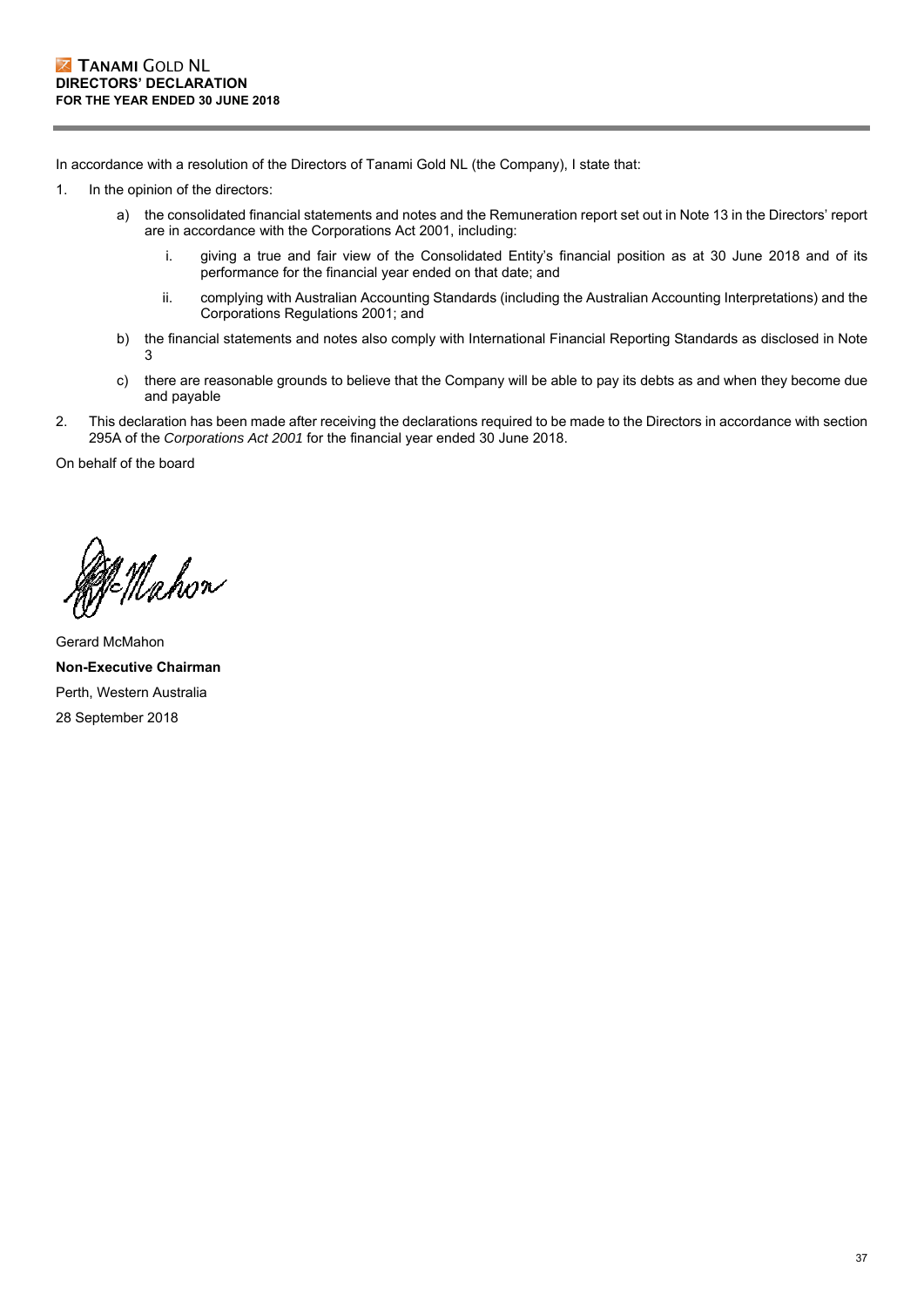

# Independent Auditor's Report

To the shareholders of Tanami Gold NL

# **Report on the audit of the Financial Report**

# **Opinion**

We have audited the **Financial Report** of Tanami Gold NL (the Company).

In our opinion, the accompanying Financial Report of the Company is in accordance with the Corporations Act 2001, including:

- giving a true and fair view of the **Group**'s financial position as at 30 June 2018 and of its financial performance for the year ended on that date; and
- complying with Australian Accounting Standards and the Corporations Regulations 2001.

# The **Financial Report** comprises:

- Consolidated statement of financial position as at 30 June 2018
- Consolidated statement of profit or loss and other comprehensive income, Consolidated statement of changes in equity, and Consolidated statement of cash flows for the year then ended
- Notes including a summary of significant accounting policies
- Directors' Declaration.

The **Group** consists of the Company and the entities it controlled at the year-end or from time to time during the financial year.

# **Basis for opinion**

We conducted our audit in accordance with Australian Auditing Standards. We believe that the audit evidence we have obtained is sufficient and appropriate to provide a basis for our opinion.

Our responsibilities under those standards are further described in the Auditor's responsibilities for the audit of the Financial Report section of our report.

We are independent of the Group in accordance with the Corporations Act 2001 and the ethical requirements of the Accounting Professional and Ethical Standards Board's APES 110 Code of Ethics for Professional Accountants (the Code) that are relevant to our audit of the Financial Report in Australia. We have fulfilled our other ethical responsibilities in accordance with the Code.

# **Key Audit Matter**

The **Key Audit Matter** we identified is:

• Sale of the Tanami Exploration NL and disclosure of discontinued operation

**Key Audit Matters** are those matters that, in our professional judgement, were of most significance in our audit of the Financial Report of the current period.

These matters were addressed in the context of our audit of the Financial Report as a whole, and in forming our opinion thereon, and we do not provide a separate opinion on these matters.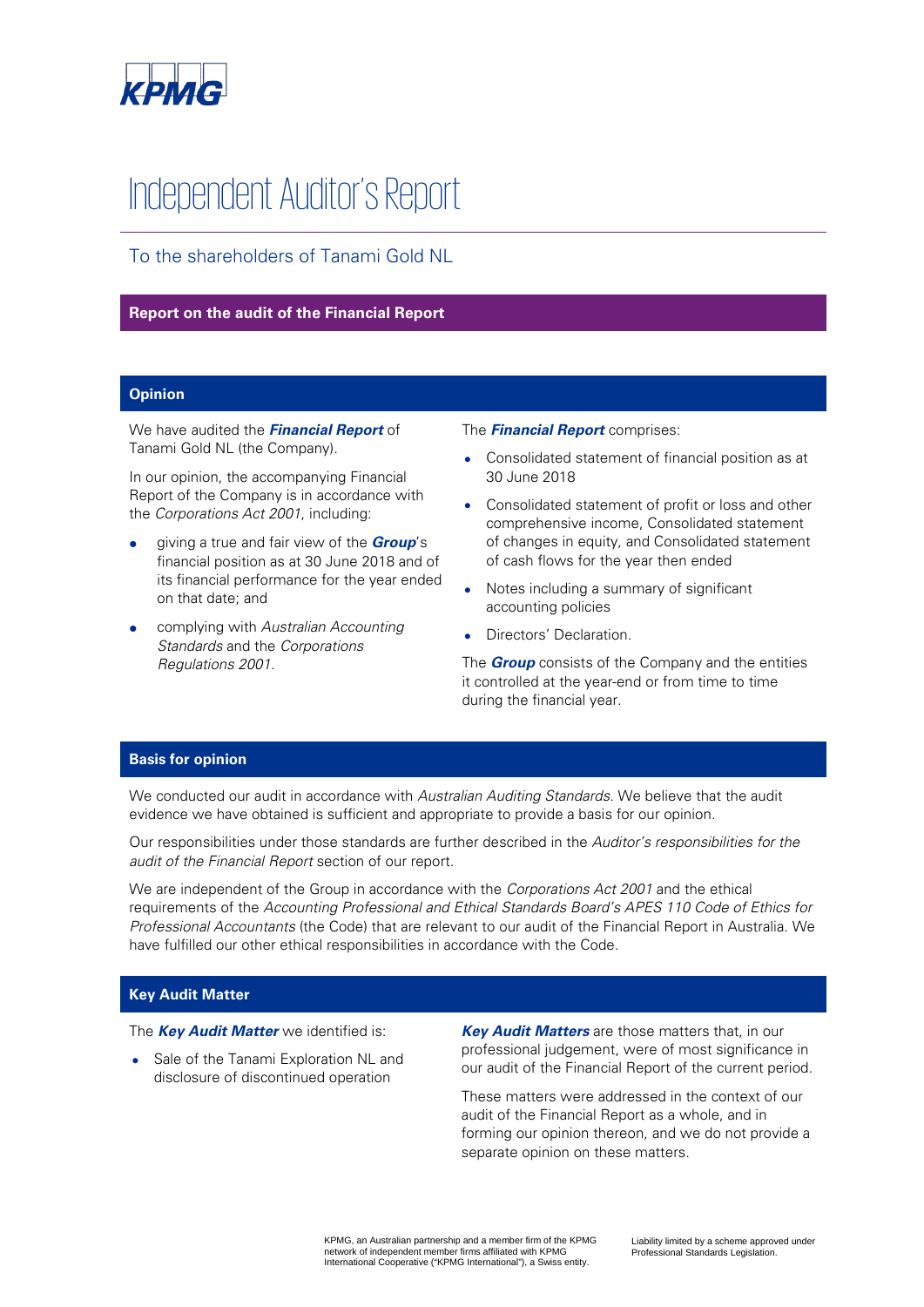

# **Sale of the Tanami Exploration NL (TENL)**

Refer to Note 6 to the Financial Report

| The key audit matter                                                                                                                                                                                                                                                                                                                                                                                                                                                                                                                                                                                                                                                                                            | How the matter was addressed in our audit                                                                                                                                                                                                                                                                                                                                                                                                                                                                                                                                                                                                                                                                                                                                                                                                                                                                                                          |
|-----------------------------------------------------------------------------------------------------------------------------------------------------------------------------------------------------------------------------------------------------------------------------------------------------------------------------------------------------------------------------------------------------------------------------------------------------------------------------------------------------------------------------------------------------------------------------------------------------------------------------------------------------------------------------------------------------------------|----------------------------------------------------------------------------------------------------------------------------------------------------------------------------------------------------------------------------------------------------------------------------------------------------------------------------------------------------------------------------------------------------------------------------------------------------------------------------------------------------------------------------------------------------------------------------------------------------------------------------------------------------------------------------------------------------------------------------------------------------------------------------------------------------------------------------------------------------------------------------------------------------------------------------------------------------|
| The sale of TENL is considered a key audit<br>matter due to:<br>The significance of the transaction to<br>the Group's business and the profit<br>from discontinued operations (being<br>99% of profit for the year after tax)<br>The greater level of audit effort to<br>assess the calculation of the profit on<br>sale and the presentation of continuing<br>and discontinued operations. This<br>required detailed analysis and<br>involvement of senior team members.<br>In assessing the impact of the transaction, we<br>focused on:<br>The restatement of financial<br>information into continuing and<br>discontinuing operations<br>Taxation implications, including loss on<br>sale for tax purposes. | Our procedures included:<br>Reading the transaction documents to<br>understand the terms and conditions of the<br>disposal;<br>Evaluating the substance of the disposals,<br>٠<br>using the terms and conditions of the<br>transaction documents, against criteria for<br>discontinued operations in the accounting<br>standards;<br>Assessing the identification of assets and<br>٠<br>liabilities disposed of, comparing to<br>transaction documents and underlying<br>financial records at the point of disposal;<br>Checking the sale consideration by<br>comparing relevant amounts to bank records<br>and the transaction documents;<br>Assessing the tax treatment of the disposal;<br>and<br>Assessing the disclosure in the Financial<br>Report relating to the disposal, including the<br>restatement of prior period information to<br>reflect the impact of the disposals, against<br>the requirements of the accounting<br>standards. |

# **Other Information**

Other Information is financial and non-financial information in Tanami Gold NL's annual reporting which is provided in addition to the Financial Report and the Auditor's Report.

Our opinion on the Financial Report does not cover the Other Information and, accordingly, we do not express an audit opinion or any form of assurance conclusion thereon, with the exception of the Remuneration Report and our related assurance opinion.

In connection with our audit of the Financial Report, our responsibility is to read the Other Information. In doing so, we consider whether the Other Information is materially inconsistent with the Financial Report or our knowledge obtained in the audit, or otherwise appears to be materially misstated.

We are required to report if we conclude that there is a material misstatement of this Other Information, and based on the work we have performed on the Other Information that we obtained prior to the date of this Auditor's Report we have nothing to report.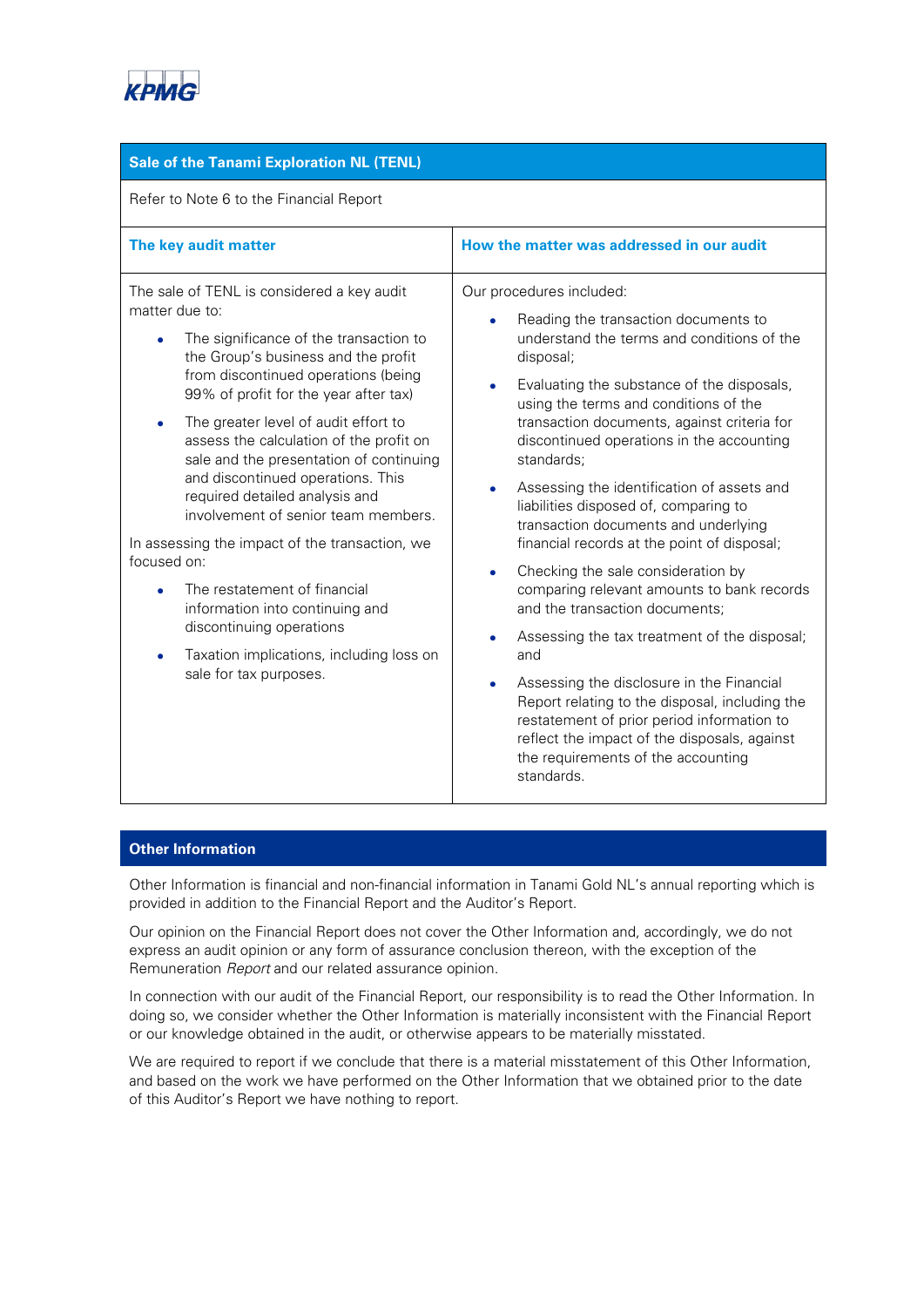

# **Responsibilities of the Directors for the Financial Report**

The Directors are responsible for:

- preparing the Financial Report that gives a true and fair view in accordance with Australian Accounting Standards and the Corporations Act 2001
- implementing necessary internal control to enable the preparation of a Financial Report that gives a true and fair view and is free from material misstatement, whether due to fraud or error
- assessing the Group's ability to continue as a going concern and whether the use of the going concern basis of accounting is appropriate. This includes disclosing, as applicable, matters related to going concern and using the going concern basis of accounting unless they either intend to liquidate the Group or to cease operations, or have no realistic alternative but to do so.

#### **Auditor's responsibilities for the audit of the Financial Report**

Our objective is:

- to obtain reasonable assurance about whether the Financial Report as a whole is free from material misstatement, whether due to fraud or error; and
- to issue an Auditor's Report that includes our opinion.

Reasonable assurance is a high level of assurance, but is not a guarantee that an audit conducted in accordance with Australian Auditing Standards will always detect a material misstatement when it exists.

Misstatements can arise from fraud or error. They are considered material if, individually or in the aggregate, they could reasonably be expected to influence the economic decisions of users taken on the basis of the Financial Report.

A further description of our responsibilities for the audit of the Financial Report is located at the Auditing and Assurance Standards Board website at: http://www.auasb.gov.au/auditors\_responsibilities/ar1.pdf This description forms part of our Auditor's Report.

#### **Report on the Remuneration Report**

#### **Opinion**

In our opinion, the Remuneration Report of Tanami Gold NL for the year ended 30 June 2018, complies with Section 300A of the Corporations Act 2001.

#### **Directors' responsibilities**

The Directors of the Company are responsible for the preparation and presentation of the Remuneration Report in accordance with Section 300A of the Corporations Act 2001.

#### **Our responsibilities**

We have audited the Remuneration Report included in Section 13 of the Directors' report for the year ended 30 June 2018.

Our responsibility is to express an opinion on the Remuneration Report, based on our audit conducted in accordance with Australian Auditing Standards.

 $KPM(r)$ 

KPMG R Gambitta

Partner

Perth

28 September 2018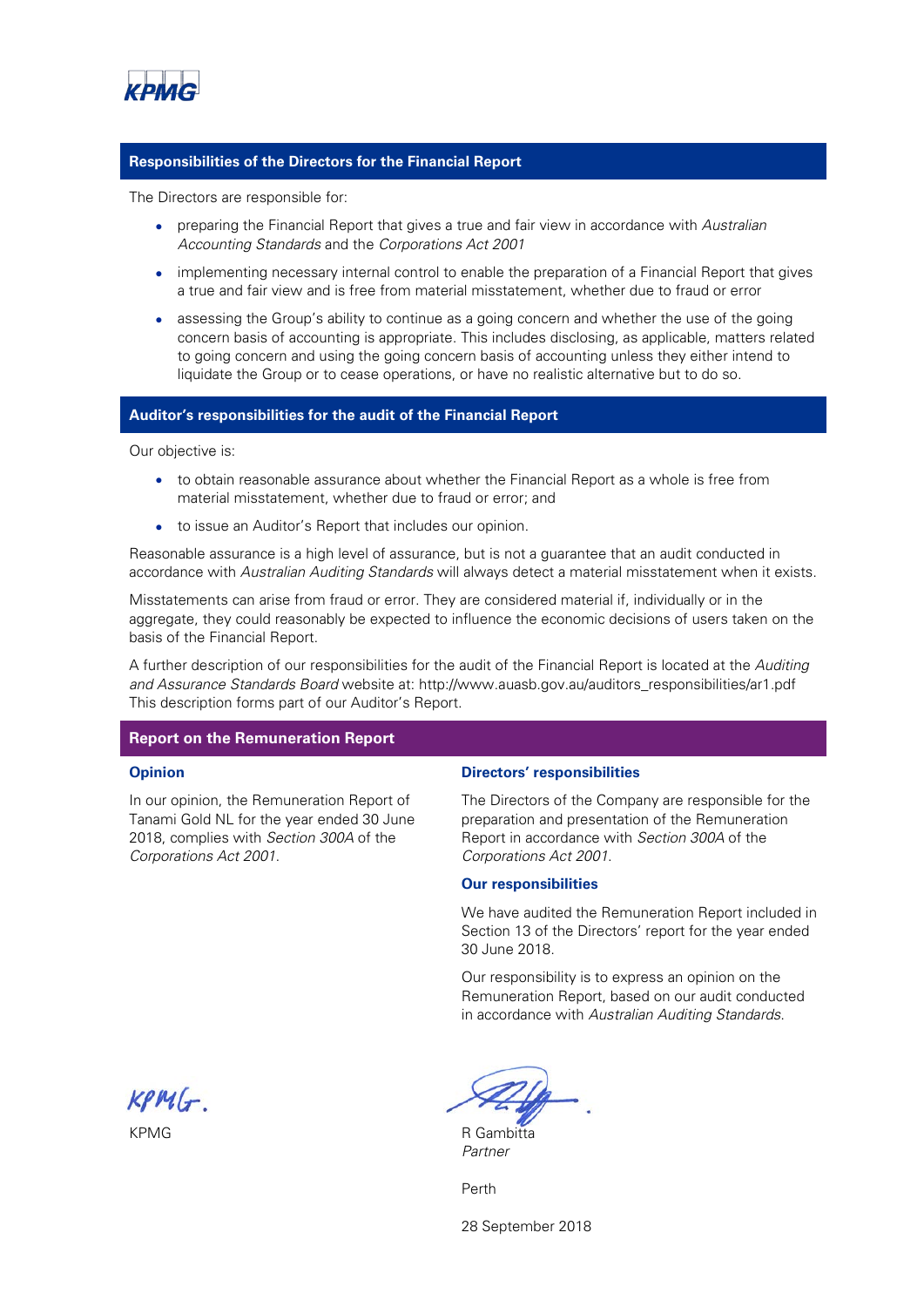# **Z TANAMI GOLD NL CORPORATE GOVERNANCE STATEMENT**

The Board of Tanami Gold NL has adopted the spirit and intent of the 3<sup>rd</sup> Edition of the Corporate Governance Principles and Recommendations of the ASX Corporate Governance Council.

The Company's 2018 Corporate Governance Statement is available in the Corporate Governance section of the Company's website: http://www.tanami.com.au/company/corporate-governance.html.

This document is reviewed regularly to address any changes in governance practices and the law.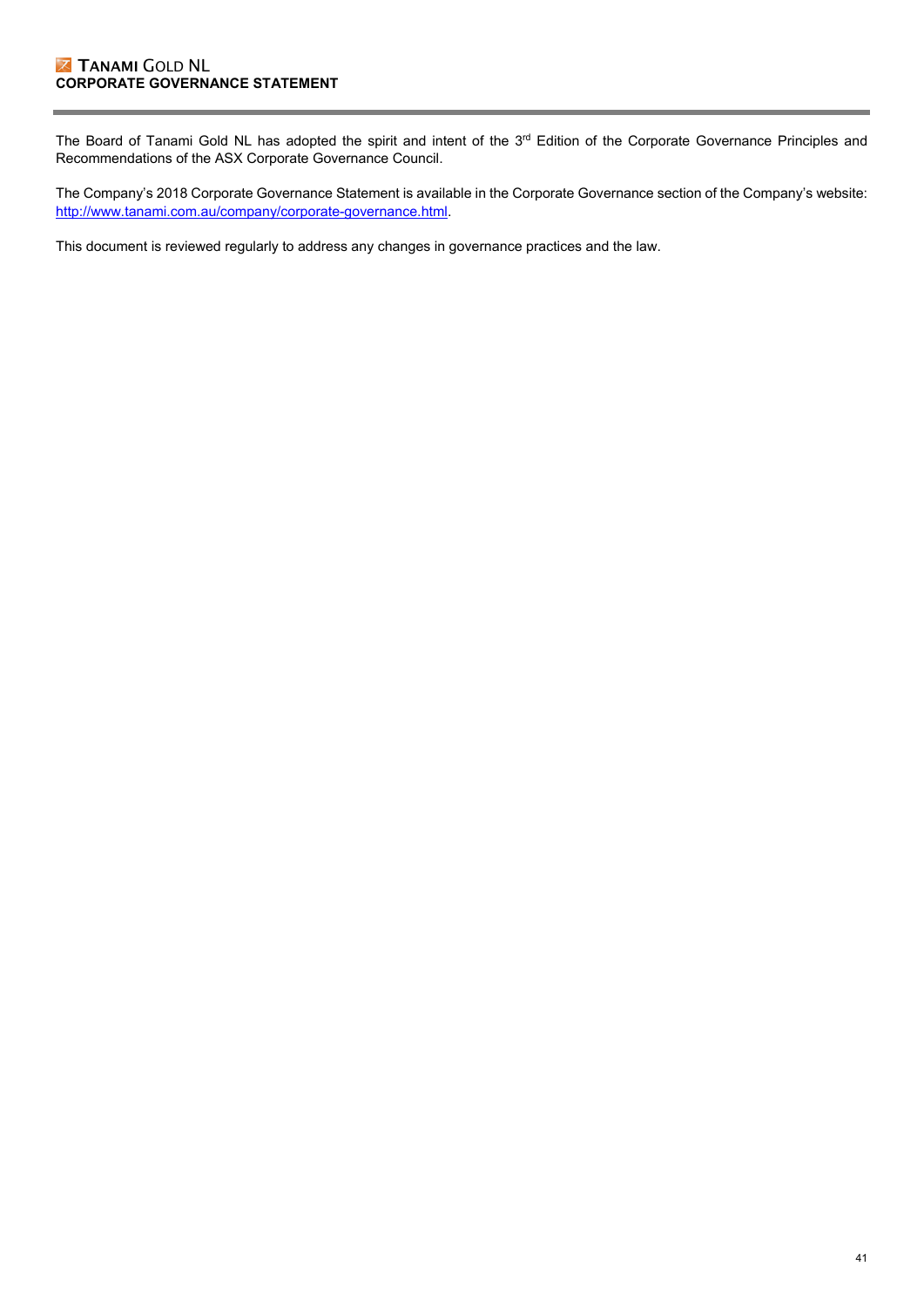Additional information required by the Australian Securities Exchange Limited and not shown elsewhere in this report is as follows.

The information is current as at 26 September 2018.

# **Issued Equity Capital**

|                   | <b>Ordinary Shares</b> | <b>Options</b> |
|-------------------|------------------------|----------------|
| Number of holders | 1. I Z I               | Nil            |
| Number on issue   | .175.097.046           | Nil            |

## **Voting Rights**

Voting rights, on a show of hands, are one vote for every registered holder of Ordinary Shares and on a poll, are one vote for each share held by registered holders of Ordinary Shares. Options do not carry any voting rights.

## **Distribution of Holdings of Equity Securities**

| <b>Holding ranges</b> | <b>Number of Equity Security Holders</b> |               |  |  |
|-----------------------|------------------------------------------|---------------|--|--|
|                       | <b>Total Holders</b><br><b>Units</b>     |               |  |  |
| $1 - 1,000$           | 1.625                                    | 578,154       |  |  |
| $1,001 - 5,000$       | 1.066                                    | 2.602.473     |  |  |
| $5,001 - 10,000$      | 363                                      | 2,805,585     |  |  |
| $10,001 - 100,000$    | 1.095                                    | 42.870.189    |  |  |
| 100,001 and over      | 551                                      | 1,126,240,645 |  |  |
| <b>TOTAL</b>          | 4,700                                    | 1,175,097,046 |  |  |

## **Unmarketable Parcels**

The number of shareholders holding less than a marketable parcel (which as at 26 September 2018 was 8,624,732 Shares) was: 3,261.

# **Substantial Shareholders**

|                           | <b>Number of Ordinary</b><br><b>Shares</b> | Percentage (%) |
|---------------------------|--------------------------------------------|----------------|
| APAC RES MINING LTD       | 477.612.786                                | 40.64%         |
| SUN HUNG KAI INV SVCS LTD | 164.413.248                                | 5.49%          |

# **On Market Buy Back**

There is no current on-market buy-back.

#### **Top 20 Shareholders**

| Rank            | <b>Name</b>               | <b>Number of</b><br><b>Ordinary Shares</b> | Percentage (%) |
|-----------------|---------------------------|--------------------------------------------|----------------|
| 1               | APAC RES MINING LTD       | 477,612,786                                | 40.64%         |
| $\overline{2}$  | SUN HUNG KAI INV SVCS LTD | 48,238,736                                 | 4.11%          |
| $\overline{3}$  | ABN AMRO CLRG SYD NOM PL  | 41,512,221                                 | 3.53%          |
| $\overline{4}$  | PERTH SELECT SEAFOODS PL  | 33,500,000                                 | 2.85%          |
| $\overline{5}$  | <b>JEMAYA PL</b>          | 30,200,000                                 | 2.57%          |
| $6\phantom{1}6$ | <b>JEMAYA PL</b>          | 20,700,000                                 | 1.76%          |
| $\overline{7}$  | <b>GERISE PL</b>          | 20,000,000                                 | 1.70%          |
| 8               | HSBC CUSTODY NOM AUST LTD | 19,804,403                                 | 1.69%          |
| $\overline{9}$  | DPS CAP PL                | 16,532,838                                 | 1.41%          |
| 10              | SUN HUNG KAI INV SVCS LTD | 16,174,512                                 | 1.38%          |
| 11              | <b>CITICORP NOM PL</b>    | 11,158,775                                 | 0.95%          |
| 12              | YANDAL INV PL             | 8,250,001                                  | 0.70%          |
| 13              | RICKARDS LAWRENCE + C A   | 7,525,000                                  | 0.64%          |
| 14              | <b>MAMMALIA LTD</b>       | 7,151,251                                  | 0.61%          |
| 15              | WHITEHEAD N R + SMITH J H | 6,000,000                                  | 0.51%          |
| 16              | <b>CEN PL</b>             | 6,000,000                                  | 0.51%          |
| 17              | <b>TOUSSAINT PAUL</b>     | 5,519,764                                  | 0.47%          |
| 18              | <b>SILTON PL</b>          | 5,300,000                                  | 0.45%          |
| 19              | CR INV PL                 | 5,000,000                                  | 0.43%          |
| 20              | <b>ANTHONY BURKE PL</b>   | 5,000,000                                  | 0.43%          |
|                 | <b>TOTAL</b>              | 791,180,287                                | 67.34%         |